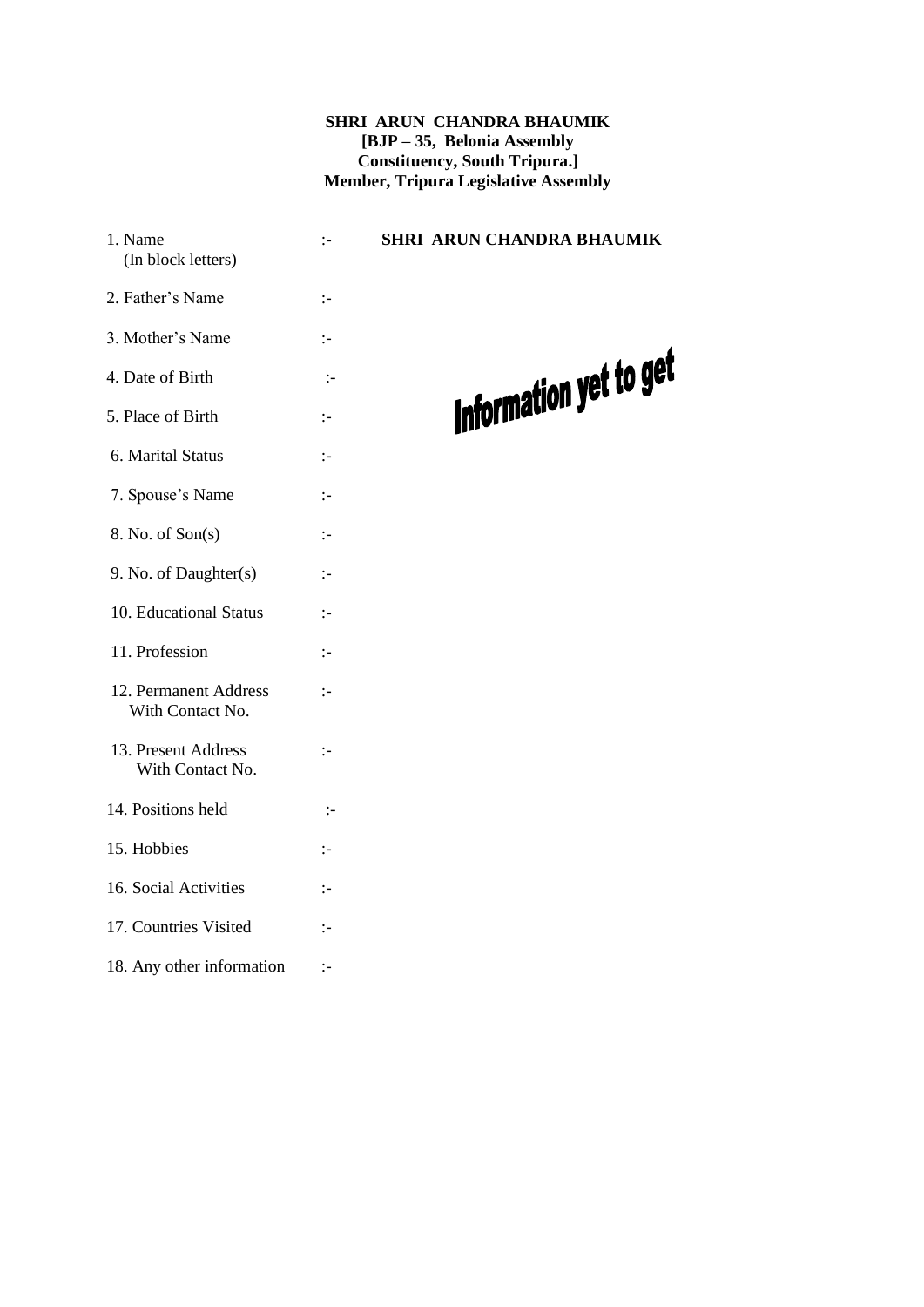**[ Surma (SC) Assembly Constituency, Dhalai Tripura.] Tripura Legislative Assembly**

### **Vacant**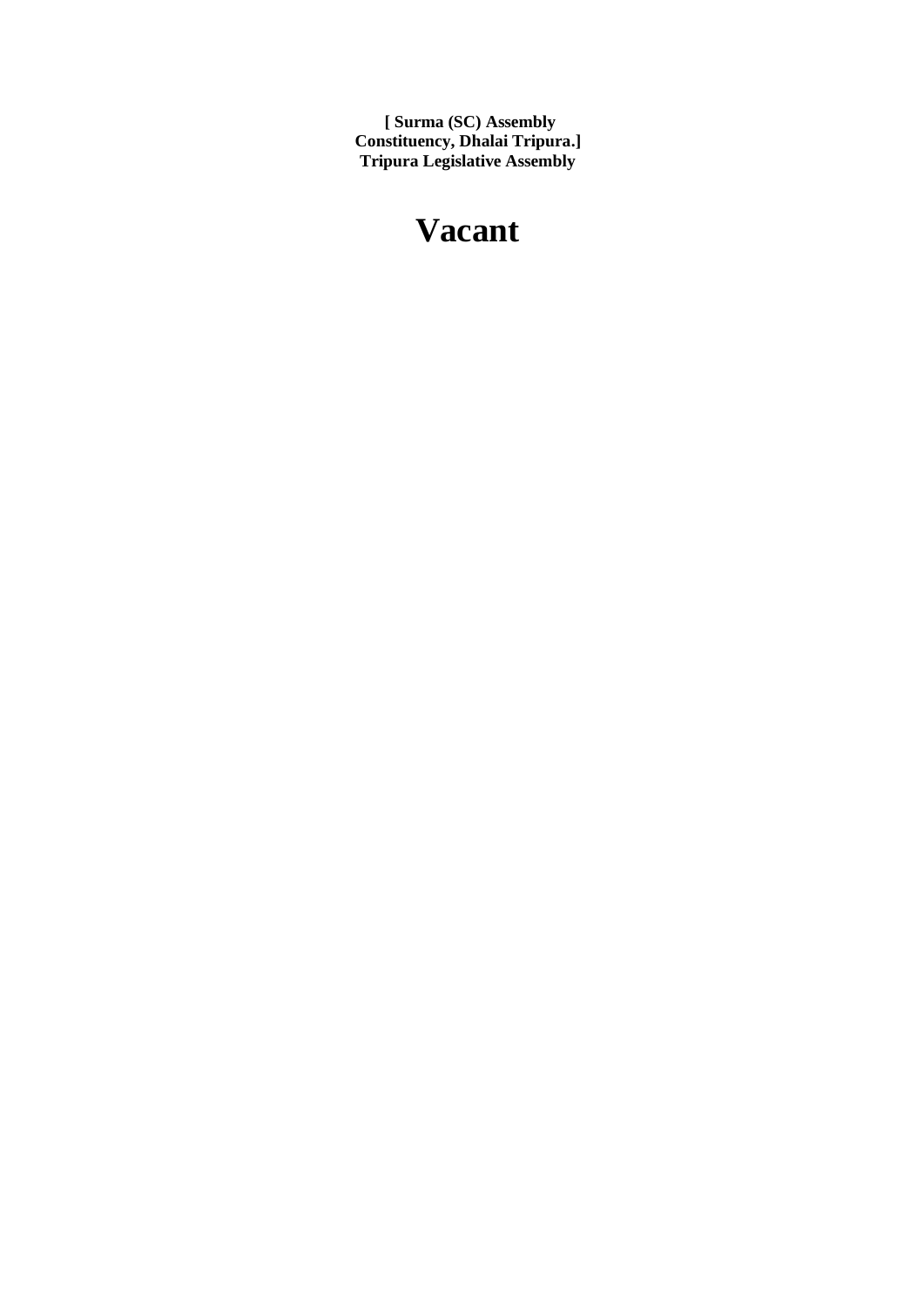**8, Town Bordowali Assembly Constituency, West Tripura**

### **VACANT**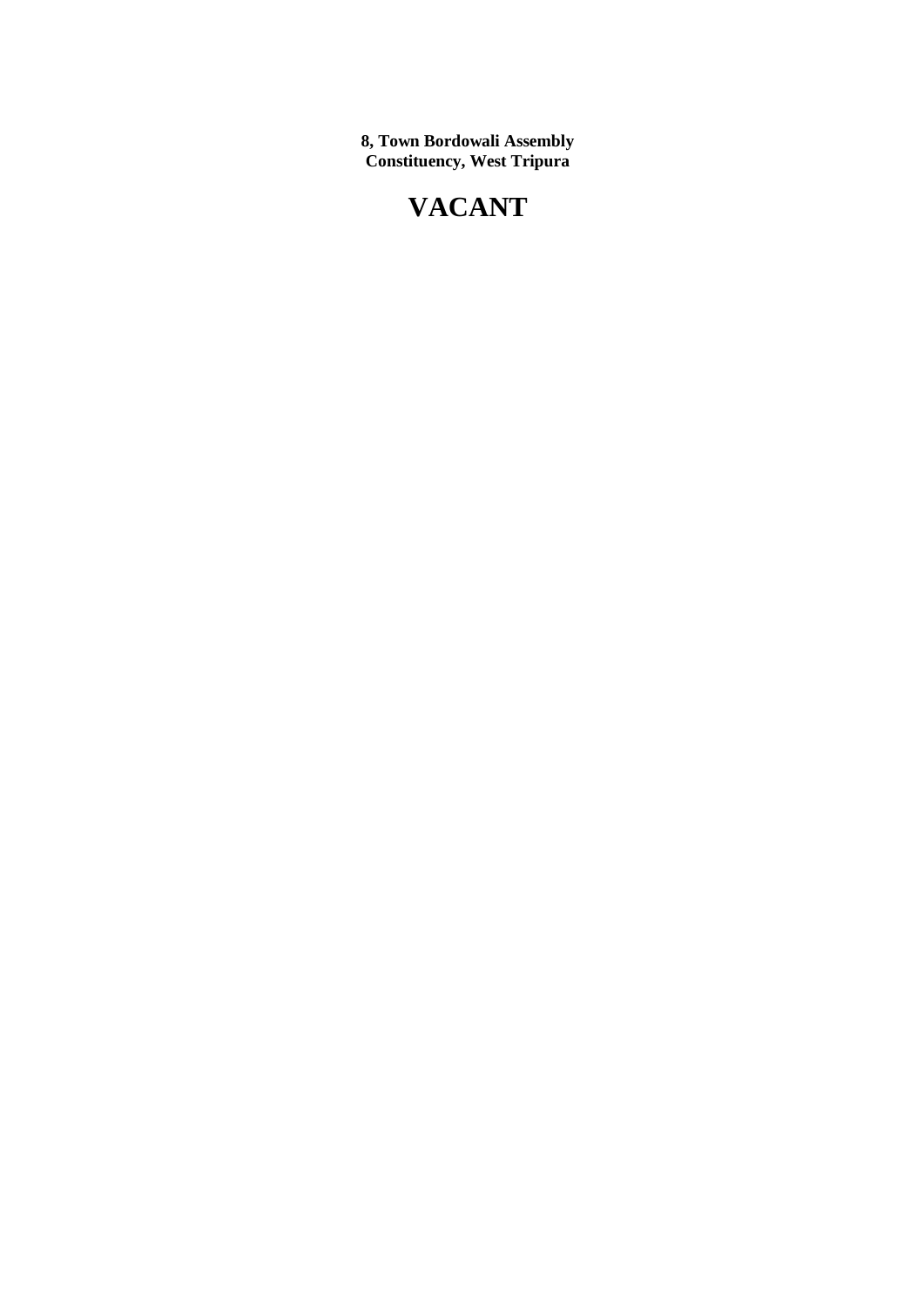#### **SHRI ATUL DEBBARMA [B.J.P 29, Krishnapur(ST) Assembly Constituency, Khowai Tripura.] Member, Tripura Legislative Assembly**



| 1. Name<br>(In block letters)             | $\mathbf{I}$         | DR. SHRI ATUL DEBBARMA                                                                                                                                         |
|-------------------------------------------|----------------------|----------------------------------------------------------------------------------------------------------------------------------------------------------------|
| 2. Father's Name                          | $\mathbf{L}$         | Late Ishwar Chandra Debbarma                                                                                                                                   |
| 3. Mother's Name                          | ÷                    | Smt. Bidya Laxmi Debbarma                                                                                                                                      |
| 4. Date of Birth                          | :-                   | 02/12/1964                                                                                                                                                     |
| 5. Place of Birth                         | $\mathbf{I}$         | Brahmachhara, Teliamura, Khowai.                                                                                                                               |
| 6. Marital Status                         | ÷                    | Married                                                                                                                                                        |
| 7. Spouse Name                            | $\mathbb{I}^{\perp}$ | Dr. Mrs. Madhabi Debbarma                                                                                                                                      |
| 8. No. of Son(s)                          | $\mathbb{I}^{\perp}$ | $\overline{\phantom{a}}$                                                                                                                                       |
| 9. No. of Daughter(s)                     | $\mathbf{I}$         | $\overline{2}$                                                                                                                                                 |
| 10. Educational Qualification             | $\mathbb{I}^-$       | MBBS, DCH, LLB                                                                                                                                                 |
| 11. Profession                            | $\mathbf{L}$         | <b>Medical Profession</b>                                                                                                                                      |
| 12. Permanent Address<br>With Contact No. | $\mathbf{I}$         | H. No. 174, Chandra Bahadur Para, Brahmachhara, Khowai<br>Teliamura, Tripura. Pin-799205, 9868221336 (M)                                                       |
| 13. Present Address<br>With Contact No.   | $\mathbf{I}$         | $-Do-$                                                                                                                                                         |
| 14. Positions held                        | $\mathbf{I}$         | Chief Medical Officer, Senior Administrative Grade,<br>Delhi Municipal Corporation.<br>2018 – till date, Member, Tripura Legislative Assembly.                 |
| 15. Hobbies                               | $\mathbf{I}$         | Literary works, social service.                                                                                                                                |
| 16. Social Activities                     | $\mathbb{I}^{\perp}$ | Founder Delhi Tripura Society,<br>Tripura Kshatriya Samaj, Subrai Mission Trust,<br>Subrai Vidya Mandir, Tripura Sanatan Hindu Sangh,<br>Pancha Tripura Sangh. |
| 17. Countries Visited                     | ÷                    | Thailand                                                                                                                                                       |
| 18. Any other information                 | :-                   | www.subraimission.org                                                                                                                                          |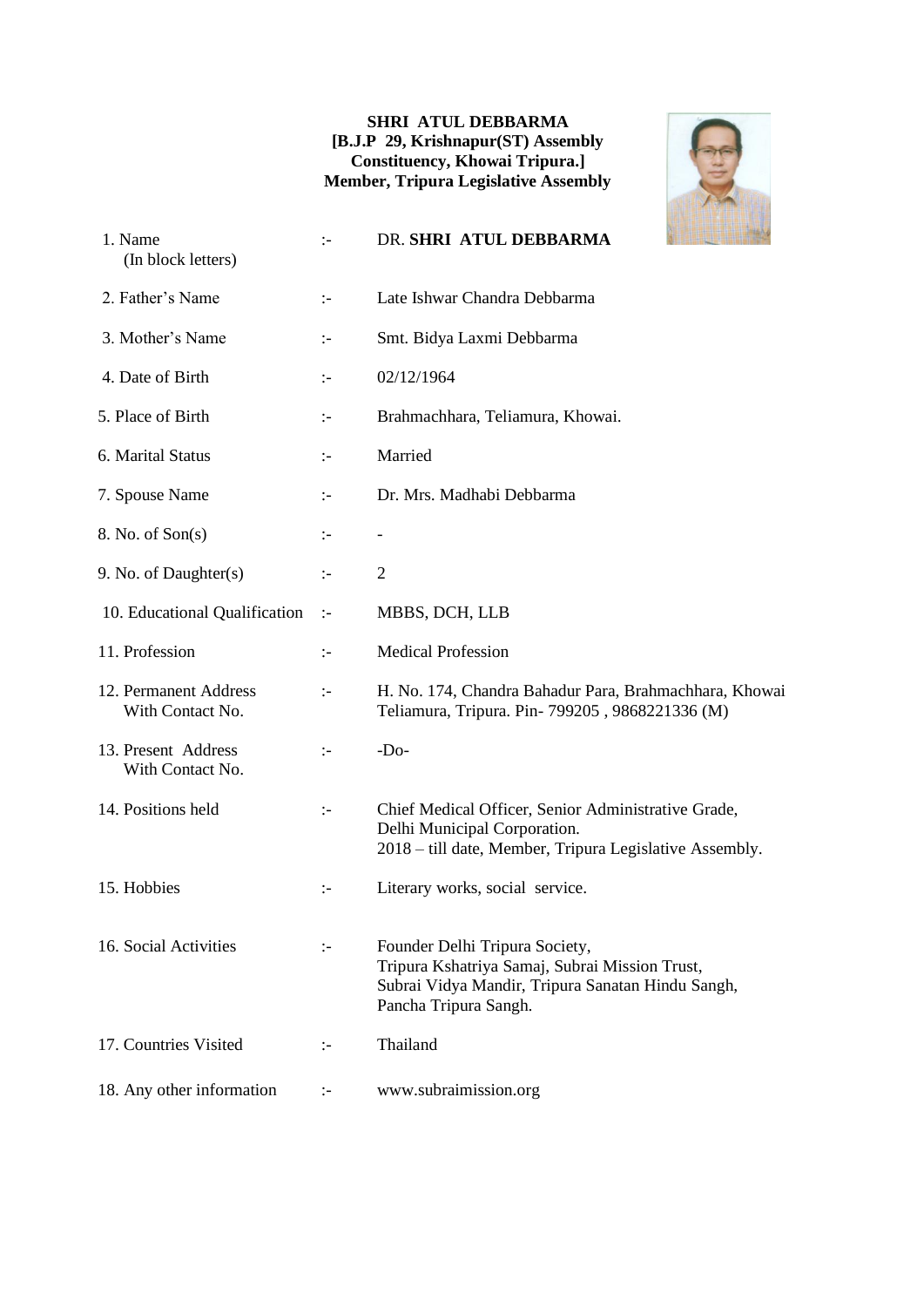#### **SHRI BADAL CHOUDHURY [C.P.I.(M) 37, Hrishyamukh Assembly Constituency, South Tripura.] Member, Tripura Legislative Assembly**



| 1. Name                       |              |
|-------------------------------|--------------|
| (In block letters             |              |
| 2. Father's Name              |              |
| 3. Mother's Name              | ÷.           |
| 4. Date of Birth              |              |
| 5. Place of Birth             | :-           |
| 6. Marital Status             |              |
| 7. Spouse's Name              | ÷.           |
| 8. No. of Son(s)              | :-           |
| 9. No. of Daughter(s)         |              |
| 10. Educational Qualification | $\mathbf{L}$ |
| 11. Profession                |              |
| 12. Permanent Address         | :-           |
| With Contact No               |              |
| 13. Present Address           | :-           |
| With Contact No.              |              |
| 14. Positions held            | :-           |
|                               |              |
|                               |              |
|                               |              |
|                               |              |
|                               |              |
|                               |              |
|                               |              |

#### 1. Name :- **SHRI BADAL CHOUDHURY**

- :- Late Debendra Kumar Choudhury :- Late Renuka Sundari Choudhury  $\cdot$  01-11-1951. :- Married. :- Smt. Namita Gope ( Choudhury) on  $\qquad \qquad : \qquad$  Senior Secondary. :- Politics.  $12.$  South Mirzapur, PO – Sarasima, Belonia, South Tripura :- 1978-1983, Member, Tripura Legislative Assembly. 1983-1988,Minister,Tripura. 1988-1993,Member, Tripura Legislative Assembly. 1996- 1998, Member of Parliament. 1998-2003, Minister, Tripura 2003-2008, Minister, Tripura 2008-2013, Minister, Tripura 2013-2018, Minister, Tripura 2018-till date, Member Tripura Legislative Assembly. 15. Hobbies :- Listening Music. 16. Social Activities :- Engaged in total Literacy Campaign since 1993; Providing Leadership to science and Environment awareness campaign
- 17. Countries Visited :- China.
- 
- 

18. Any other information :- 1968 onwards Member, C.P.I.(M). 1971-1981, Secretary, C.P.I.(M)., Belonia Local Committee. 1972-1981, Secretary, C.P.I.(M)., Belonia Divisional Committee. 1974-Till date, Member, C.P.I.(M),Tripura State Committee. 1982 onwards, Member, C.P.I. (M), Tripura state Secretariat. 1978-1983, Member, Tripura Legislative Assembly. 1983 - 1988, Minister. Tripura. 1988 - 1993, Member, Tripura Legislative Assembly.1996-1998,Elected to Eleventh Lok Sabha as Left-Front Candidate. 1998- 2003, Minister, Tripura. 2003-Till Date, Minister, Tripura, 2008-Till Date, Member, Central Committee (C.P.I.M.) .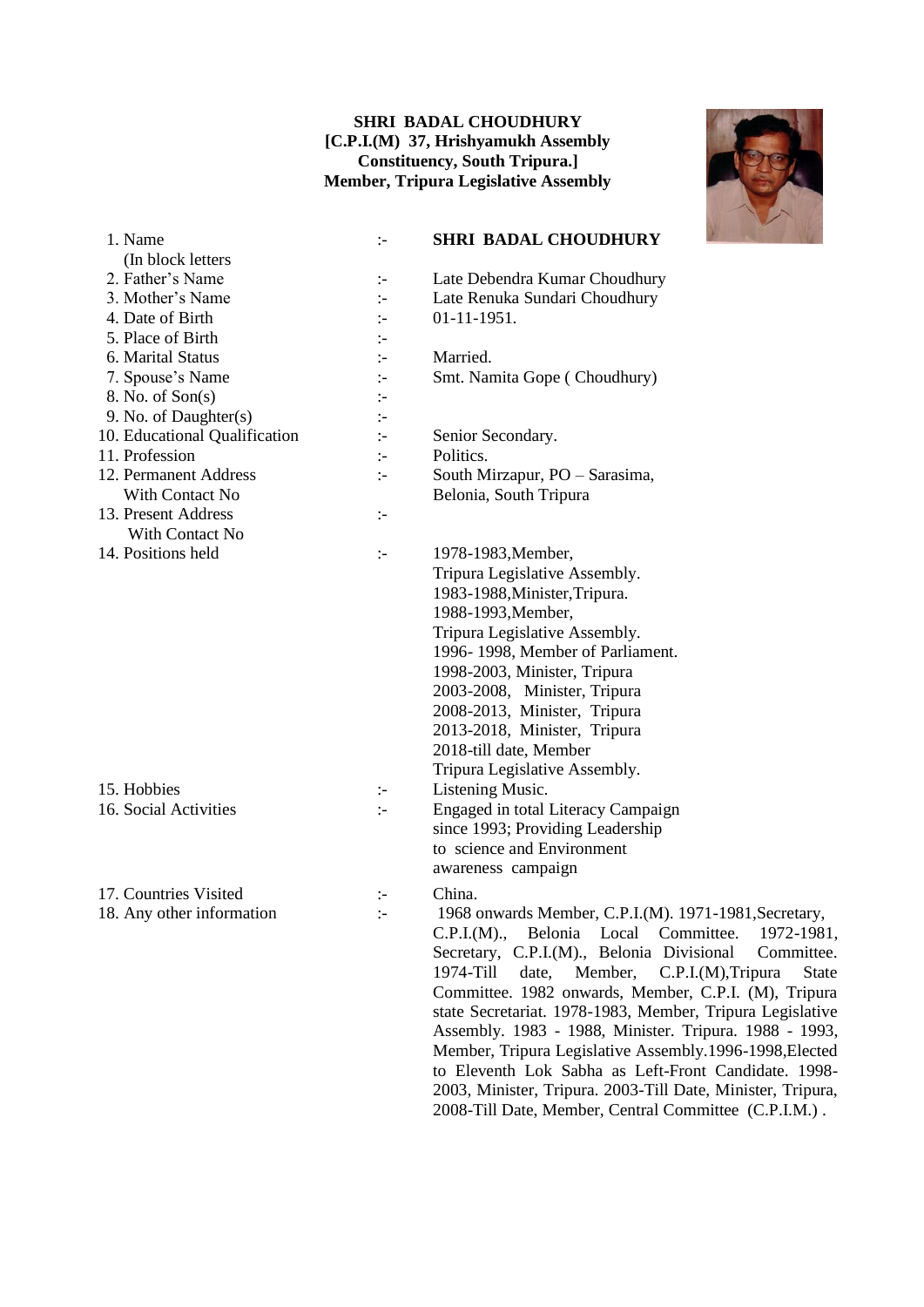#### **SHRI BHAGABAN CHANDRA DAS [B.J.P 50, Pabiachhara (SC) Assembly Constituency, Unakoti Tripura.] Minister, Tripura Legislative Assembly**



| 1. Name<br>(In block letters)             | $\mathbb{I}$         | <b>SHRI BHAGABAN CHANDRA DAS</b>                                                                                                                                  |
|-------------------------------------------|----------------------|-------------------------------------------------------------------------------------------------------------------------------------------------------------------|
| 2. Father's Name                          | $\mathbb{I}^{\perp}$ | Lt. Rakesh Das                                                                                                                                                    |
| 3. Mother's Name                          | $\mathbb{I}$         | Lt. Sushama Das                                                                                                                                                   |
| 4. Date of Birth                          | $\mathbb{I}$         | 18/11/1974                                                                                                                                                        |
| 5. Place of Birth                         | $\mathbb{I}$         | West Mashli                                                                                                                                                       |
| 6. Marital Status                         | $\mathbb{I}$         | Married                                                                                                                                                           |
| 7. Spouse Name                            | $\mathbb{I}$         | Smt. Soma Das                                                                                                                                                     |
| 8. No. of Son(s)                          | $\mathbb{I}$         | 2(Two)                                                                                                                                                            |
| 9. No. of Daughter(s)                     | $\mathbb{I}$         | 1(One)                                                                                                                                                            |
| 10. Educational Qualification             | $\div$               | <b>Eight Passed</b>                                                                                                                                               |
| 11. Profession                            | $\mathbb{I}$         | <b>Business</b>                                                                                                                                                   |
| 12. Permanent Address<br>With Contact No. | $\mathbb{I}$         | Vill + PO- Ujan Dudhpur, Pin- $799288$ .<br>9862728835 (M)                                                                                                        |
| 13. Present Address<br>With Contact No.   | $\mathbb{I}^-$       | P.O- Kumarghat, Pin-799264.<br>9862728835 (M)                                                                                                                     |
| 14. Positions held                        | $\mathbb{I}^-$       | 2018 – till date, Member, Tripura Legislative Assembly.<br>Minister, Tripura, w.e.f 31/08/2021 to 14/05/2022.<br>Minister, Tripura, w.e.f 16/05/2022 to till date |
| 15. Hobbies                               | ÷                    | Music / Song.                                                                                                                                                     |
| 16. Social Activities                     | $\mathbf{I}$         |                                                                                                                                                                   |
| 17. Countries Visited                     | $\mathbb{I}$         | No.                                                                                                                                                               |

18. Any other information :- Joined R.S.S. in the year 1993. Worked for the B.J.P. in the Assembly Election which was held during 1993 as entrusted duty by the party. Never engaged with any other political party and discharge all type of duty as per the directives of the party. Worked as 'Maha Mantri' of Unakoti district. Contested in the Assembly Election in the year 2008 & 2013 as a BJP candidate and elected as a member of Tripura Legislative Assembly in the year 2018. Holds the post of state committee member for 5 years in two terms and till date holding the post of state committee member of B.J.P.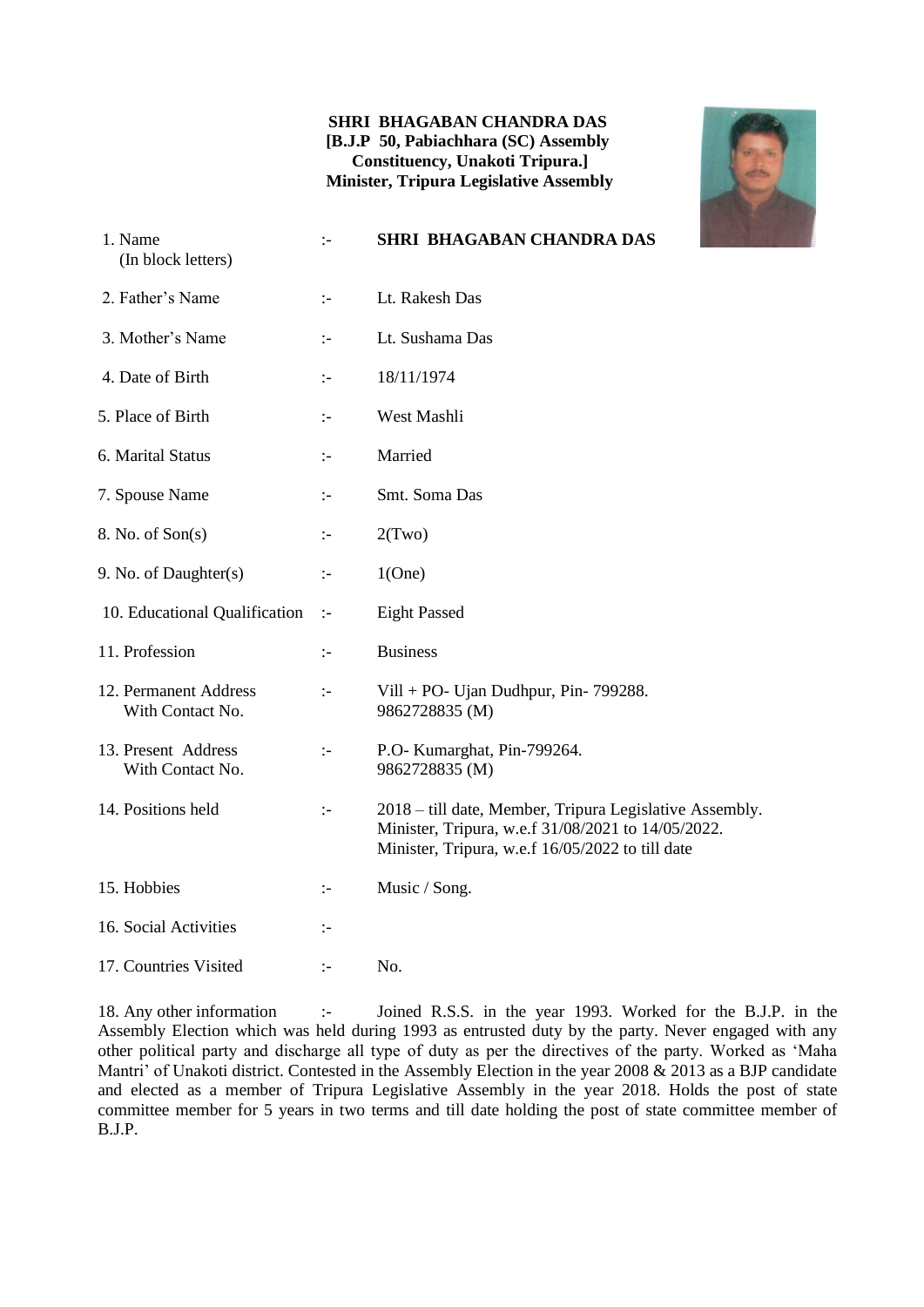#### **SHRI BHANU LAL SAHA [C.P I.(M). 16, Bishalgarh Assembly Constituency, Sepahijala Tripura.] Member, Tripura Legislative Assembly**



| 1. Name<br>(In block letters)                                                       | $\mathbb{I}$                                     | <b>SHRI BHANU LAL SAHA</b>                                                                                                                                                                                                                                                    |
|-------------------------------------------------------------------------------------|--------------------------------------------------|-------------------------------------------------------------------------------------------------------------------------------------------------------------------------------------------------------------------------------------------------------------------------------|
| 2. Father's Name                                                                    | $\mathbf{L}$                                     | Late Chandra Mohan Saha.                                                                                                                                                                                                                                                      |
| 3. Mother's Name                                                                    | $:-$                                             | Renubala Saha                                                                                                                                                                                                                                                                 |
| 4. Date of Birth                                                                    | $:-$                                             | 04-05-1947                                                                                                                                                                                                                                                                    |
| 5. Place of Birth                                                                   | $\vdots$                                         |                                                                                                                                                                                                                                                                               |
| 6. Marital Status                                                                   | $\mathbb{I}^-$                                   | Married.                                                                                                                                                                                                                                                                      |
| 7. Spouse's Name                                                                    | $:-$                                             | Mrs. Aparna Roy Gangali                                                                                                                                                                                                                                                       |
| 8. No. of Son(s)                                                                    | $:-$                                             |                                                                                                                                                                                                                                                                               |
| 9. No of Daughter(s)                                                                | $:-$                                             |                                                                                                                                                                                                                                                                               |
| 10. Educational Status                                                              | $\div$                                           | B.Sc., B.Ed.                                                                                                                                                                                                                                                                  |
| 11. Profession<br>12. Permanent Address<br>With Telephone No<br>13. Present Address | $\div$<br>$\mathbf{L}$<br>$\ddot{\phantom{1}}\,$ | Social Work.<br>Officetila P.O-Bishalgarh<br>Mobile-943645942                                                                                                                                                                                                                 |
| 14. Positions held                                                                  | $:-$                                             | 1) Zila Sabhadhipati, West Tripura<br>2) Chairman, Apex marketing<br>Co-operative Society.<br>$2008 - 2013$ , Deputy Speaker,<br><b>Tripura Legislative Assembly</b><br>$2013 - 2018$ , Minister, Tripura.<br>2018 - till date, Member<br><b>Tripura Legislative Assembly</b> |
| 15. Hobbies                                                                         | $\mathrel{\mathop:}=$                            | Writing                                                                                                                                                                                                                                                                       |
| 16. Social Activities<br>17. Countries Visited<br>18. Any other information         | :-<br>:-<br>$\mathbb{I}$                         | Organising the people for their betterment.<br>Bangladesh<br>Service as a Govt. Teacher (1969-1981)<br>and joined politics. Elected as a MLA from<br>1981-86.                                                                                                                 |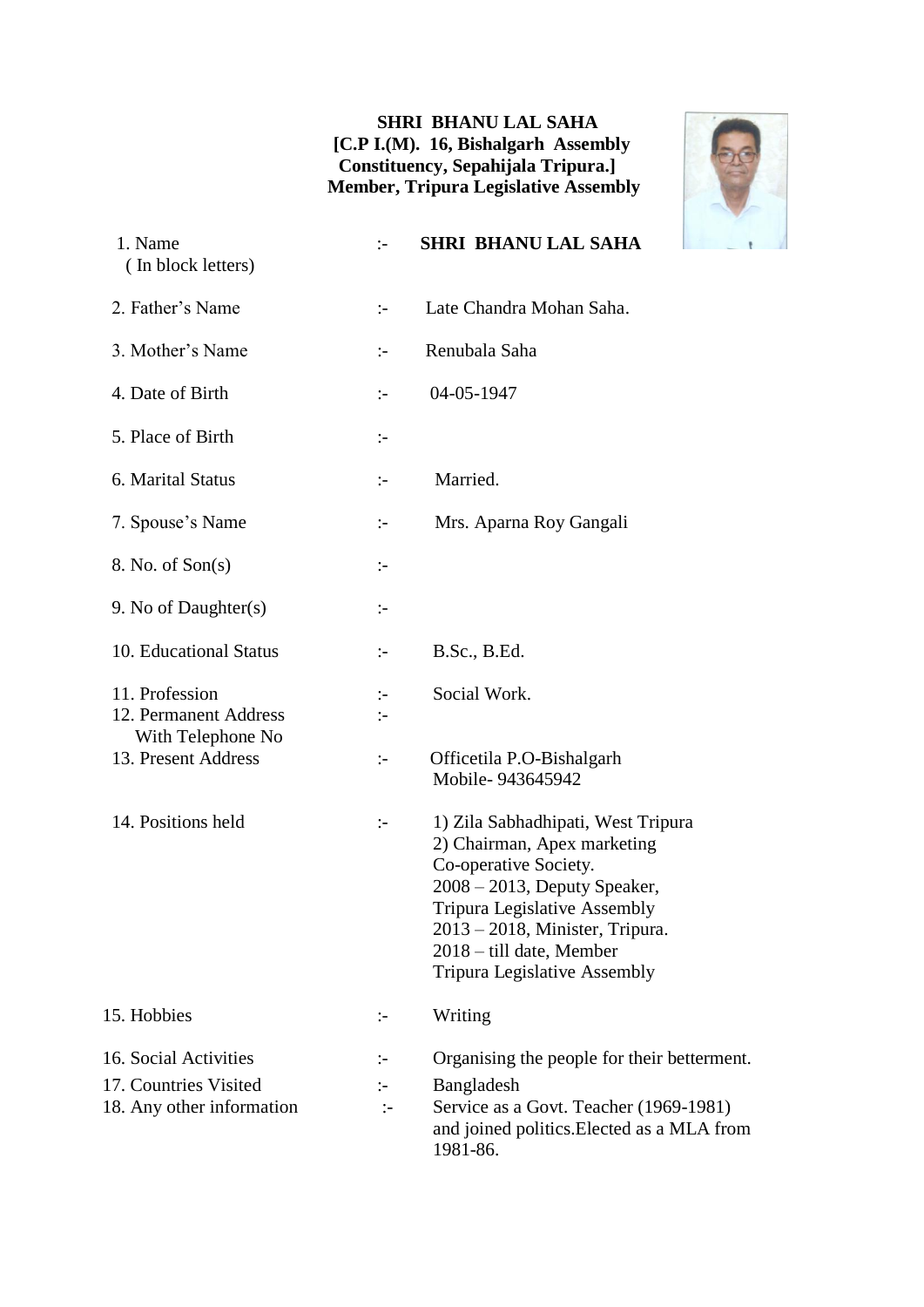#### **SHRI BIPLAB KUMAR DEB [BJP– 9, Banamalipur Assembly Constituency, West Tripura.] Member, Tripura Legislative Assembly.**



| 1. Name<br>(In block letters)             | $\mathbb{I}$         | <b>SHRI BIPLAB KUMAR DEB</b>                                                                             |
|-------------------------------------------|----------------------|----------------------------------------------------------------------------------------------------------|
| 2. Father's Name                          | $\mathbb{I}^{\perp}$ | Late Hirudhan deb                                                                                        |
| 3. Mother's Name                          | $\div$               | Smt. Mina Rani Deb                                                                                       |
| 4. Date of Birth                          | $\mathbb{I}^-$       | 25-11-1971                                                                                               |
| 5. Place of Birth                         | $\mathbb{I}$         | Udaipur, Tripura.                                                                                        |
| 6. Marital Status                         | $\mathbb{I}$         | Married                                                                                                  |
| 7. Spouse's Name                          | $\mathbb{I}$         | Smt. Niti Deb                                                                                            |
| 8. No. of Son(s)                          | $\mathbb{I}^{\perp}$ | $1$ (One)                                                                                                |
| 9. No. of Daughter(s)                     | $\mathbb{I}$         | $1$ (One)                                                                                                |
| 10. Educational Status                    | $\mathbb{I}^{\perp}$ | B. A. (Pass)                                                                                             |
| 11. Profession                            | $\mathbb{I}$         | Politics                                                                                                 |
| 12. Permanent Address<br>With Contact No. | $\mathbb{I}$         | Bidyasagar Road, Ramesh Chowmuhani, Udaipur,<br>Gomati District, Tripura, Pin-799120.                    |
| 13. Present Address<br>With Contact No.   | $\mathbb{I}^{\perp}$ | Dr. Shyama Prasad Mukherjee Road, Agartala,<br>Tripura West, Pin-799001.                                 |
| 14. Positions held                        | $\mathbb{I}$         | Chief Minister, Tripura, 2018 to 14/05/2022.<br>Member, Tripura Legislative Assembly, 2018 to till date. |
| 15. Hobbies                               | $\mathbb{I}$         | Books Reading, Singing.                                                                                  |
| 16. Social Activities                     | ÷                    | Worked as an active social Worker.                                                                       |
| 17. Countries Visited                     | $\mathbb{I}$         | Bangladesh & Russia.                                                                                     |
| 18. Any other information                 | $\mathbb{I}$         | Involved in politics as a State President, BJP in January, 2016.                                         |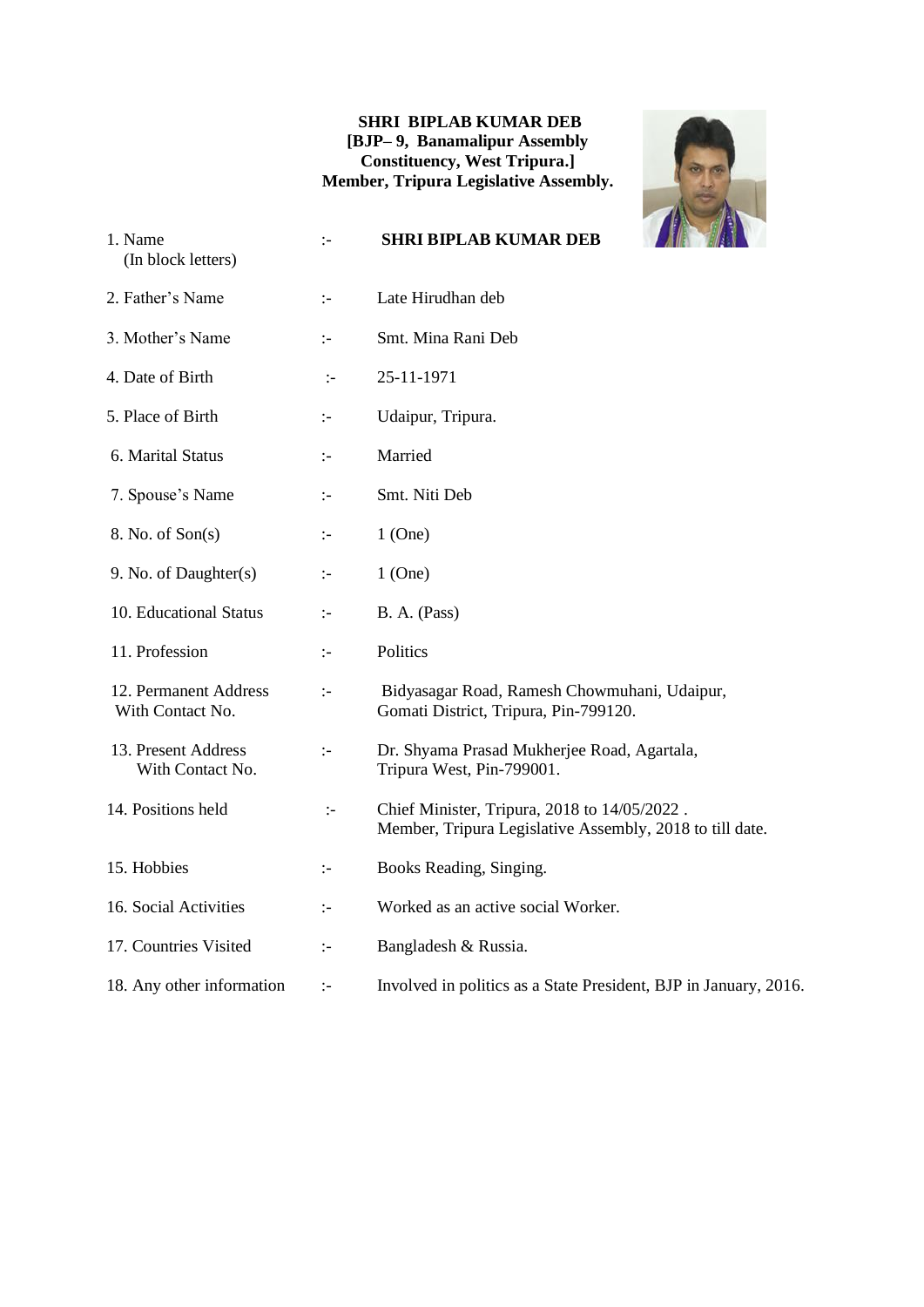#### **SHRI BIPLAB KUMAR GHOSH [BJP – 32, Matarbari Assembly Constituency, Gomati Tripura.] Member, Tripura Legislative Assembly**

 1. Name :- **SHRI BIPLAB KUMAR GHOSH** (In block letters) 2. Father's Name :- 3. Mother's Name :- 4. Date of Birth :- 5. Place of Birth :- 6. Marital Status :- 7. Spouse's Name :- 8. No. of Son(s) :- 9. No. of Daughter(s) :- 10. Educational Status :- 11. Profession :- 12. Permanent Address :- With Contact No. 13. Present Address :- With Contact No. 14. Positions held :- 15. Hobbies :- 16. Social Activities :- 17. Countries Visited :- 18. Any other information :-

## Information yet to get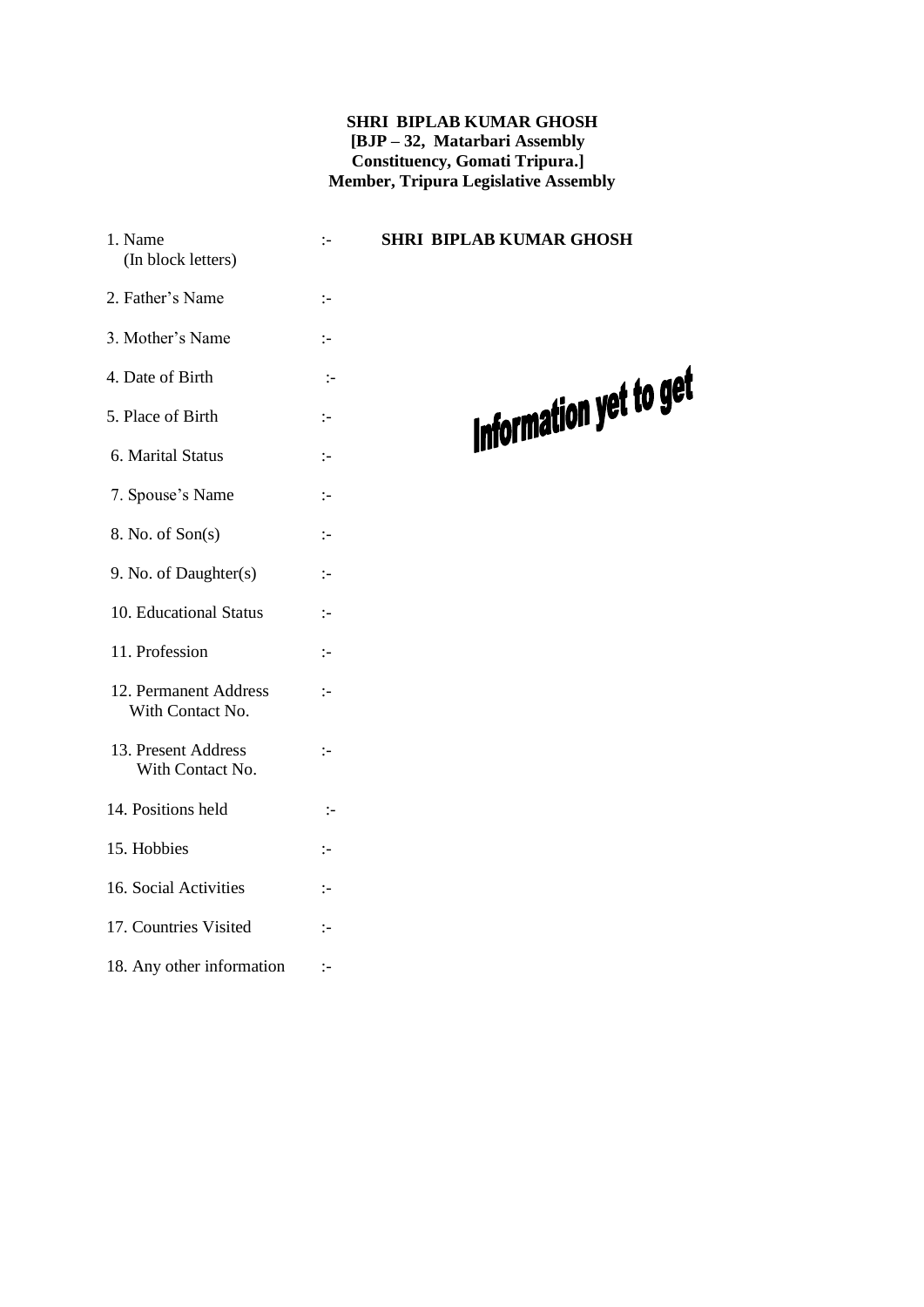#### **SMT. BIJITA NATH [C.P.I.(M) 55, Bagbassa Assembly Constituency, North Tripura.] Member, Tripura Legislative Assembly**



| 1. Name<br>(In block letters)                      | $\mathbf{L}$           | <b>SMT. BIJITA NATH</b>                                                                                                                                                                                                                                                                |
|----------------------------------------------------|------------------------|----------------------------------------------------------------------------------------------------------------------------------------------------------------------------------------------------------------------------------------------------------------------------------------|
| 2. Father's Name                                   | ÷                      | Late Bishnupada Nath                                                                                                                                                                                                                                                                   |
| 3. Mother's Name                                   | $\mathbb{I}^{\perp}$   | Smt. Prabhabati Nath                                                                                                                                                                                                                                                                   |
| 4. Date of Birth                                   | $\mathbb{I}^-$         | 15-12-1967                                                                                                                                                                                                                                                                             |
| 5. Place of Birth                                  | $\mathbb{I}^-$         | Padmapur, Dharmanagar                                                                                                                                                                                                                                                                  |
| 6. Marital Status                                  | $\mathbb{I}^-$         | Married.                                                                                                                                                                                                                                                                               |
| 7. Spouse's Name                                   | ÷                      | Shri Birendra Debnath                                                                                                                                                                                                                                                                  |
| 8. No. of Son(s)                                   | $\mathbb{I}^{\perp}$   | 2(Two)                                                                                                                                                                                                                                                                                 |
| 9. No. of Daughter(s)                              | $\mathbb{I}^-$         | Nil                                                                                                                                                                                                                                                                                    |
| 10. Educational Qualification :-                   |                        | B.Com.                                                                                                                                                                                                                                                                                 |
| 11. Profession                                     | $\mathbb{I}$           | House wife                                                                                                                                                                                                                                                                             |
| 12. Permanent Address<br>With Telephone No         | $\mathbb{I}^{\perp}$   | Ward No. 7, Dharmanagar to Kadamtala Road<br>near Bargul High School, P.O- Amtila<br>P.S- Kadamtala, Dharmanagar, North Tripura.<br>Pin-799261 Mob-9436540560                                                                                                                          |
| 13. Present Address                                | $\mathbb{I}^-$         | Room No. 25, MLA Hostel No. 2, near Shishu Bihar School,<br>Agartala, West Tripura. Pin-799001                                                                                                                                                                                         |
| 14. Positions held                                 | $\ddot{\phantom{1}}$   | 2008-2013, Minister, Tripura<br>2013-2018, Minister, Tripura<br>2018-till date, Member, Tripura Legislative Assembly.                                                                                                                                                                  |
| 15. Hobbies                                        | $\mathbf{I}$           | Cooking, Travelling etc.                                                                                                                                                                                                                                                               |
| 16. Social Activities                              | ÷                      |                                                                                                                                                                                                                                                                                        |
| 17. Countries Visited<br>18. Any other information | $\mathbf{I}$<br>$\div$ | Nil<br>Joined SFI in the Year 1979 and<br>continued upto 1988. Joined AIDWA<br>in the year 1991 till 1996. Became CPIM<br>Party member in the year 2002.Local<br>Committee member of CPIM in the year<br>2004.<br>2008- Till Date, DCM of CPIM.<br>2008- Till Date, DCM of Nari Samit. |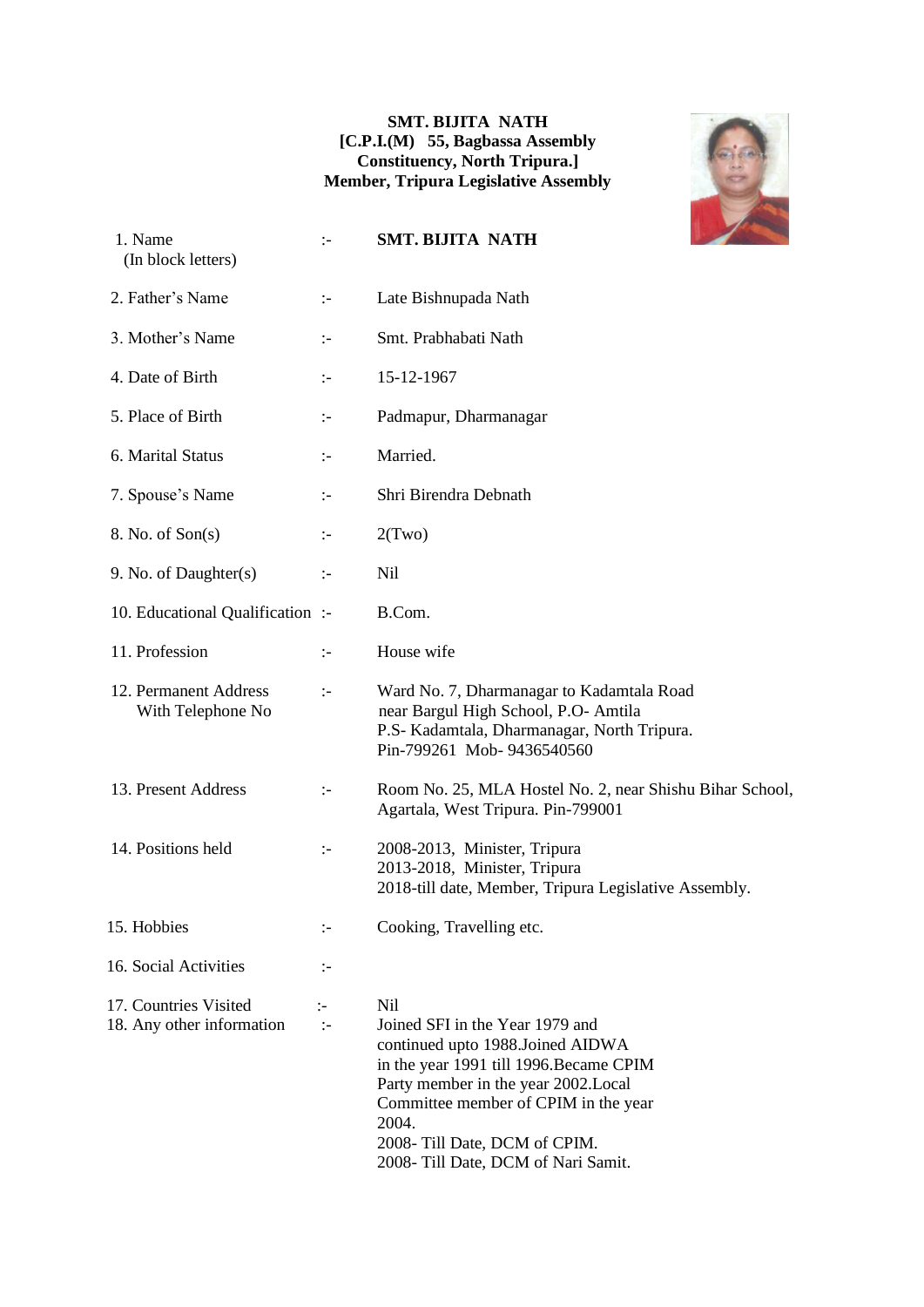#### **SHRI BINAY BHUSHAN DAS [B.J.P 58, Panisagar Assembly Constituency, North Tripura.] Member, Tripura Legislative Assembly**



| 1. Name<br>(In block letters)             | $\mathbf{I}$         | <b>SHRI BINAY BHUSHAN DAS</b>                                                              |
|-------------------------------------------|----------------------|--------------------------------------------------------------------------------------------|
| 2. Father's Name                          | $\mathbb{I}$         | Lt. Birendra Kumar Das                                                                     |
| 3. Mother's Name                          | ÷                    | Smt. Droupadi Das                                                                          |
| 4. Date of Birth                          | $\mathbf{I}$         | 16/11/1959                                                                                 |
| 5. Place of Birth                         | ÷                    | Jalabasa, under Panisagar P.S, North Tripura.                                              |
| 6. Marital Status                         | $\mathbb{I}^{\perp}$ | Married                                                                                    |
| 7. Spouse Name                            | $\mathbb{I}$         | Smt. Sagata Das (Purkayastha)                                                              |
| 8. No. of Son(s)                          | $\mathbb{I}$         | 1(One)                                                                                     |
| 9. No. of Daughter(s)                     | $\mathbb{I}$         | 1(One)                                                                                     |
| 10. Educational Qualification             | $\div$               | B.A., LLB                                                                                  |
| 11. Profession                            | ÷:                   | Advocacy                                                                                   |
| 12. Permanent Address<br>With Contact No. | $\mathbb{I}$         | Vill + PO- Jalabasa, P.S- Panisagar, North Tripura.<br>Mobile No. 9436463171 / 9862671700. |
| 13. Present Address<br>With Contact No.   | $\mathbb{I}^{\perp}$ | $-Do-$                                                                                     |
| 14. Positions held                        | $\mathbb{I}$         | 2018 – till date, Member,<br>Tripura Legislative Assembly.                                 |
| 15. Hobbies                               | $\mathbb{I}^-$       | Gardening                                                                                  |
| 16. Social Activities                     | $\mathbb{I}$         | Sab Ka Sath Sab Ka Bikash.                                                                 |
| 17. Countries Visited                     | $\mathbb{I}$         | No.                                                                                        |
| 18. Any other information                 | ÷,                   |                                                                                            |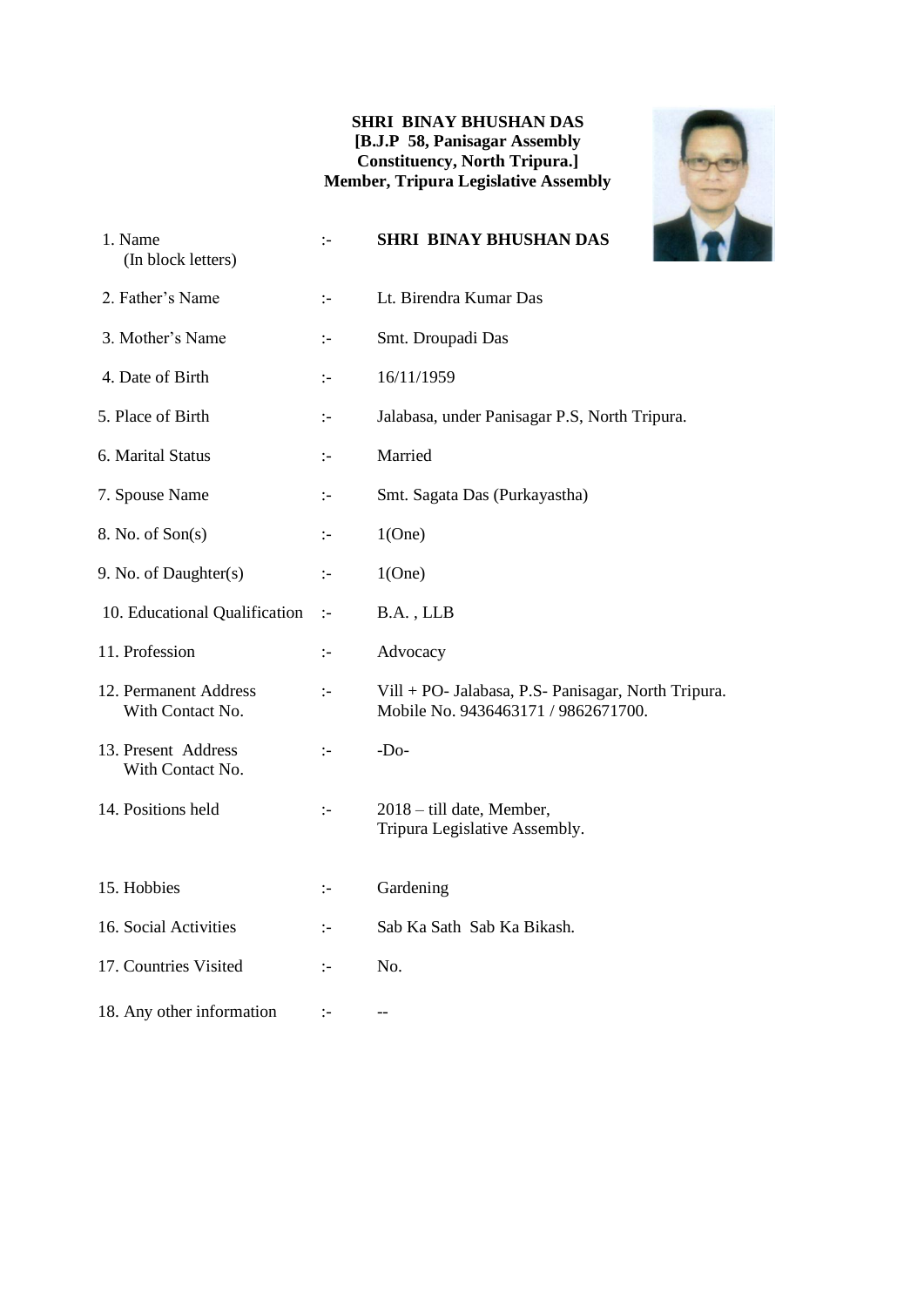#### **SHRI BIRENDRA KISHORE DEBBARMA [B.J.P 17, Golaghati (ST) Assembly Constituency, Sepahijala Tripura.] Member, Tripura Legislative Assembly**



| 1. Name<br>(In block letters)             | $\mathbb{I}$         | SHRI BIRENDRA KISHORE DEBBARMA                                                                                              |
|-------------------------------------------|----------------------|-----------------------------------------------------------------------------------------------------------------------------|
| 2. Father's Name                          | $\mathbb{I}^-$       | Lt. Hemchandra Deb Barma                                                                                                    |
| 3. Mother's Name                          | $\mathbb{I}$         | Lt. Chandra Pati Deb Barma                                                                                                  |
| 4. Date of Birth                          | $\mathbf{I}$         | 03/03/1956                                                                                                                  |
| 5. Place of Birth                         | $\mathbb{I}^-$       | Shyamnagar Para, Takarjala, Tripura.                                                                                        |
| 6. Marital Status                         | $\mathbb{I}^-$       | Married                                                                                                                     |
| 7. Spouse Name                            | ÷:                   | Smt. Bhanu Laxmi Deb Barma                                                                                                  |
| 8. No. of Son(s)                          | $\mathbb{I}^-$       | 1(One)                                                                                                                      |
| 9. No. of Daughter(s)                     | $\mathbf{I}$         | 3(Three)                                                                                                                    |
| 10. Educational Qualification             | $\mathbb{I}$         | Madhyamik Pass.                                                                                                             |
| 11. Profession                            | ÷                    |                                                                                                                             |
| 12. Permanent Address<br>With Contact No. | $\mathbb{I}^{\perp}$ | Vill- Shyamnagar Para, P.S + P.O - Takarjala, Jampuijala.<br>Dist-Sepahijala Tripura, Pin-799102.<br>Mobile No. 8729814937. |
| 13. Present Address<br>With Contact No.   | $\mathbb{I}$         | $-Do-$                                                                                                                      |
| 14. Positions held                        | $\mathbb{I}$         | 2018 – till date, Member,<br>Tripura Legislative Assembly.                                                                  |
| 15. Hobbies                               | $\mathbb{I}^{\perp}$ | Politician                                                                                                                  |
| 16. Social Activities                     | $\mathbb{I}^-$       |                                                                                                                             |
| 17. Countries Visited                     | $\mathbb{I}$         | $-$                                                                                                                         |
| 18. Any other information                 | $\mathbb{I}^-$       |                                                                                                                             |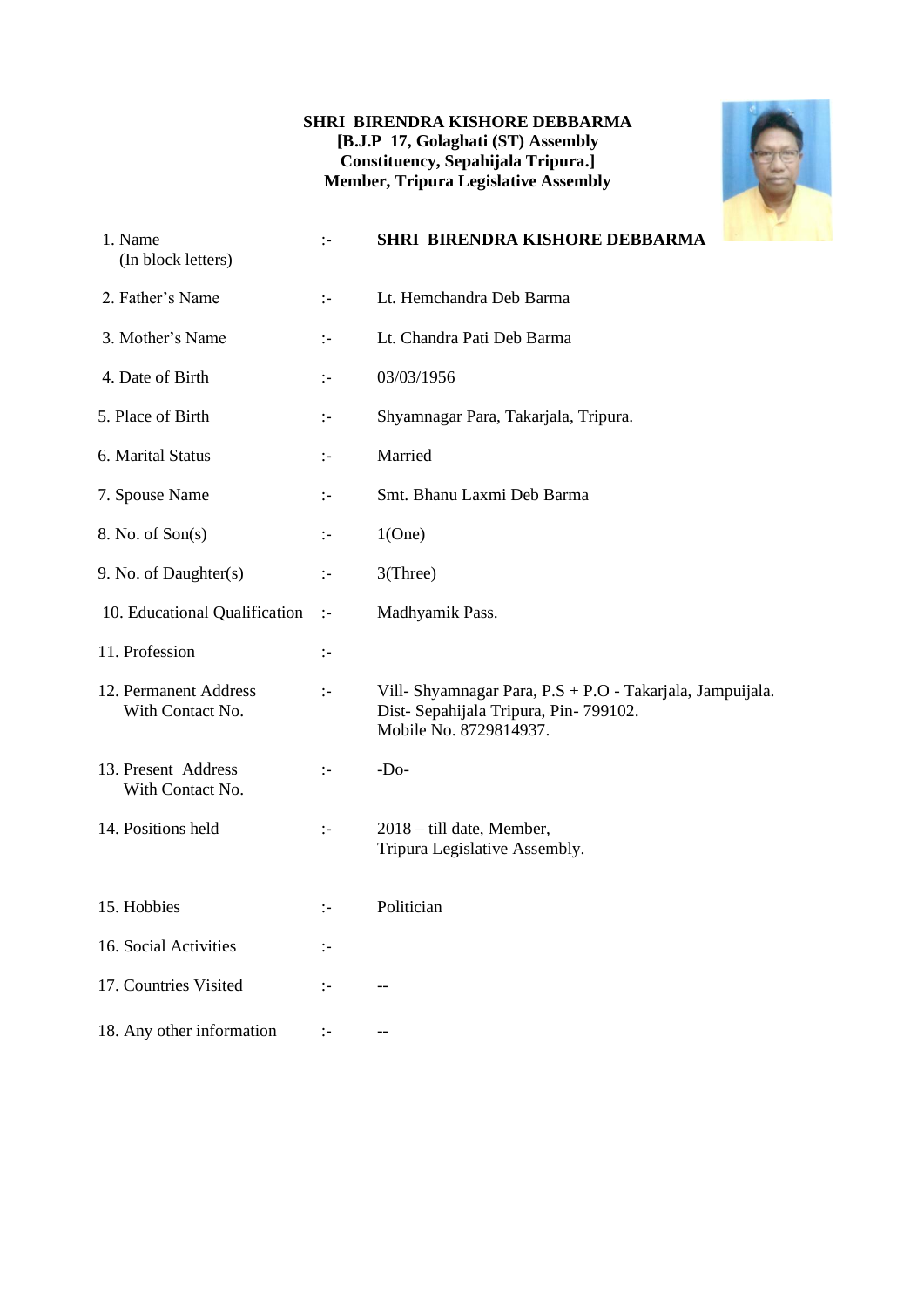#### **SHRI BISWA BANDHU SEN [B.J.P 56, Dharmanagar Assembly Constituency, North Tripura.] Deputy Speaker, Tripura Legislative Assembly**



| 1. Name                        | $\mathbb{I}$         | <b>March 1 Mars</b><br><b>SHRI BISWA BANDHU SEN</b>             |
|--------------------------------|----------------------|-----------------------------------------------------------------|
| (In block letters)             |                      |                                                                 |
| 2. Father's Name               | $\mathbb{I}^{\perp}$ | Late Kali Mohan Sen                                             |
| 3. Mother's Name               | $\mathbf{L}$         | Late Prativa Rani Sen                                           |
| 4. Date of Birth               | $\mathbf{I}$         | 23/05/1953                                                      |
| 5. Place of Birth              | $\mathbf{I}$         | Dharmanagar                                                     |
| 6. Marital Status              | $\mathbf{I}$         | Married.                                                        |
| 7. Spouse's Name               | $\mathbb{I}$         | Mrs. Ratna Roy Choudhury (Sen)                                  |
| 8. No. of Son(s)               | $\mathbf{I}$         | 1(One)                                                          |
| 9. No. of Daughter(s)          | $\mathbf{I}$         | 1(One)                                                          |
| 10. Educational Qualification: |                      | B.A.                                                            |
| 11. Profession                 | $\mathbf{I}$         | Social Worker                                                   |
| 12. Permanent Address          | $\mathbb{I}$         | Joy Hind Club Road,                                             |
| With Telephone No.             |                      | P.O-Dharmanagar, North Tripura,                                 |
|                                |                      | Pin - 799250                                                    |
|                                |                      | Mobile – 9436132227.                                            |
| 13. Present Address            | $\mathbb{I}$         | Do.                                                             |
| 14. Positions held             | $\mathbb{I}^-$       | 1988 – Vice Chairman, Dharmanagar Nagar Panchayat               |
|                                |                      | $2008 - 2013$ , Member,                                         |
|                                |                      | Tripura Legislative Assembly                                    |
|                                |                      | $2013 - 2018$ , Member,                                         |
|                                |                      | Tripura Legislative Assembly                                    |
|                                |                      | 2018 – till date, Member,                                       |
|                                |                      | <b>Tripura Legislative Assembly</b>                             |
| 15. Hobbies                    | $\mathbb{I}^{\perp}$ | Writing short stories and poems.                                |
| 16. Social Activities          | $\mathbf{I}$         | To help the weaker section of the society. To drive in peoples  |
|                                |                      | serious problems. Regularly helping poor people for purchase    |
|                                |                      | school books and clothes.                                       |
| 17. Countries Visited          | ÷                    | No.                                                             |
| 18. Any other information      | $\mathbb{I}$         | Self is an Actor in Theater and Jatra Silpi Champion in Tripura |
|                                |                      | for consecutive three years.                                    |
|                                |                      |                                                                 |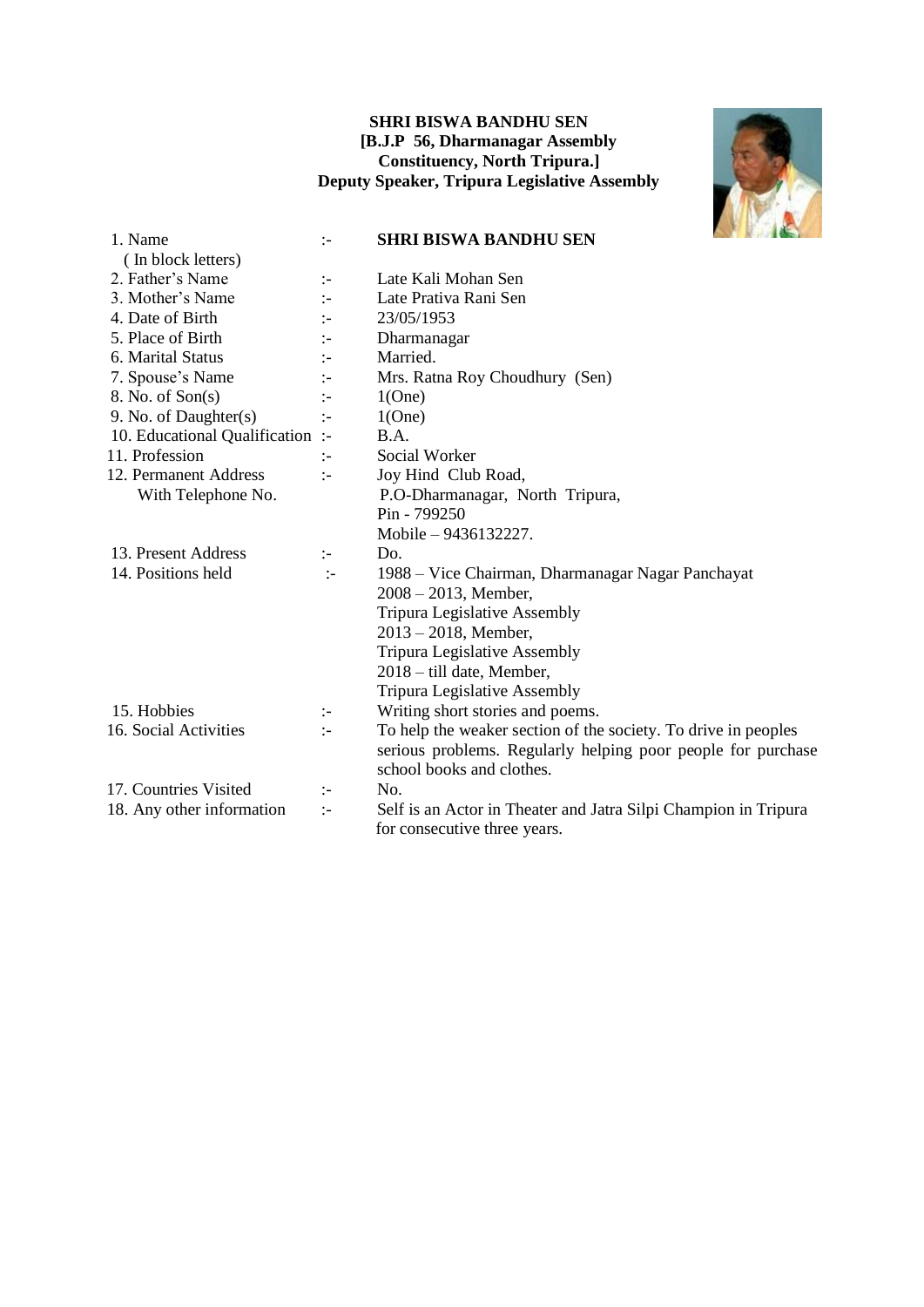#### **SHRI BRISHAKETU DEBBARMA [I.P.F.T 01, Simna(ST) Assembly Constituency, West Tripura.] Member, Tripura Legislative Assembly**



| 1. Name<br>(In block letters)               | $\mathbb{I}$         | <b>SHRI BRISHAKETU DEBBARMA</b>                                                          |
|---------------------------------------------|----------------------|------------------------------------------------------------------------------------------|
| 2. Father's Name                            | ÷                    | Shri Rabindra Deb Barma                                                                  |
| 3. Mother's Name                            | ÷.                   | Smt. Chikan Mala Deb Barma                                                               |
| 4. Date of Birth                            | $\mathbf{I}$         | 01/01/1977                                                                               |
| 5. Place of Birth                           | $\mathbf{I}$         | Nanda Para                                                                               |
| 6. Marital Status                           | $\mathbf{I}$         | Married.                                                                                 |
| 7. Spouse's Name                            | $\mathbb{I}^{\perp}$ | Mrs. Karunamayee Deb Barma                                                               |
| 8. No. of Son(s)                            | $\mathbb{I}^{\perp}$ | 1(One)                                                                                   |
| 9. No. of Daughter(s)                       | $\mathbb{I}$         | 1(One)                                                                                   |
| 10. Educational Qualification :-            |                      | B.A. (Law), L.L.B (Hons)                                                                 |
| 11. Profession                              | ÷:                   | Advocate                                                                                 |
| 12. Permanent Address<br>With Telephone No. | $\mathcal{L}$        | Vill-Nanda Para, P.O- Uttar Dosgeria<br>P.S-Sidhai, West Tripura,<br>Mobile - 8787864781 |
| 13. Present Address                         | $\mathbb{I}^{\perp}$ | Do.                                                                                      |
| 14. Positions held                          | $\mathbb{I}$         | 2018 – till date, Member,<br>Tripura Legislative Assembly                                |
| 15. Hobbies                                 | $\mathbb{I}^{\perp}$ | Watching TV.                                                                             |
| 16. Social Activities                       | $\mathbb{I}^{\perp}$ | To serve and help the poor people.                                                       |
| 17. Countries Visited                       | ÷                    | --                                                                                       |
| 18. Any other information                   | $\mathbf{I}$         | $-$                                                                                      |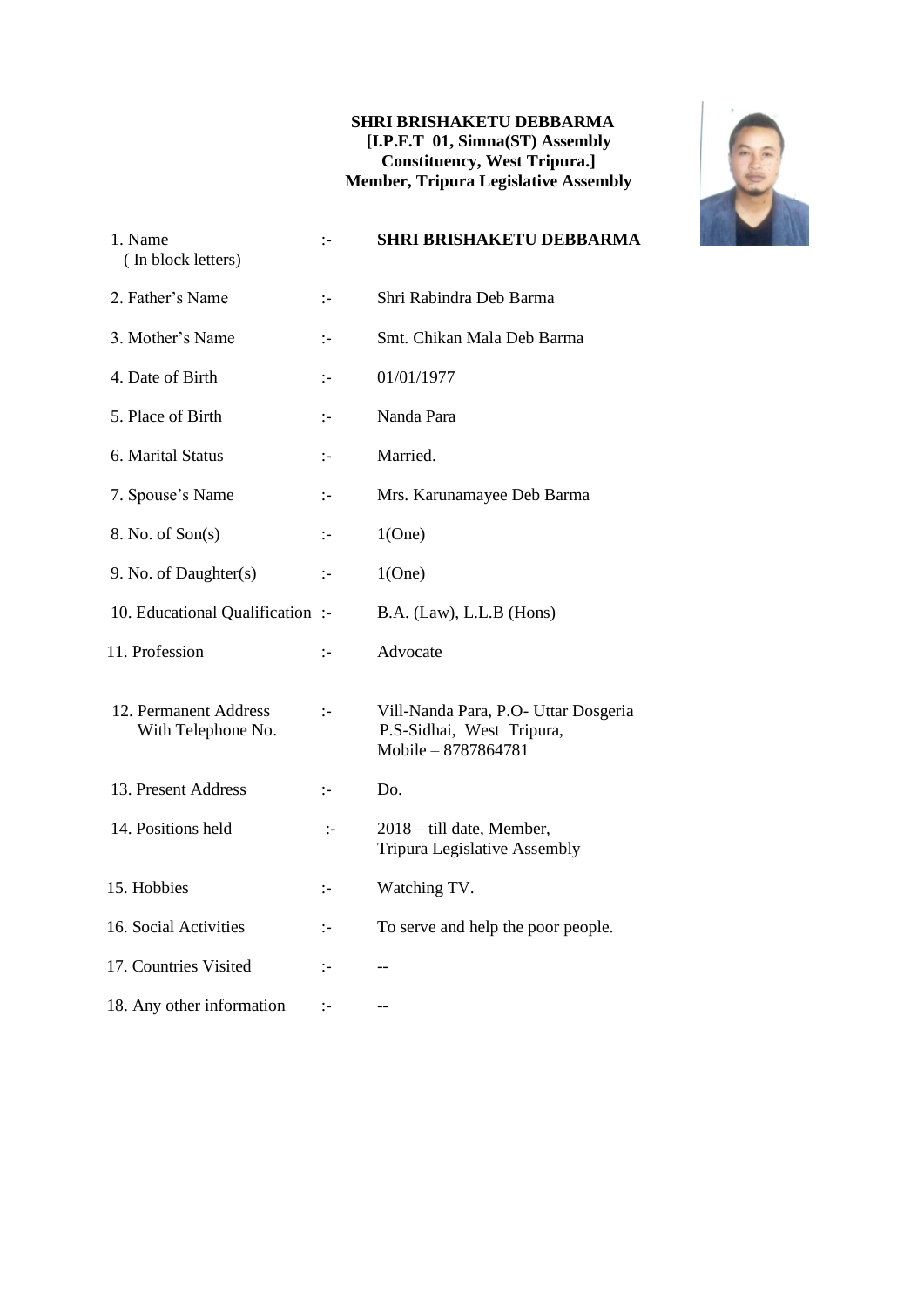#### **SHRI BURBA MOHAN TRIPURA [B.J.P 43, Karbook(ST) Assembly Constituency, Gomati Tripura.] Member, Tripura Legislative Assembly**



| 1. Name<br>(In block letters)               | $\div$               | <b>SHRI BURBA MOHAN TRIPURA</b>                                                                                                                               |
|---------------------------------------------|----------------------|---------------------------------------------------------------------------------------------------------------------------------------------------------------|
| 2. Father's Name                            | $\mathbb{I}^{\perp}$ | Lt. Dharma Kumar Tripura                                                                                                                                      |
| 3. Mother's Name                            | $\div$               | Lt. Raibati Tripura                                                                                                                                           |
| 4. Date of Birth                            | $\mathbb{I}$         | 02/08/1955                                                                                                                                                    |
| 5. Place of Birth                           | $\mathbb{I}^{\perp}$ | Madhu Krishna Para, Patichhari                                                                                                                                |
| 6. Marital Status                           | $\div$               | Married.                                                                                                                                                      |
| 7. Spouse's Name                            | $\mathbb{I}^{\perp}$ | Smt. Basanti Rani Tripura                                                                                                                                     |
| 8. No. of Son(s)                            | $\div$               | 3(Three)                                                                                                                                                      |
| 9. No. of Daughter(s)                       | $\mathbb{I}^{\perp}$ | 1(One)                                                                                                                                                        |
| 10. Educational Qualification :-            |                      | Primary level                                                                                                                                                 |
| 11. Profession                              | $\mathbb{I}^{\perp}$ | Farmer                                                                                                                                                        |
| 12. Permanent Address<br>With Telephone No. | $\div$               | Vill- Madhu Krishna Para, P.O- Patichhari<br>P.S-Karbook, Sub.Div-Karbook, Dist-Gomati Tripura,<br>Pin-799104.                                                |
| 13. Present Address                         | $\div$               | C/o- Lt. Ratish Ch. Bhattacharjee, Rd. No.2, near Prachya Bharati<br>School, P.O- Dhaleswar, Agartala, West Tripura, Pin-799007.<br>Mob-9436504151/9436504191 |
| 14. Positions held                          | $\mathbb{I}^{\perp}$ | 2018 – till date, Member,<br>Tripura Legislative Assembly                                                                                                     |
| 15. Hobbies                                 | $\mathbb{R}^n$       | Gardening                                                                                                                                                     |
| 16. Social Activities                       | $\div$               |                                                                                                                                                               |
| 17. Countries Visited                       | $\mathbb{I}^-$       |                                                                                                                                                               |
| 18. Any other information                   | $\div$               |                                                                                                                                                               |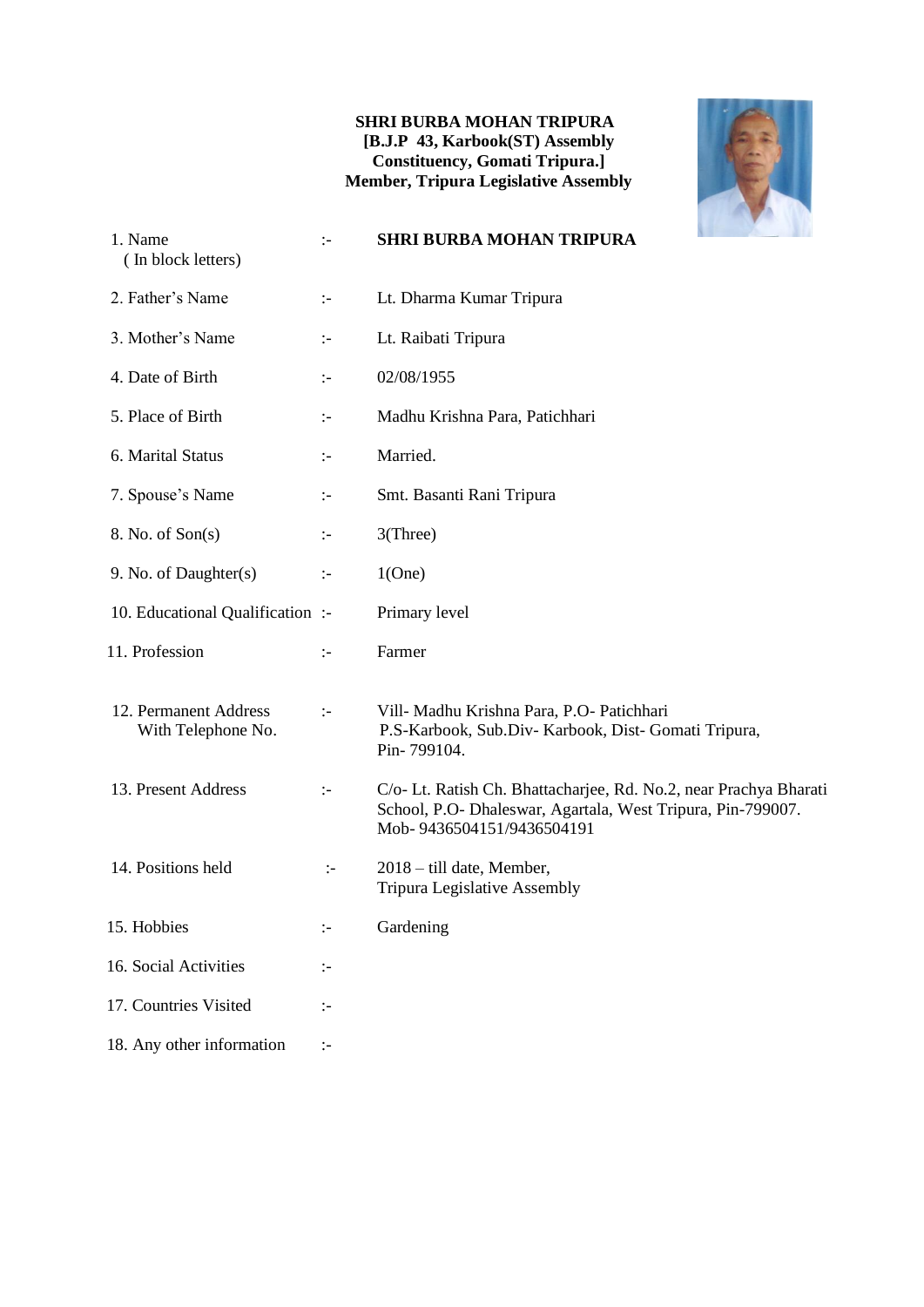#### **SHRI DHANANJOY TRIPURA [I.P.F.T 44, Raima Valley(ST) Assembly Constituency, Dhalai Tripura.] Member, Tripura Legislative Assembly**



| 1. Name<br>(In block letters)               | $\mathbf{I}$   | <b>SHRI DHANANJOY TRIPURA</b>                                                                                              |
|---------------------------------------------|----------------|----------------------------------------------------------------------------------------------------------------------------|
| 2. Father's Name                            | $\mathbb{I}^-$ | Lt. Sanjoy Tripura                                                                                                         |
| 3. Mother's Name                            | $\mathbb{I}$   | Smt. Khargasri Tripura                                                                                                     |
| 4. Date of Birth                            | $\mathbb{I}$   | 08/02/1990                                                                                                                 |
| 5. Place of Birth                           | $\mathbb{I}$   | <b>Bhagirath Para</b>                                                                                                      |
| 6. Marital Status                           | $\mathbb{I}$   | Unmarried                                                                                                                  |
| 7. Spouse's Name                            | $\mathbf{I}$   |                                                                                                                            |
| 8. No. of Son(s)                            | $\mathbb{I}^-$ |                                                                                                                            |
| 9. No. of Daughter(s)                       | $\mathbb{I}^-$ |                                                                                                                            |
| 10. Educational Qualification :-            |                | <b>B.A Passed</b>                                                                                                          |
| 11. Profession                              | $\mathbb{I}$   | Social Work                                                                                                                |
| 12. Permanent Address<br>With Telephone No. | $\mathbb{I}$   | Vill- Bhagirath Para, P.O- Bhagirath Para<br>P.S- Gandacherra, Dist- Dhalai Tripura,<br>Pin-799284.<br>Mobile - 7629045075 |
| 13. Present Address                         | $\mathbb{I}$   | Gandacherra.<br>Mobile - 7085737195                                                                                        |
| 14. Positions held                          | $\mathbf{L}$   | 2018 – till date, Member,<br>Tripura Legislative Assembly                                                                  |
| 15. Hobbies                                 | $\mathbb{I}^-$ | Social Work                                                                                                                |
| 16. Social Activities                       | $\mathbb{I}^-$ | Culture, Education, Sports.                                                                                                |
| 17. Countries Visited                       | $\mathbb{I}$   |                                                                                                                            |
| 18. Any other information                   | $\mathbb{I}^-$ | <b>Ex-Private Teacher</b>                                                                                                  |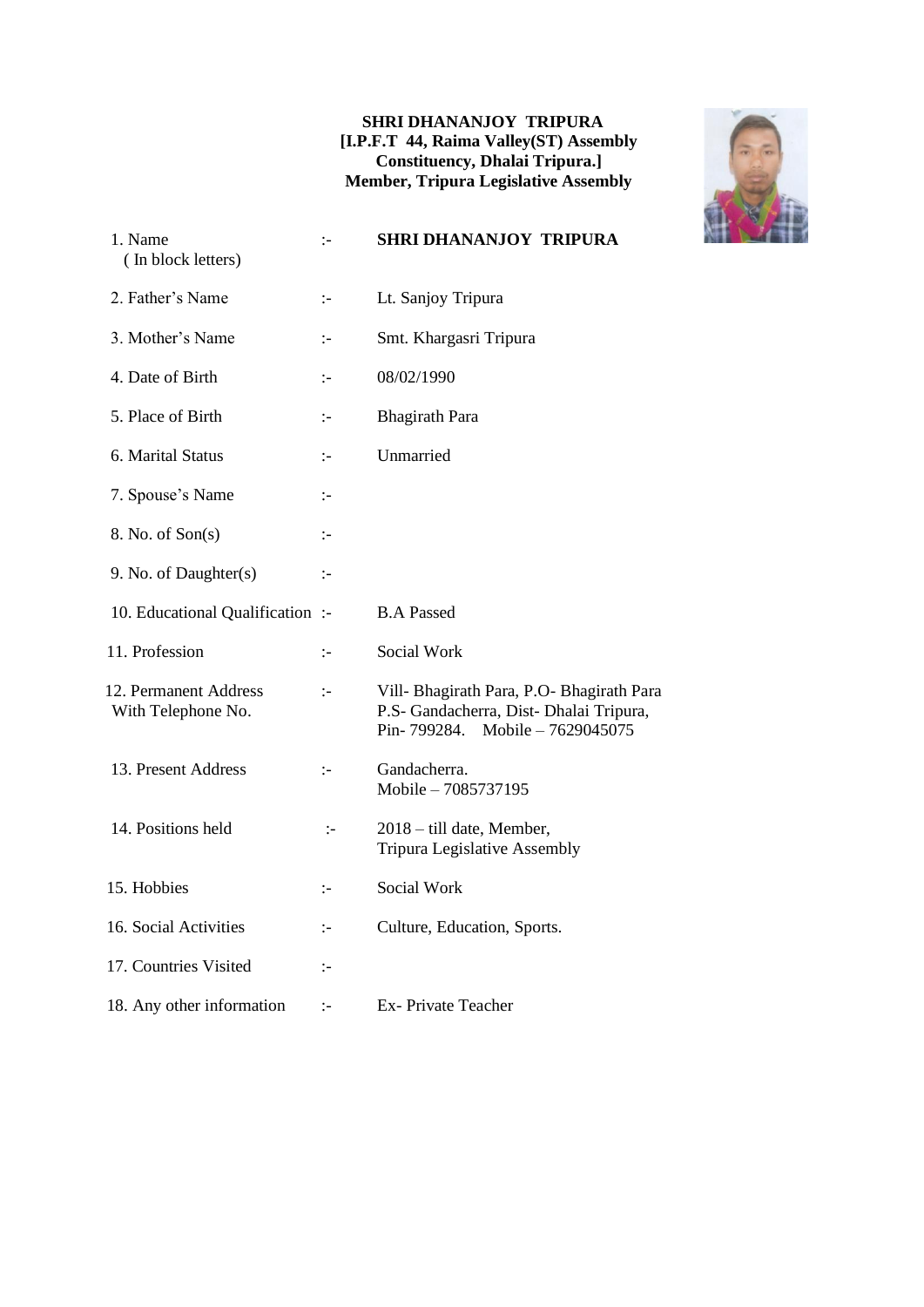#### **SHRI DHIRENDRA DEBBARMA [I.P.F.T 11, Mandaibazar(ST) Assembly Constituency, West Tripura.] Member, Tripura Legislative Assembly**



| 1. Name<br>(In block letters)               | $\mathbf{I}$         | <b>SHRI DHIRENDRA DEBBARMA</b>                                 |
|---------------------------------------------|----------------------|----------------------------------------------------------------|
| 2. Father's Name                            | $\mathbb{I}$         | Lt. Chhatramani DebBarma                                       |
| 3. Mother's Name                            | $\mathbf{I}$         | Lt. Biswa Laxmi DebBarma                                       |
| 4. Date of Birth                            | $\mathbf{I}$         | 25/04/1954                                                     |
| 5. Place of Birth                           | $\mathbf{I}$         | Agartala                                                       |
| 6. Marital Status                           | $\mathbb{I}$         | Married                                                        |
| 7. Spouse's Name                            | $\mathbf{I}$         | Smt. Sukla DebBarma                                            |
| 8. No. of Son(s)                            | $\mathbf{I}$         | 2(Two)                                                         |
| 9. No. of Daughter(s)                       | $\mathbb{I}$         | 1(One)                                                         |
| 10. Educational Qualification:              |                      | Madhyamik Plucked                                              |
| 11. Profession                              | $\mathbf{I}$         | Social Work                                                    |
| 12. Permanent Address<br>With Telephone No. | $\mathbf{I}$         | Vill- Rashiram Sipai Para, P.O- Noabadi,<br>Dist-West Tripura, |
| 13. Present Address                         | $\mathbb{I}$         | $-DO$<br>Mobile - 7005909821                                   |
| 14. Positions held                          | $\mathbb{I}$         | 2018 – till date, Member,<br>Tripura Legislative Assembly      |
| 15. Hobbies                                 | $\mathbb{I}^{\perp}$ | Social Work                                                    |
| 16. Social Activities                       | $\mathbf{I}$         |                                                                |
| 17. Countries Visited                       | ÷                    |                                                                |
| 18. Any other information                   | :-                   |                                                                |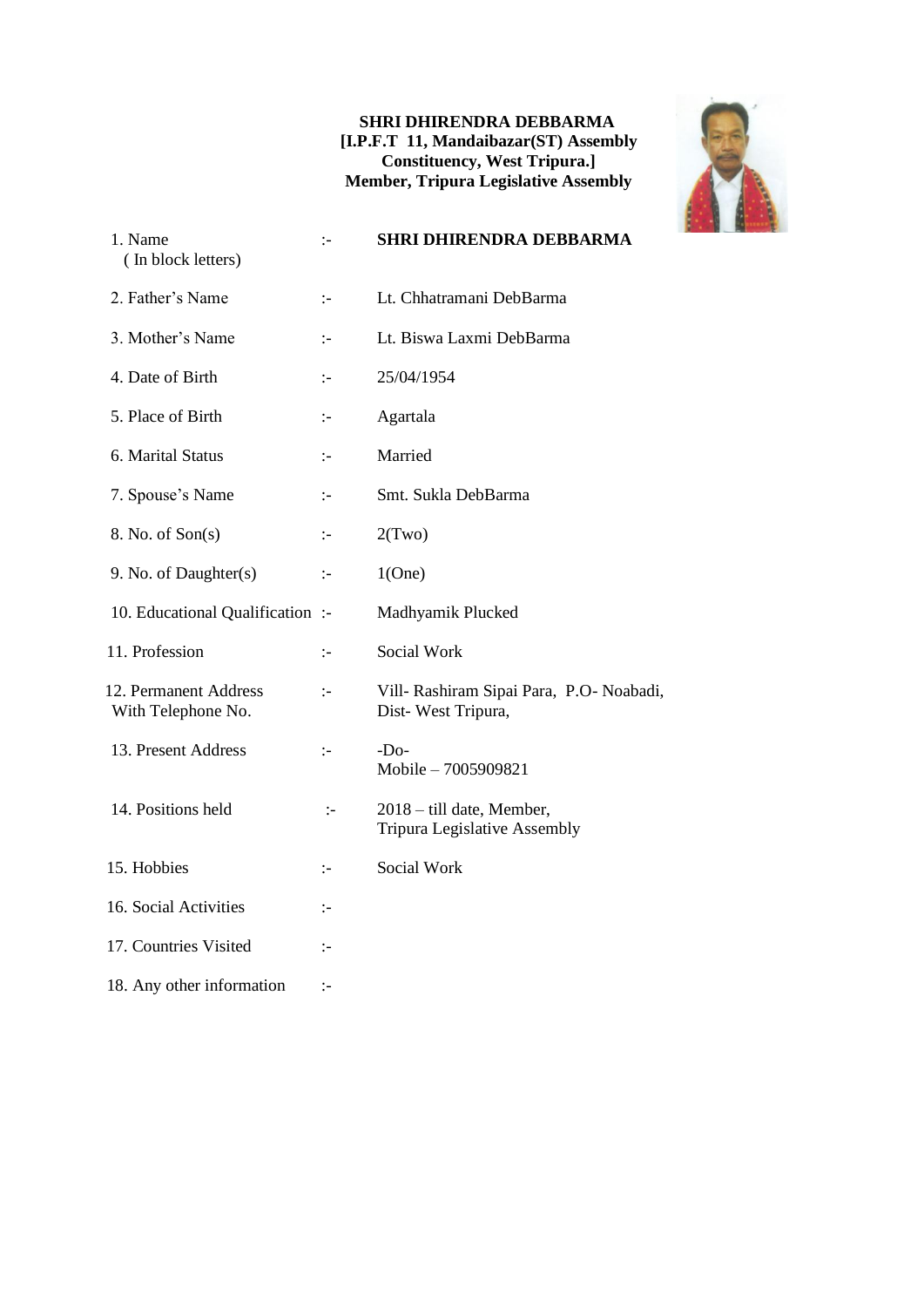#### **SHRI DIBA CHANDRA HRANGKHAWL [B.J.P 48, Karamchhara(S.T) Assembly Constituency, Unakoti Tripura.] Member, Tripura Legislative Assembly**



| 1. Name<br>(In block letters)             | $\mathbb{I}$         | SHRI DIBA CHANDRA HRANGKHAWL                                                                                        |
|-------------------------------------------|----------------------|---------------------------------------------------------------------------------------------------------------------|
| 2. Father's Name                          | $\mathbb{I}^{\perp}$ | Lt. Dhanyahai Hrangkhawl                                                                                            |
| 3. Mother's Name                          | $\div$               | Lt. Chilla rwng Hrangkhawl                                                                                          |
| 4. Date of Birth                          | $\mathbf{L}$         | 11-02-1956                                                                                                          |
| 5. Place of Birth                         | $\div$               | Chandrai Para, PO & SubDiv- Ambassa, Dhalai Tripura                                                                 |
| 6. Marital Status                         | $\mathbb{I}^-$       | Married.                                                                                                            |
| 7. Spouse's Name                          | $\mathbb{I}^-$       | Smt. Lalzaidami Darlong                                                                                             |
| 8. No. of Son(s)                          | $\mathbb{I}^-$       | 1(One)                                                                                                              |
| 9. No. of Daughter(s)                     | $\mathbb{I}^{\perp}$ | 1(One)                                                                                                              |
| 10. Educational Qualification :-          |                      | <b>Class VIII Pass</b>                                                                                              |
| 11. Profession                            | $\div$               | Social Work                                                                                                         |
| 12. Permanent Address<br>With Contact No. | $\mathbb{I}^{\perp}$ | Vill & PO- Darchawi, Sub-Kumarghat, Unakoti Tripura.<br>Mob-9402133933                                              |
| 13. Present Address                       | $\mathbb{I}^-$       | MLA's Hostel No-I, Buddha Mandir, Agartala, West Tripura.<br>Mob-9402133933                                         |
| 14. Positions held                        | $\mathbf{I}$         | 2013-2018, Member,<br>Tripura Legislative Assembly<br>2018-Tilldate, Member,<br><b>Tripura Legislative Assembly</b> |
| 15. Hobbies                               | $\mathbb{I}^{\perp}$ | Social activities and development affairs                                                                           |
| 16. Social Activities                     | $\mathbb{I}^-$       | Politics, Social work.                                                                                              |
| 17. Countries Visited                     | $\mathbb{I}^{\perp}$ |                                                                                                                     |
| 18. Any other information                 | $\mathcal{L}$        |                                                                                                                     |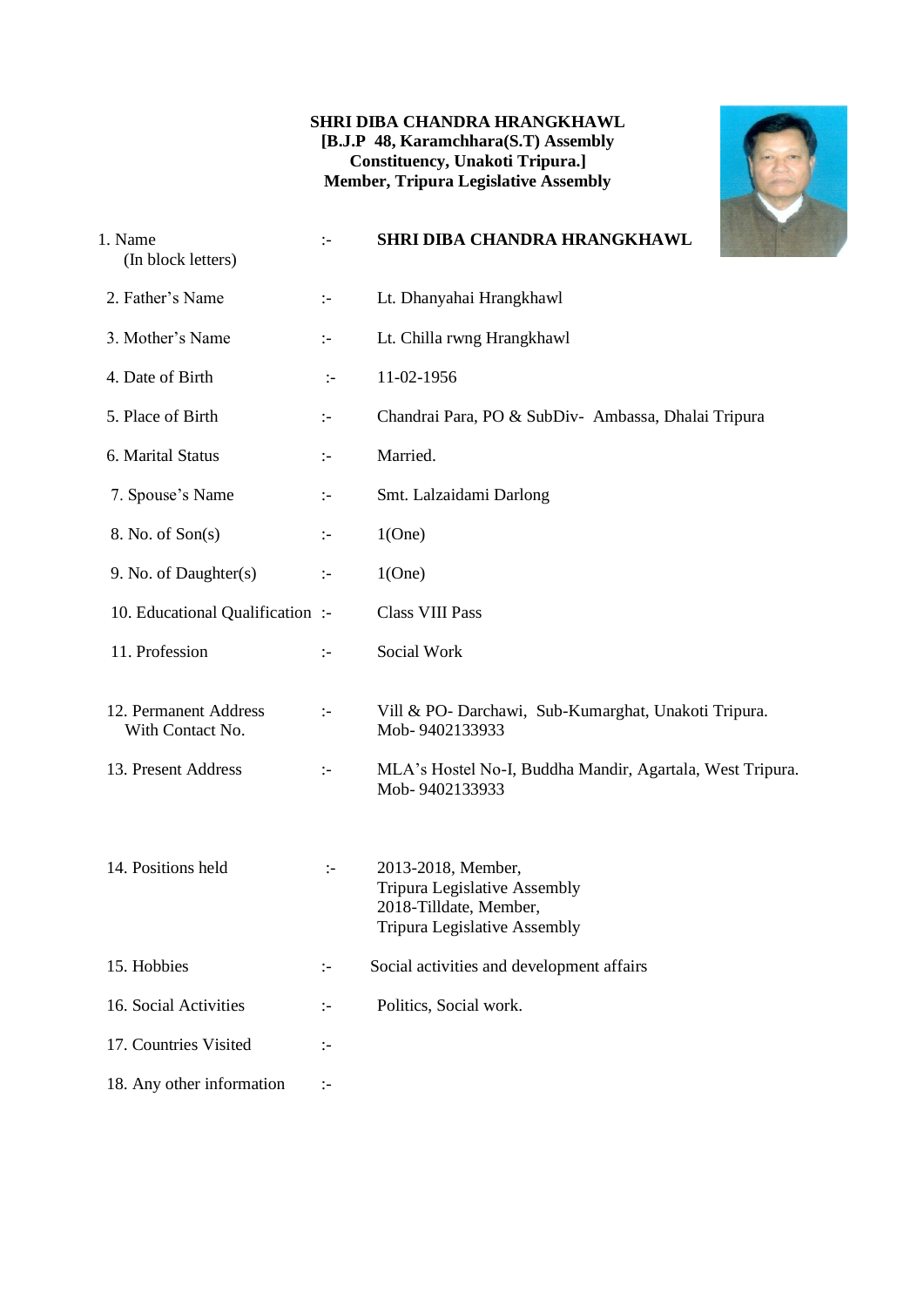#### **SHRI DR. DILIP KUMAR DAS [BJP– 4, BARJALA (SC) Assembly Constituency, West Tripura.] Member, Tripura Legislative Assembly**



| 1. Name<br>(In block letters)             | $\mathbb{I}$         | DR. DILIP KUMAR DAS                                                                                                                                                                                                                             |  |
|-------------------------------------------|----------------------|-------------------------------------------------------------------------------------------------------------------------------------------------------------------------------------------------------------------------------------------------|--|
| 2. Father's Name                          | $\mathbb{I}^-$       | Lt. Dinesh Ch. Das                                                                                                                                                                                                                              |  |
| 3. Mother's Name                          | $\mathbb{I}^-$       | Lt. Uma Das                                                                                                                                                                                                                                     |  |
| 4. Date of Birth                          | $\div$               | 27-10-1952                                                                                                                                                                                                                                      |  |
| 5. Place of Birth                         | $\div$               | Surtanpur, PS- Jagannath Road, Sylhet, East Pakistan                                                                                                                                                                                            |  |
| 6. Marital Status                         | $\mathbb{I}^-$       | Married                                                                                                                                                                                                                                         |  |
| 7. Spouse's Name                          | $\mathbb{I}^-$       | Aparna Das                                                                                                                                                                                                                                      |  |
| 8. No. of Son(s)                          | $\mathbb{I}$         | $\mathbf{1}$                                                                                                                                                                                                                                    |  |
| 9. No. of Daughter(s)                     | $\div$               | $\mathbf{1}$                                                                                                                                                                                                                                    |  |
| 10. Educational Status                    | $\mathbb{I}^-$       | MBBS, DGO, MD, FWH-O                                                                                                                                                                                                                            |  |
| 11. Profession                            | $\mathbb{I}^{\perp}$ | Medical, Asso. Prof. TMC(Gynae)                                                                                                                                                                                                                 |  |
| 12. Permanent Address<br>With Contact No. | $\mathbb{I}^{\perp}$ | Jail Road, Banamalipur, Agartala, Tripura(West), Pin-799001.                                                                                                                                                                                    |  |
| 13. Present Address<br>With Contact No.   | $\div$               | $-Do-$                                                                                                                                                                                                                                          |  |
| 14. Positions held                        | $\div$               | 2018- till date, Member<br>Tripura Legislative Assembly.                                                                                                                                                                                        |  |
| 15. Hobbies                               | ÷                    | Seeing movies, games, music, gardening                                                                                                                                                                                                          |  |
| 16. Social Activities                     | $\mathbb{I}^-$       | Yes, preventive, curative activities.                                                                                                                                                                                                           |  |
| 17. Countries Visited                     | $\mathbb{I}$         | Thailand, Bangladesh                                                                                                                                                                                                                            |  |
| 18. Any other information                 | $\mathbb{I}^-$       | Joined BJP on 26-05-2015. State Committee Member, BJP;<br>Secretary SC Morcha, Provari Assam Pradesh,<br>National<br>Associated with different doctors association. Won Barjjala<br>Constituency by defeating Sri Jhumu Sarkar of CPIM in 2018. |  |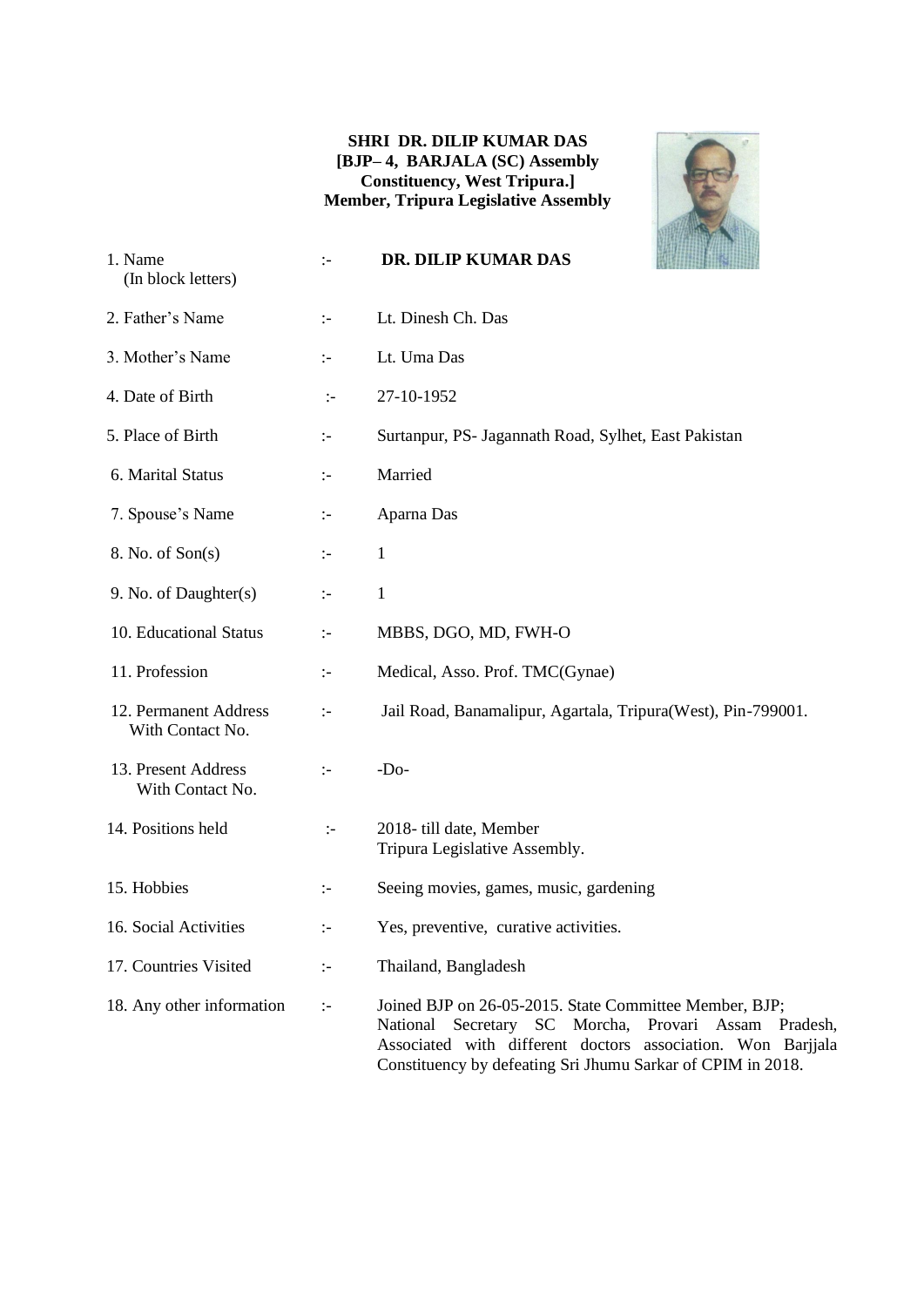#### **SHRI ISLAM UDDIN [C.P.I.(M). – 54, Kadamtala-Kurti Assembly Constituency, North Tripura.] Member, Tripura Legislative Assembly**

| 1. Name<br>(In block letters)                      | $\mathbb{I}^-$                 | <b>SHRI ISLAM UDDIN</b>                                                                                                                                                                                                                                                                                                                                                                                                                                                            |
|----------------------------------------------------|--------------------------------|------------------------------------------------------------------------------------------------------------------------------------------------------------------------------------------------------------------------------------------------------------------------------------------------------------------------------------------------------------------------------------------------------------------------------------------------------------------------------------|
| 2. Father's Name                                   | $\mathbb{I}$                   | Late Abdu Chattar                                                                                                                                                                                                                                                                                                                                                                                                                                                                  |
| 3. Mother's Name                                   | $\mathbb{I}$                   | Late Aciya Bibi                                                                                                                                                                                                                                                                                                                                                                                                                                                                    |
| 4. Date of Birth                                   | $\mathbb{I}^-$                 |                                                                                                                                                                                                                                                                                                                                                                                                                                                                                    |
| 5. Place of Birth                                  | $\mathbb{I}^-$                 | Kurti Rajnagar                                                                                                                                                                                                                                                                                                                                                                                                                                                                     |
| 6. Marital Status                                  | $\mathbb{I}$                   | Married                                                                                                                                                                                                                                                                                                                                                                                                                                                                            |
| 7. Spouse's Name                                   | $\mathbb{I}^{\perp}$           | Mamata Khatun                                                                                                                                                                                                                                                                                                                                                                                                                                                                      |
| 8. No. of Son(s)                                   | ÷                              | $01$ (One)                                                                                                                                                                                                                                                                                                                                                                                                                                                                         |
| 9. No. of Daughter(s)                              | $\mathbb{I}^{\perp}$           | $02$ (Two)                                                                                                                                                                                                                                                                                                                                                                                                                                                                         |
| 10. Educational Status                             | $\div$                         | B. A. Pass                                                                                                                                                                                                                                                                                                                                                                                                                                                                         |
| 11. Profession                                     | $\div$                         | Politics                                                                                                                                                                                                                                                                                                                                                                                                                                                                           |
| 12. Permanent Address<br>With Contact No.          | $\div$                         | Vill-Kurti Rajnagar, PO-Kurti, PS-Kadamtala, North Tripura,<br>Pin-799261, 9436478293 / 8787633867 (M)                                                                                                                                                                                                                                                                                                                                                                             |
| 13. Present Address<br>With Contact No.            | $\mathbb{I}$                   | $-Do-$                                                                                                                                                                                                                                                                                                                                                                                                                                                                             |
| 14. Positions held                                 | $\mathbf{I}$                   | 2009 - 2017, Chairman - Sub-Divisional Wak-ff Board,<br>Dharmanagar<br>2004-Member, Kadamtala Panchayat Samiti,<br>2009-Pradhan, Kurti Goan Panchayat,<br>2014-Vice Chairman, Kadamtala Panchayat Samiti<br>2018- to till date, Member, Tripura Legislative Assembly<br>2004 to 2009 – Member, Sub-Divisional Wakff Board,<br>Dharmanagar<br>2009 to 2017 – Board of Director, TMDCL, Agartala.                                                                                    |
| 15. Hobbies                                        | ÷                              | News Paper & Watching TV                                                                                                                                                                                                                                                                                                                                                                                                                                                           |
| 16. Social Activities                              | ÷.                             | Devoted wholly for the weaker masses of the society                                                                                                                                                                                                                                                                                                                                                                                                                                |
| 17. Countries Visited<br>18. Any other information | $\mathbb{I}^{\perp}$<br>$\div$ | No.<br>In 1987, joined Student Federation, 1993 became a member of<br>DYFI and till 2010 took active participation in many youth<br>movements as a member of DYFI. In 2011, became joined AIKS<br>memberSub Divisional Committee Dharmanagar and till now<br>member of uttar zilla committee AIKS. In 1992 became CPI(M)<br>Party Member. Hold the CPI(M) Kadamtala Local Committee<br>Member and SDCM of Dharmanagar. In 2016 till now member of<br>CPI(M) Uttar Zilla Committee. |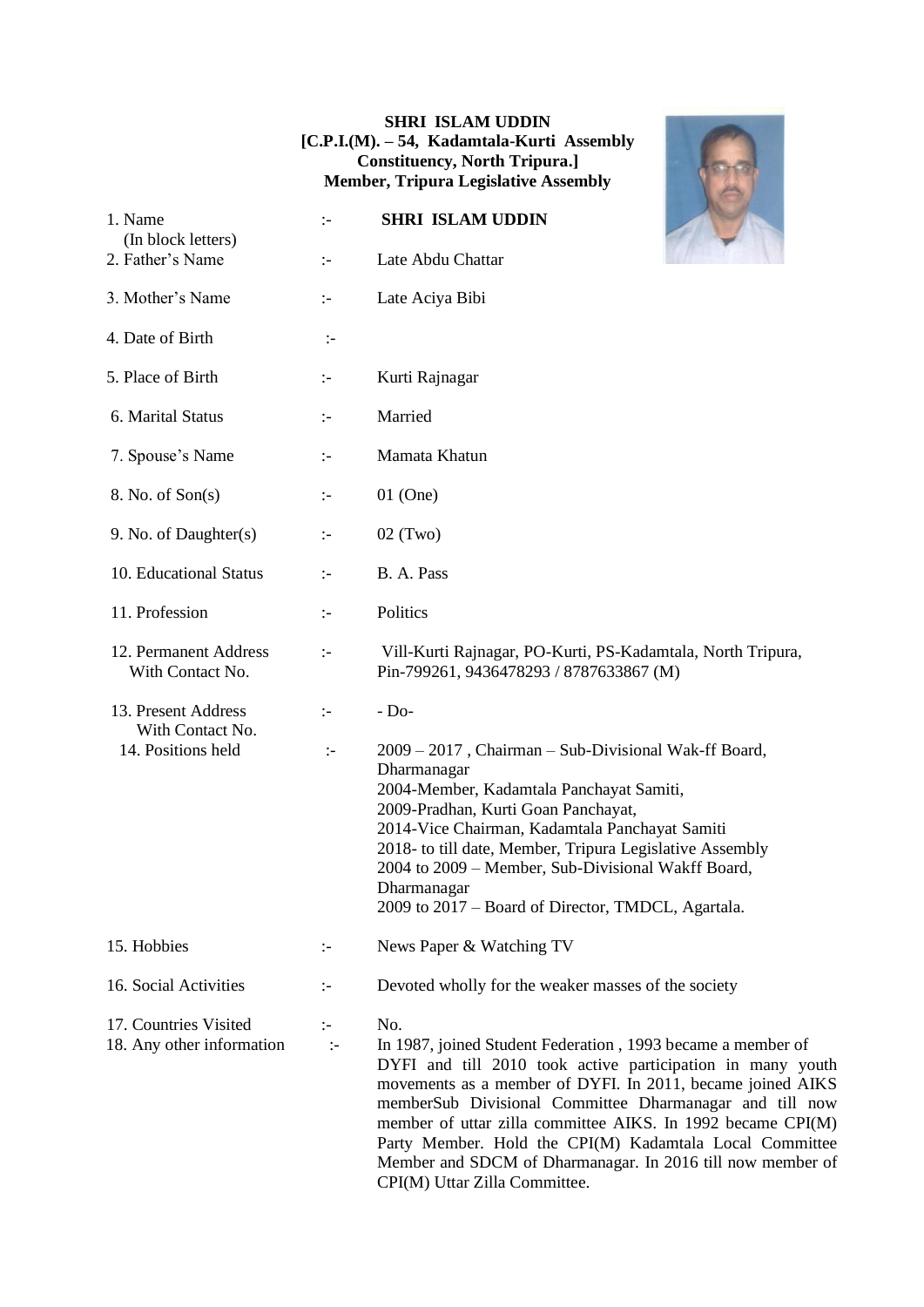#### **SHRI JASHABIR TRIPURA [C.P.I.(M.) 38 Jolaibari(S.T) Assembly Constituency, Tripura, South.] Member, Tripura Legislative Assembly**



| 1. Name<br>(In block letters)    | $\mathbb{I}$         | <b>SHRI JASHABIR TRIPURA</b>                                                 |
|----------------------------------|----------------------|------------------------------------------------------------------------------|
| 2. Father's Name                 | $\mathbb{I}^{\perp}$ | Shri Paban Chandra Tripura.                                                  |
| 3. Mother's Name                 | $\mathbb{I}$         | Smt. Prabhavati Tripura                                                      |
| 4. Date of Birth                 | $\mathbb{I}$         | 01-02-1959.                                                                  |
| 5. Place of Birth                | $\mathbb{I}$         | Kowaitang                                                                    |
| 6. Marital Status                | $\mathbf{I}$         | Married.                                                                     |
| 7. Spouse's Name                 | ÷:                   | Smt. Puthimala Tripura                                                       |
| 8. No. of Son(s)                 | $\mathbf{I}$         | $2$ (Two)                                                                    |
| 9. No. of Daughter(s)            | $\mathbb{I}^-$       | $2$ (Two)                                                                    |
| 10. Educational Qualification :- |                      | Madhyamik Appeard.                                                           |
| 11. Profession                   | $\mathbf{L}$         | Social Service                                                               |
| 12. Permanent Address            | $\mathbf{L}$         | Vill. + $P.O - Kowairing$ ,                                                  |
| With Telephone No.               |                      | Tripura (S)., Santirbazar Pin - 799141                                       |
|                                  |                      | 9436130461 (M), 03823-292795(R), 8974371001 (M)                              |
| 13. Present Address              | $\mathbf{I}$         | C.P.I.(M) local office,                                                      |
|                                  |                      | P.O - Jolaibari,                                                             |
|                                  |                      | Tripura (S). Ph. - 03823 263742 / 263213                                     |
| 14. Positions held               | $\mathbb{I}^{\perp}$ | $2003 - 2008$ , Member,                                                      |
|                                  |                      | Tripura Legislative Assembly.                                                |
|                                  |                      | $2008 - 2013$ , Member,                                                      |
|                                  |                      | Tripura Legislative Assembly.                                                |
|                                  |                      | $2013 - 2018$ , Member,                                                      |
|                                  |                      | Tripura Legislative Assembly.                                                |
|                                  |                      | 2018 – till date, Member,                                                    |
|                                  |                      | Tripura Legislative Assembly.                                                |
| 15. Hobbies                      | :-                   | Reading books.                                                               |
| 16. Social Activities            | $\mathbb{I}$         | Actively worked for under privileged and downtrodden<br>people of the State. |
| 17. Countries Visited            | $\mathbf{I}$         | Nil                                                                          |
| 18. Any other information        | $\mathbb{I}$         | $1982 - 2002$ , was the member of                                            |
|                                  |                      | T.G.T.A and T.U.K.C;                                                         |
|                                  |                      | 2003 - L.C. Member, Jolaibari.                                               |
|                                  |                      | 2004 - D.C. Secretariat Member, C.P.I.(M).                                   |
|                                  |                      | G.M.P.C.C Member, w.e.f. 2005                                                |
|                                  |                      |                                                                              |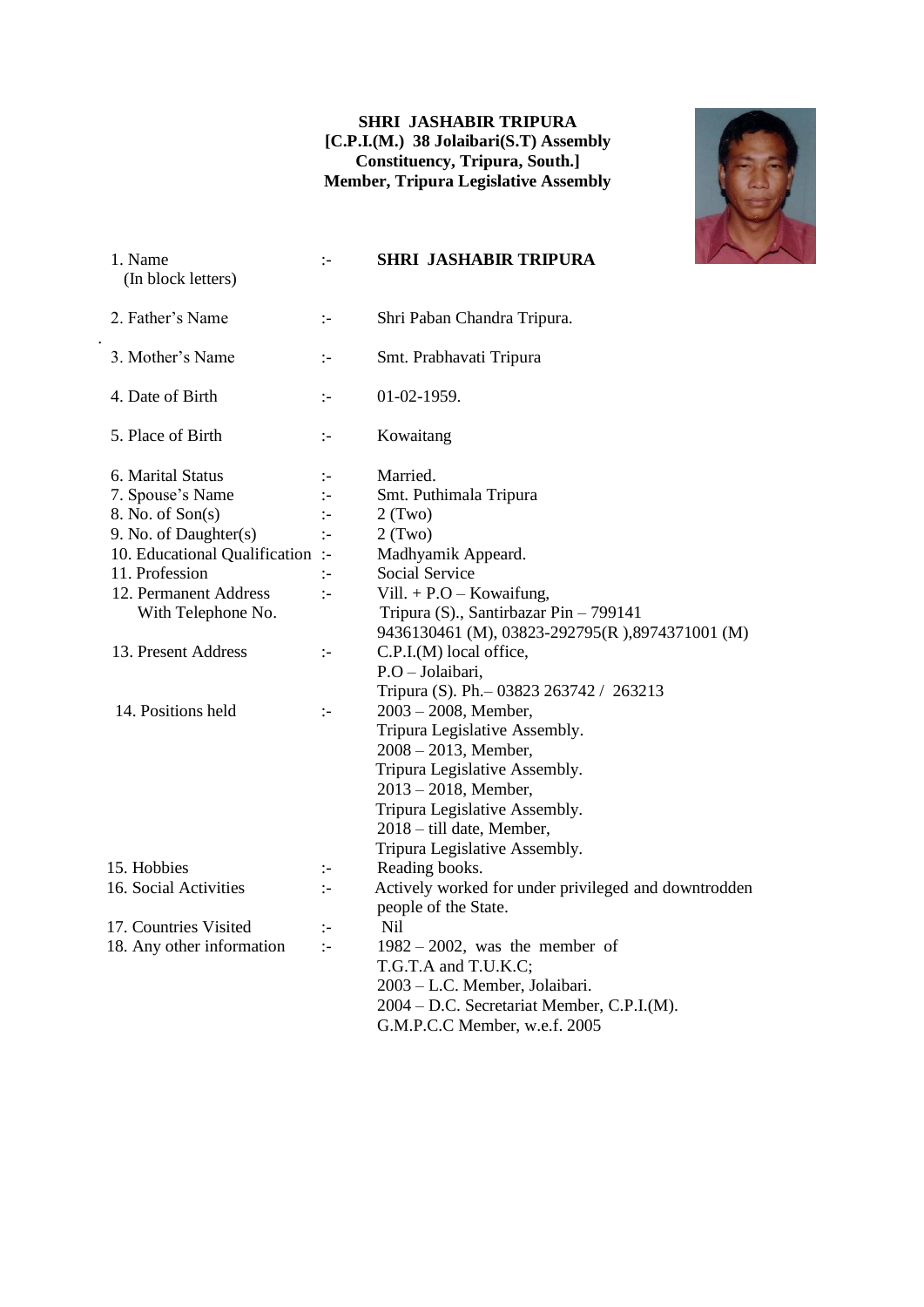#### **SHRI JISHNU DEV VARMA [BJP – 19, Charilam (ST) Assembly Constituency, Sepahijala Tripura.] Deputy Chief Minister, Tripura .**



| 1. Name<br>(In block letters)             | $\mathbf{I}$         | <b>SHRI JISHNU DEV VARMA</b>                                                                                              |
|-------------------------------------------|----------------------|---------------------------------------------------------------------------------------------------------------------------|
| 2. Father's Name                          | $\mathbb{I}$         | Late Ramendra Kishore Dev Varma                                                                                           |
| 3. Mother's Name                          | $\mathbb{I}^{\perp}$ | Smt. Kamal Prava Devi                                                                                                     |
| 4. Date of Birth                          | $\mathbb{I}^-$       | 15-08-1957                                                                                                                |
| 5. Place of Birth                         | :-                   | Agartala                                                                                                                  |
| 6. Marital Status                         | $\mathbf{I}$         | Married                                                                                                                   |
| 7. Spouse's Name                          | $\mathbb{I}^{\perp}$ | Sudha Dev Varma                                                                                                           |
| 8. No. of Son(s)                          | $\mathbf{I}$         | $2$ (two)                                                                                                                 |
| 9. No. of Daughter(s)                     | $\mathbb{I}$         | Nil                                                                                                                       |
| 10. Educational Status                    | $\mathbb{I}^{\perp}$ | Bachelor of Arts (Honours) 1979 Calcutta University                                                                       |
| 11. Profession                            | $\mathbb{I}$         | Politics                                                                                                                  |
| 12. Permanent Address<br>With Contact No. | $\div$               | 142, Weavers Service Centre Quarter Complex, Ward No. 5<br>P.O- Kunjaban, Agartala - 799006, Tripura West.                |
| 13. Present Address<br>With Contact No.   | $\mathbf{I}$         | P.O - Kathal Bagan, Kunjaban, Agartala - 799006                                                                           |
| 14. Positions held                        | $\mathbb{I}$         | Deputy Chief Minister, Tripura, 2018 to 14/05/2022.<br>Deputy Chief Minister, Tripura, 16/05/2022 to till date.           |
| 15. Hobbies                               | $\mathbb{I}^{\perp}$ | Excursion, Art, Study, Music, Drama etc.                                                                                  |
| 16. Social Activities                     | $\mathbb{I}$         | Helping hand to poor                                                                                                      |
| 17. Countries Visited                     | $\div$               | UK, France, Holland, Spain, Norway, Denmark etc.                                                                          |
| 18. Any other information                 | $\mathbb{I}$         | Political carrier – Joined BJP in 1992 was Lok Sabha candidate<br>(BJP) 1996, 1998 & 1999 & also State General Secretary. |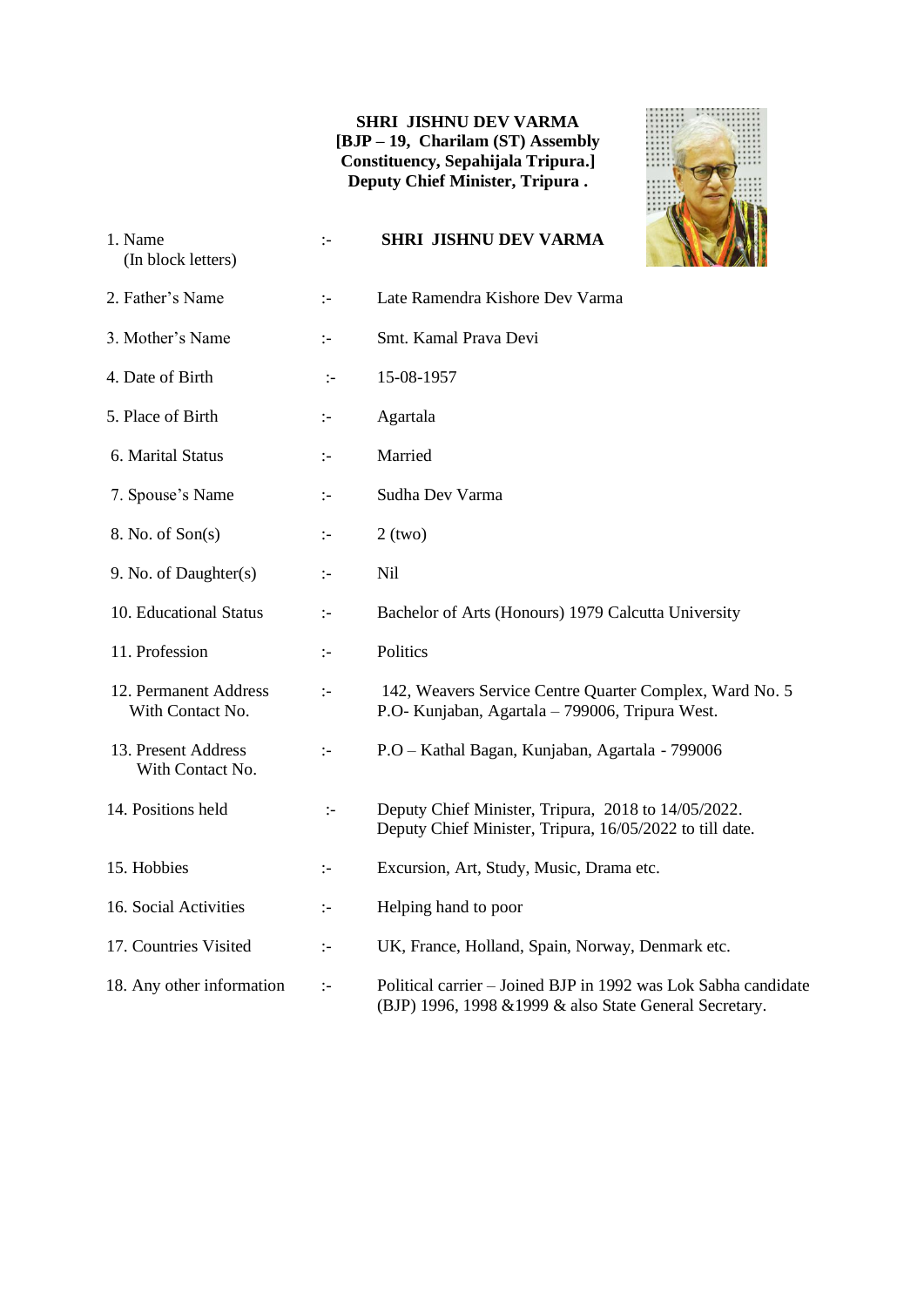#### **SMT. KALYANI ROY [BJP – 28, Teliamura Assembly Constituency, Khowai Tripura.] Government Chief-Whip, Tripura Legislative Assembly**



| 1. Name<br>(In block letters)             | $\mathbf{I}$         | <b>SMT. KALYANI ROY</b>                                                                                                                                                          |
|-------------------------------------------|----------------------|----------------------------------------------------------------------------------------------------------------------------------------------------------------------------------|
| 2. Father's Name                          | ÷.                   | Late Chandra Mohan Roy                                                                                                                                                           |
| 3. Mother's Name                          | ÷.                   | Smt. Mina Roy                                                                                                                                                                    |
| 4. Date of Birth                          | $\mathbf{L}$         | 14.01.1967                                                                                                                                                                       |
| 5. Place of Birth                         | $\mathbf{I}$         | Teliamura                                                                                                                                                                        |
| 6. Marital Status                         | $\mathbb{I}^{\perp}$ | Married                                                                                                                                                                          |
| 7. Spouse's Name                          | $\mathbb{I}^{\perp}$ | Shri Dinesh Chandra Saha                                                                                                                                                         |
| 8. No. of Son(s)                          | $\mathbb{I}$         | One                                                                                                                                                                              |
| 9. No. of Daughter(s)                     | $\mathbb{I}$         | Nil                                                                                                                                                                              |
| 10. Educational Status                    | $\div$               | <b>B.Sc Hons LLB</b>                                                                                                                                                             |
| 11. Profession                            | $\mathbb{I}^{\perp}$ | Advocate                                                                                                                                                                         |
| 12. Permanent Address<br>With Contact No. | $\mathbb{I}^{\perp}$ | Shibnagar, College Road, Agartala, P.O-Agartala College, Dist -<br>West Tripura, Pin-799004, 0381-2510196, 9436125096 (M)<br>9774143242 (Whatsapp) Email-kalyani_roy@hotmail.com |
| 13. Present Address<br>With Contact No.   | $\mathbb{I}$         | Do                                                                                                                                                                               |
| 14. Positions held                        | $\mathbb{I}^-$       | 2018 – till date, Member,<br><b>Tripura Legislative Assembly</b><br>2018 - till date, Govt. Chief Whip<br>Tripura Legislative Assembly                                           |
| 15. Hobbies                               | :-                   | Music listening.                                                                                                                                                                 |
| 16. Social Activities                     | $\ddot{\phantom{1}}$ | Fight against corruption, crime against women.                                                                                                                                   |
| 17. Countries Visited                     | $\mathbb{I}^{\perp}$ | Nil                                                                                                                                                                              |
| 18. Any other information                 | $\mathbb{H}$         |                                                                                                                                                                                  |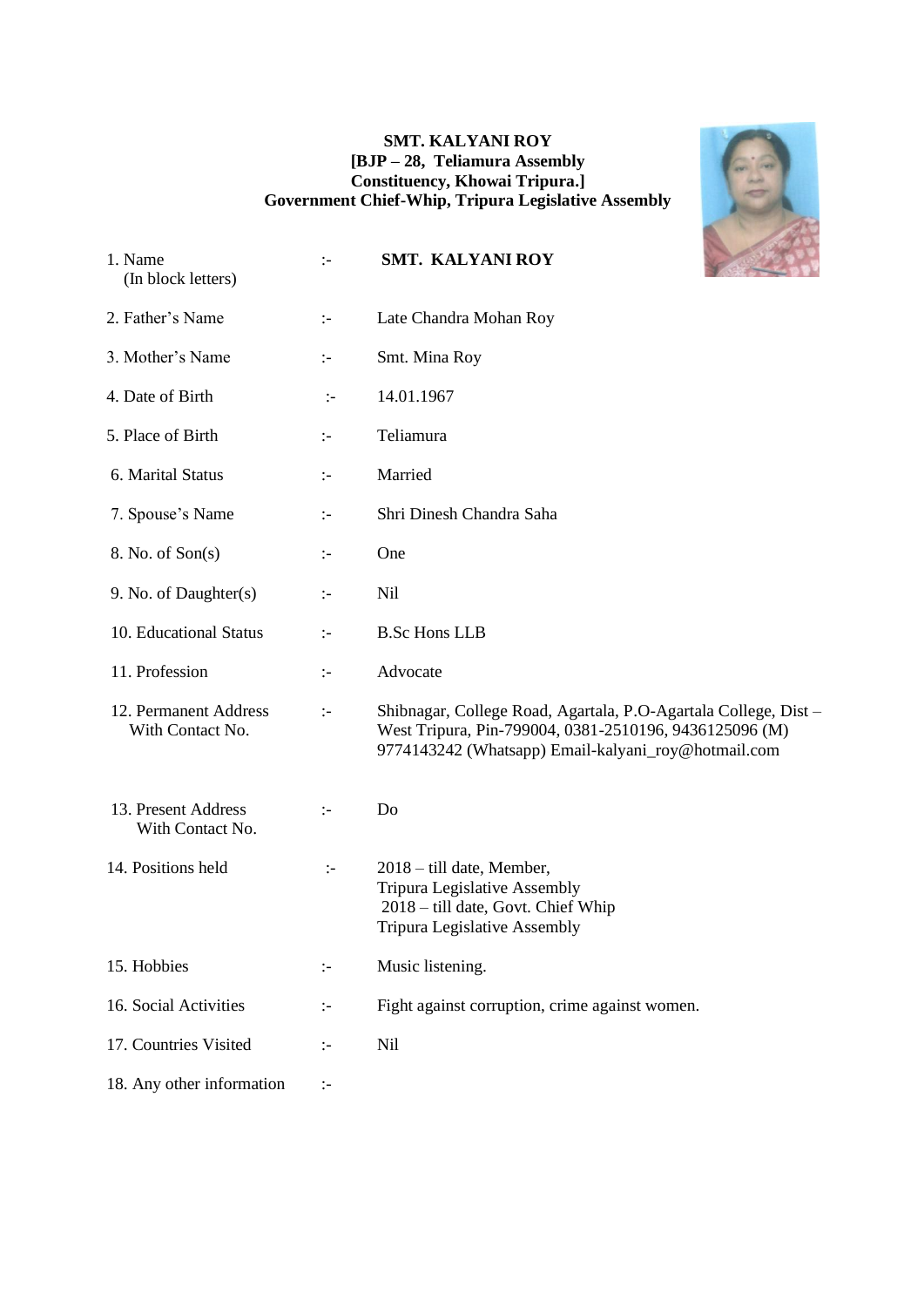#### **SHRI KRISHNADHAN DAS [B.J.P 03, Bamutia(SC) Assembly Constituency, West Tripura.] Member, Tripura Legislative Assembly**



| 1. Name<br>(In block letters)               | $\mathbf{I}$         | <b>SHRI KRISHNADHAN DAS</b>                                                   |
|---------------------------------------------|----------------------|-------------------------------------------------------------------------------|
| 2. Father's Name                            | $\mathbb{I}$         | Shri Santosh Chandra Das                                                      |
| 3. Mother's Name                            | $\mathbf{I}$         | Smti. Laxmi Rani Das                                                          |
| 4. Date of Birth                            | $\mathbf{I}$         | 16/07/1975                                                                    |
| 5. Place of Birth                           | $\div$               | Chanmuri                                                                      |
| 6. Marital Status                           | $\mathbb{I}^-$       | Married                                                                       |
| 7. Spouse's Name                            | $\mathbb{I}^-$       | Smt. Soma Sarkar Das                                                          |
| 8. No. of Son(s)                            | $\mathbb{I}^{\perp}$ | <b>Nil</b>                                                                    |
| 9. No. of Daughter(s)                       | $\mathbb{I}^-$       | 2(Two)                                                                        |
| 10. Educational Qualification :-            |                      | B.A. Appeared                                                                 |
| 11. Profession                              | $\mathbb{I}^{\perp}$ | Social Work                                                                   |
| 12. Permanent Address<br>With Telephone No. | $\mathbb{I}$         | Vill- Chanmuri, P.O- Tebaria,<br>P.S- Airport, Dist-West Tripura, Pin-799015. |
| 13. Present Address                         | $\mathbb{I}$         | $-Do-$                                                                        |
| 14. Positions held                          | $\mathbf{I}$         | 2018 – till date, Member,<br>Tripura Legislative Assembly                     |
| 15. Hobbies                                 | $\mathbb{I}^-$       | <b>Social Works</b>                                                           |
| 16. Social Activities                       | $\mathbb{I}^-$       | Same                                                                          |
| 17. Countries Visited                       | $\mathbb{I}^-$       | Bangladesh                                                                    |
| 18. Any other information                   | ÷                    |                                                                               |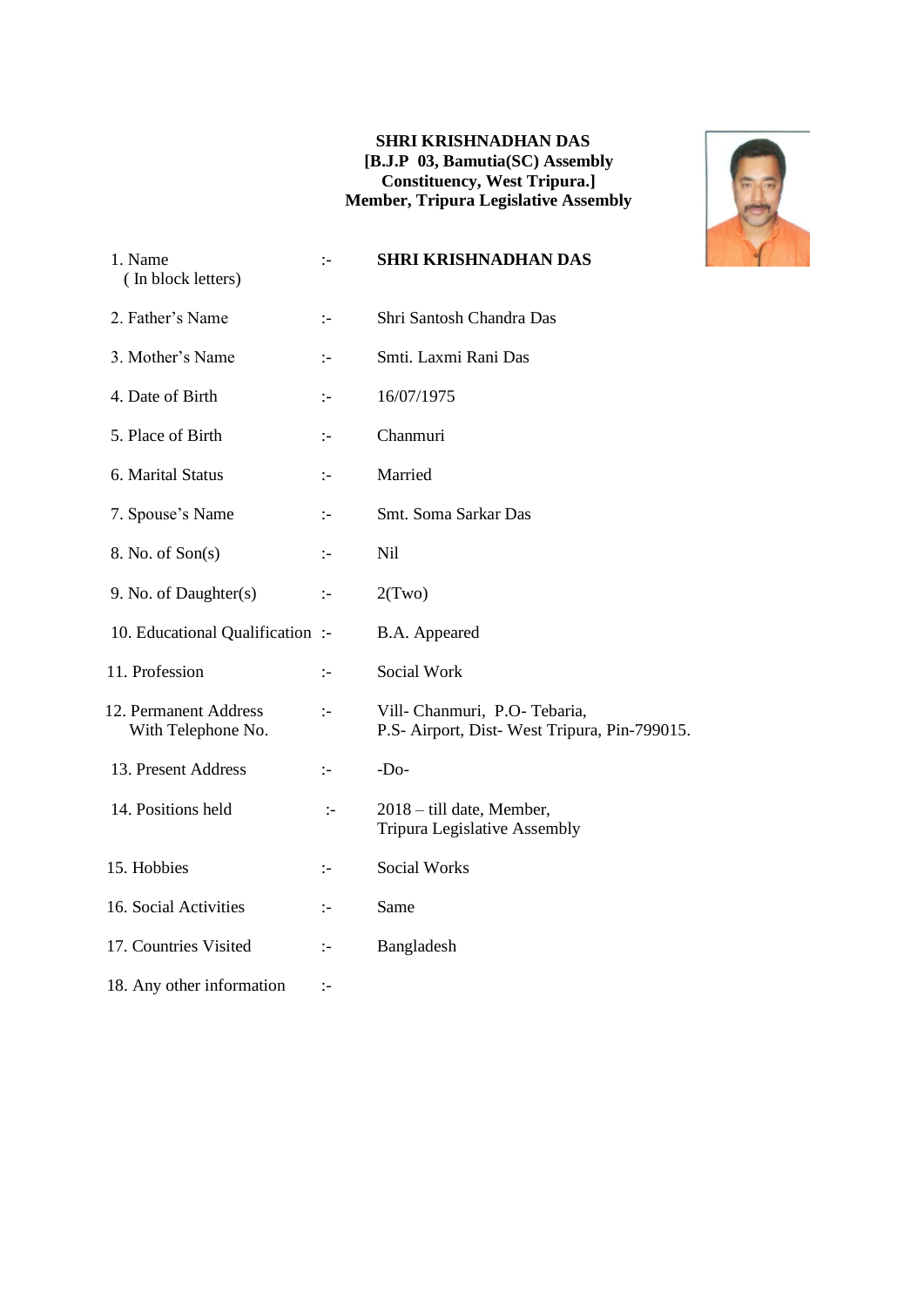#### **SHRI MANIK SARKAR [C.P.I.(M). – 23, Dhanpur Assembly Constituency, Sepahijala Tripura.] Leader of the Opposition, Tripura Legislative Assembly**



| 1. Name<br>(In block letters)             | $\mathbb{I}$   | <b>SHRI MANIK SARKAR</b>    |
|-------------------------------------------|----------------|-----------------------------|
| 2. Father's Name                          | $\mathbb{I}^-$ | Late Amulya Sarkar.         |
| 3. Mother's Name                          | $\mathbb{I}$   | Late Anjali Sarkar          |
| 4. Date of Birth                          | $\mathbb{I}^-$ | January 22, 1949            |
| 5. Place of Birth                         | $\mathbb{I}$   | Udaipur                     |
| 6. Marital Status                         | $\mathbb{I}$   | Married                     |
| 7. Spouse's Name                          | $\mathbb{I}^-$ | Smt. Panchali Bhattacherjee |
| 8. No. of Son(s)                          | $\mathbb{I}$   |                             |
| 9. No. of Daughter(s)                     | $\mathbb{I}^-$ |                             |
| 10. Educational Status                    | $\mathbb{I}$   | <b>Commerce Graduate</b>    |
| 11. Profession                            | $\mathbb{I}$   |                             |
| 12. Permanent Address<br>With Contact No. | $\mathbb{I}$   |                             |
| 13. Present Address<br>With Contact No.   | $\mathbb{I}$   |                             |
| 14. Positions held                        | $\mathbb{I}^-$ |                             |
| 15. Hobbies                               | $\mathbb{I}$   |                             |
| 16. Social Activities                     | $\mathbb{I}$   |                             |
| 17. Countries Visited                     | $\mathbf{I}$   |                             |
| 18. Any other information                 | $\mathbb{I}^-$ |                             |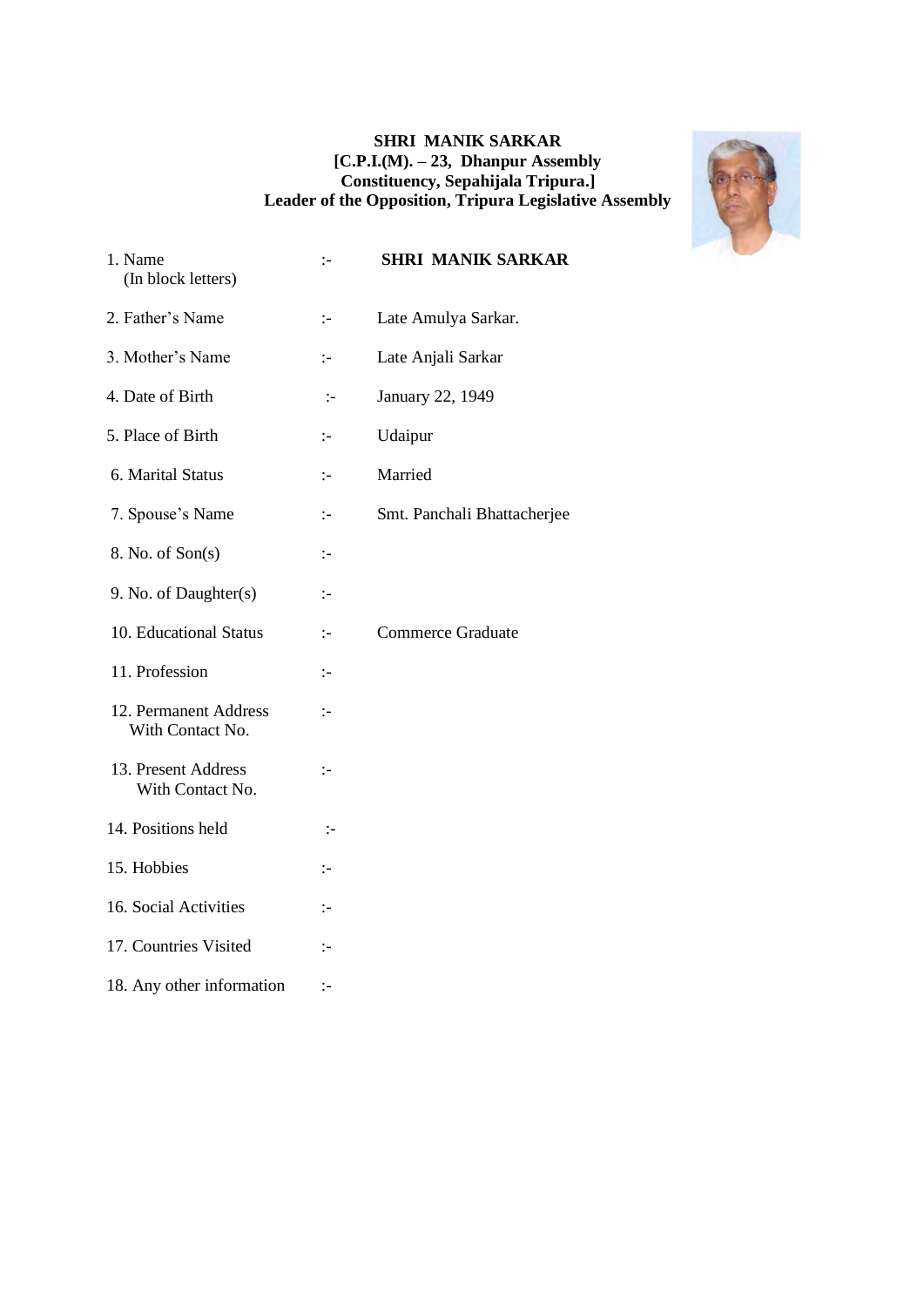#### **SHRI MANOJ KANTI DEB [B.J.P 45, Kamalpur Assembly Constituency, Dhalai Tripura.] Minister, Tripura.**



| 1. Name<br>(In block letters)             | $\mathbf{I}$         | <b>SHRI MANOJ KANTI DEB</b>                                                                                                                               |
|-------------------------------------------|----------------------|-----------------------------------------------------------------------------------------------------------------------------------------------------------|
| 2. Father's Name                          | $\mathbb{I}^{\perp}$ | Lt. Madhusudan Deb                                                                                                                                        |
| 3. Mother's Name                          | ÷                    | Smti. Chameli Deb(Biswas)                                                                                                                                 |
| 4. Date of Birth                          | $\mathbb{I}^{\perp}$ | 27/10/1970                                                                                                                                                |
| 5. Place of Birth                         | $\mathbb{I}^{\perp}$ | Kamalpur, Dhalai District                                                                                                                                 |
| 6. Marital Status                         | $\mathbb{I}^{\perp}$ | Married                                                                                                                                                   |
| 7. Spouse's Name                          | $\mathbb{I}^{\perp}$ | Smt. Manorama Deb                                                                                                                                         |
| 8. No. of Son(s)                          | ÷                    | 1(One)                                                                                                                                                    |
| 9. No. of Daughter(s)                     | $\mathbf{I}$         | 1(One)                                                                                                                                                    |
| 10. Educational Qualification :-          |                      | B.Sc. (Hon. In Geology)                                                                                                                                   |
| 11. Profession                            | $\mathbb{I}^{\perp}$ | Social Work                                                                                                                                               |
| 12. Permanent Address<br>With Contact No. | $\mathbb{I}^{\perp}$ | Vill- Kamalpur, P.O- Kamalpur, Nagar Panchayat<br>Ward No.- 6, Dist- Dhalai Tripura, Pin-799285.<br>Mob-9436501767                                        |
| 13. Present Address<br>With Contact No.   | $:-$                 | Rabindra Palli, Bungalow No-II (Near Paradise Chowmohani),<br>Agartala, West Tripura, Pin-799001. Mob-9436501767                                          |
| 14. Positions held                        | $\mathbb{I}^-$       | Minister, Youth Affairs & Sports, Food, Civil Supplies<br>& Consumer Affairs, Tripura, 2018 to 14/05/2022.<br>Minister, Tripura, 16/05/2022 to till date. |
| 15. Hobbies                               | :-                   | Sports/ Cultural activities                                                                                                                               |
| 16. Social Activities                     | ÷.                   |                                                                                                                                                           |
| 17. Countries Visited                     | $:-$                 |                                                                                                                                                           |
| 18. Any other information                 | $\mathbb{I}^{\perp}$ |                                                                                                                                                           |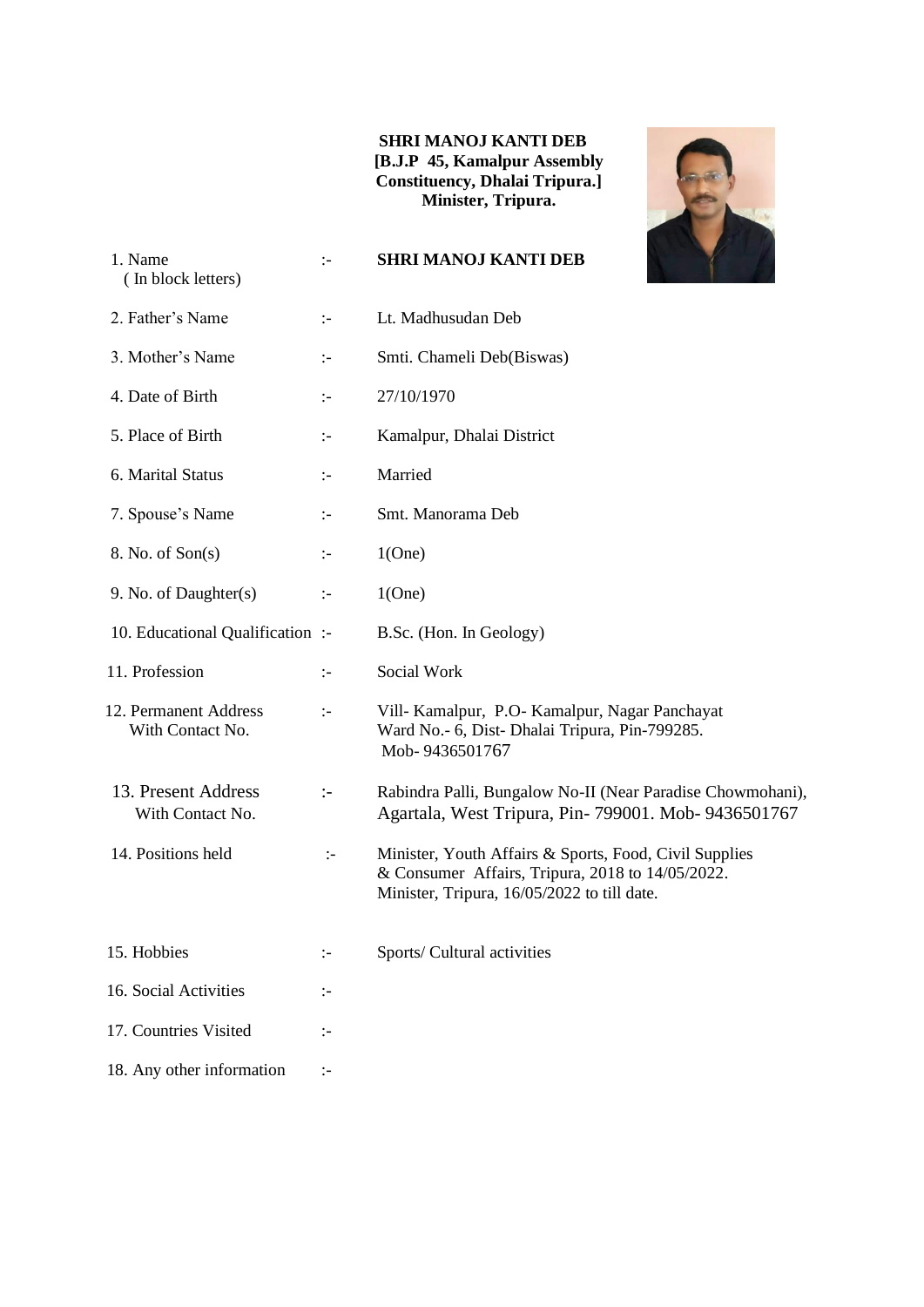#### **SHRI MEVAR KUMAR JAMATIA [I.P.F.T 26, Asharambari (ST) Assembly Constituency, Khowai Tripura.] Member, Tripura Legislative Assembly.**



| 1. Name<br>(In block letters)             | $\mathbb{I}$   | <b>SHRI MEVAR KUMAR JAMATIA</b>                                                                                                              |
|-------------------------------------------|----------------|----------------------------------------------------------------------------------------------------------------------------------------------|
| 2. Father's Name                          | $\mathbb{I}$   | Lt. Dasha Kr. Jamatia                                                                                                                        |
| 3. Mother's Name                          | $\mathbb{I}^-$ | Lt. Ajuidhya Rani Jamatia                                                                                                                    |
| 4. Date of Birth                          | $\mathbb{I}$   | 04/03/1969                                                                                                                                   |
| 5. Place of Birth                         | $\mathbb{I}$   | Juithampui, Teliamura, Khowai.                                                                                                               |
| 6. Marital Status                         | $\mathbb{I}$   | Married                                                                                                                                      |
| 7. Spouse's Name                          | $\mathbb{I}^-$ | Smt. Gita Debbarma                                                                                                                           |
| 8. No. of Son(s)                          | $\mathbb{I}$   | 1(One)                                                                                                                                       |
| 9. No. of Daughter(s)                     | $\mathbb{I}$   | Nil                                                                                                                                          |
| 10. Educational Qualification :-          |                | M.A in Sociology                                                                                                                             |
| 11. Profession                            | $\mathbb{I}^-$ | Politics, Social Activities                                                                                                                  |
| 12. Permanent Address<br>With Contact No. | $\mathbb{I}$   | Vill-Tuithampui, P.O-Khasiamangal,<br>P.S- Teliamura, Dist- Khowai.                                                                          |
| 13. Present Address<br>With Contact No.   | $\mathbf{L}$   | Ujan Abhoynagar, P.O- Abhoynagar,<br>P.S- West Police Station, West Tripura, Pin- 799005<br>Mob-9402189082, E-mail-mail@mevar1969j@gmail.com |
| 14. Positions held                        | $\mathbb{I}$   | Cabinet Minister, Govt. of Tripura, 2018 to 14/05/2022.<br>Member, Tripura Legislative Assembly, 2018 to till date.                          |
| 15. Hobbies                               | $\mathbb{I}^-$ | Sporting, Traveling, Adventuring                                                                                                             |
| 16. Social Activities                     | $\mathbb{I}$   | INTACH, Convenor, Tripura Chapter                                                                                                            |
| 17. Countries Visited                     | $\mathbb{I}$   | Switzerland, Germany, France, Dubai, Italy                                                                                                   |
| 18. Any other information                 | $\mathbb{I}^-$ |                                                                                                                                              |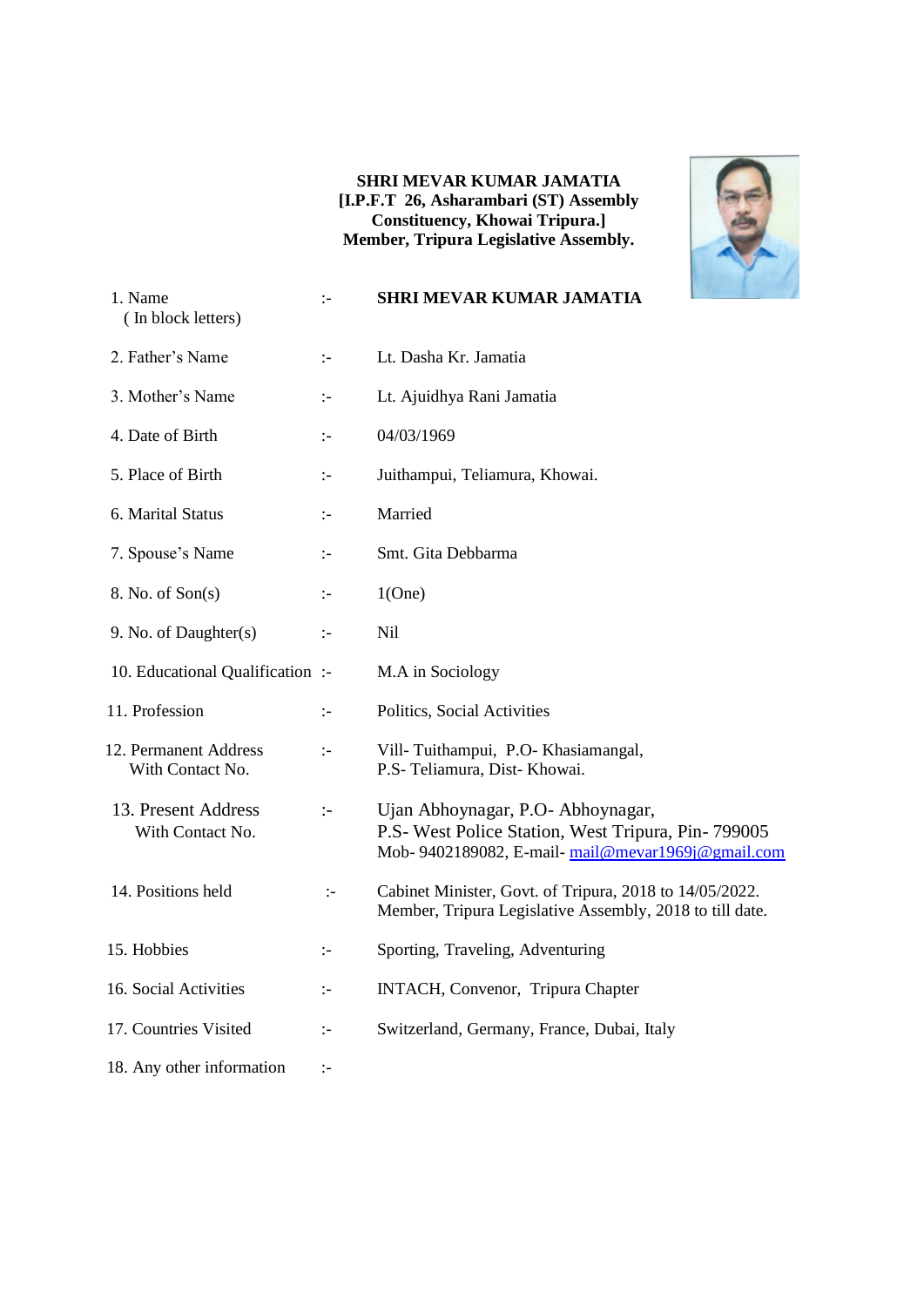#### **SMT. MIMI MAJUMDER [14, Badharghat (S.C) Assembly Constituency, West Tripura] Member, Tripura Legislative Assembly**



| (In block letters)                        |                |  |
|-------------------------------------------|----------------|--|
| 2. Father's Name                          | :-             |  |
| 3. Mother's Name                          | :-             |  |
| 4. Date of Birth                          | $\mathbb{I}^-$ |  |
| 5. Place of Birth                         | :-             |  |
| 6. Marital Status                         | $\mathbf{I}$   |  |
| 7. Spouse's Name                          | $\mathbf{L}$   |  |
| 8. No. of Son(s)                          | ÷              |  |
| 9. No. of Daughter(s)                     | ÷              |  |
| 10. Educational Status                    | $\mathbf{L}$   |  |
| 11. Profession                            | $\mathbb{I}$   |  |
| 12. Permanent Address<br>With Contact No. | $\mathbf{L}$   |  |
| 13. Present Address<br>With Contact No.   | :-             |  |
| 14. Positions held                        | :-             |  |
| 15. Hobbies                               | $\mathbf{I}$   |  |
| 16. Social Activities                     | :-             |  |
|                                           |                |  |

1. Name :- **SMT. MIMI MAJUMDER**

# Information yet to get

- 17. Countries Visited :-
- 18. Any other information :-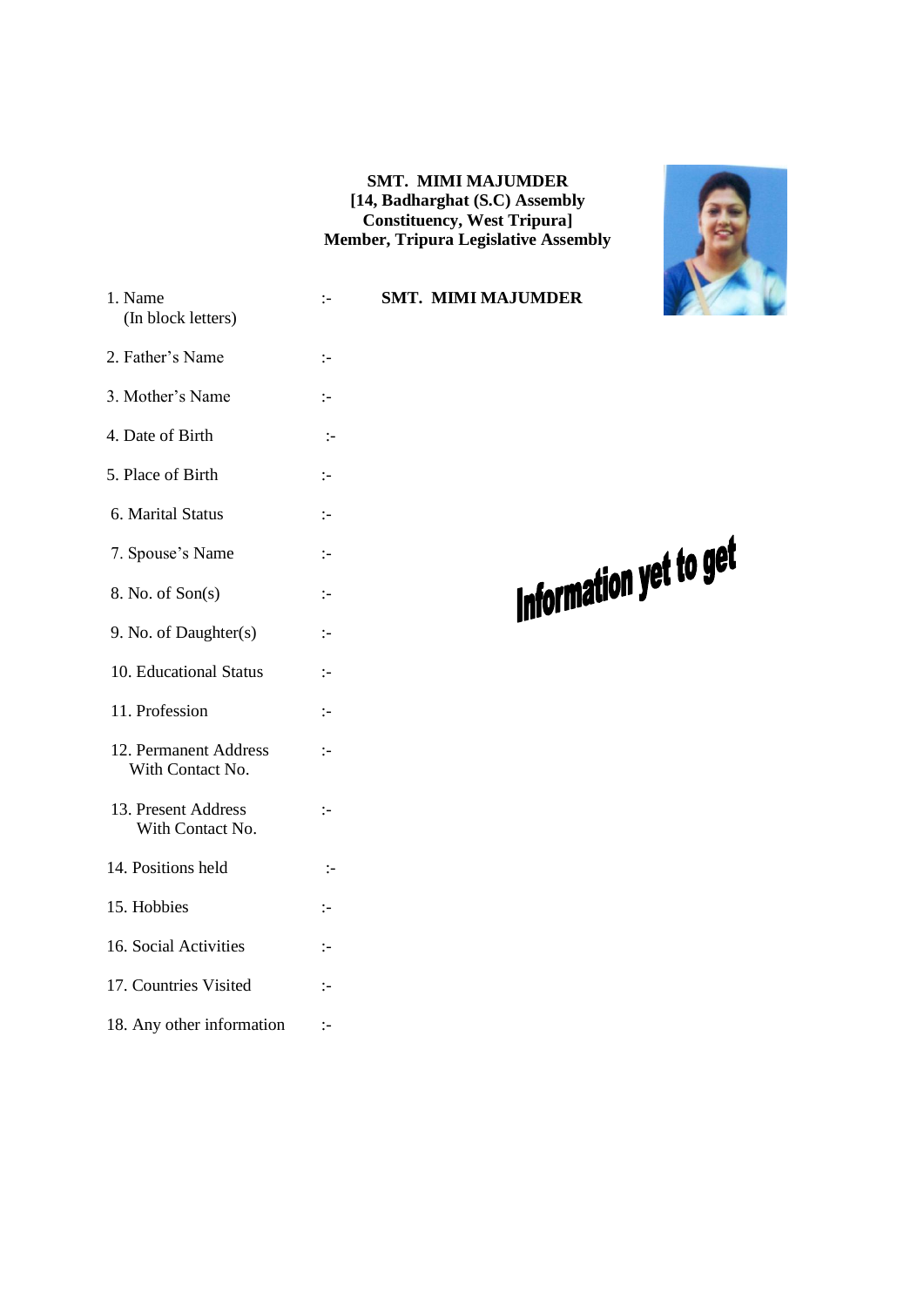#### **MOBOSHAR ALI [C.P.I.(M) 53, Kailasahar Assembly Constituency, Unakoti Tripura.] Member, Tripura Legislative Assembly.**



| 1. Name<br>(In block letters)             | $\mathbf{I}$         | <b>MOBOSHAR ALI</b>                                                                                                                                                                                                                                                                                                                                        |  |
|-------------------------------------------|----------------------|------------------------------------------------------------------------------------------------------------------------------------------------------------------------------------------------------------------------------------------------------------------------------------------------------------------------------------------------------------|--|
| 2. Father's Name                          | $\mathbb{I}^{\perp}$ | Lt. Ashab Ali                                                                                                                                                                                                                                                                                                                                              |  |
| 3. Mother's Name                          | $\mathbf{I}$         | Lt. Attarun Nessa                                                                                                                                                                                                                                                                                                                                          |  |
| 4. Date of Birth                          | $\mathbf{I}$         | 21/11/1973                                                                                                                                                                                                                                                                                                                                                 |  |
| 5. Place of Birth                         | $\mathbb{I}^{\perp}$ | Kailashahar                                                                                                                                                                                                                                                                                                                                                |  |
| 6. Marital Status                         | $\mathbb{I}^{\perp}$ | Married                                                                                                                                                                                                                                                                                                                                                    |  |
| 7. Spouse's Name                          | $\div$               | Jesmin Aktar                                                                                                                                                                                                                                                                                                                                               |  |
| 8. No. of Son(s)                          | $\mathbb{I}^{\perp}$ | 2(Two)                                                                                                                                                                                                                                                                                                                                                     |  |
| 9. No. of Daughter(s)                     | $\div$               | N <sub>0</sub>                                                                                                                                                                                                                                                                                                                                             |  |
| 10. Educational Qualification :-          |                      | <b>B.A (Hons) Political Science</b>                                                                                                                                                                                                                                                                                                                        |  |
| 11. Profession                            | $\mathbb{I}^{\perp}$ | <b>Political Activities</b>                                                                                                                                                                                                                                                                                                                                |  |
| 12. Permanent Address<br>With Contact No. | $\mathbb{I}$         | Vill- Sultan pur, P.O- Noor pur,<br>P.S- Kailashahar, Dist- Unakoti Tripura.                                                                                                                                                                                                                                                                               |  |
| 13. Present Address<br>With Contact No.   | $\mathbb{I}$         | $-Do-$                                                                                                                                                                                                                                                                                                                                                     |  |
| 14. Positions held                        | $\div$               | 2012-2017, Member, Tripura Board of WAKF<br>2012-2017, Chalrman Subdivitional WAKF Committee.<br>2015-2017, Member, State Minority Committee<br>2018- till date, Member<br>Tripura Legislative Assembly.                                                                                                                                                   |  |
| 15. Hobbies                               | $\mathbf{I}$         | Football                                                                                                                                                                                                                                                                                                                                                   |  |
| 16. Social Activities                     | ÷.                   | <b>Blood Donation</b>                                                                                                                                                                                                                                                                                                                                      |  |
| 17. Countries Visited                     | $\mathbb{I}^{\perp}$ | Bangladesh                                                                                                                                                                                                                                                                                                                                                 |  |
| 18. Any other information                 | ÷.                   | 1987- Joined SFI, 1995- Secretariat member SFI Kailashahar D/C,<br>1999-2006, Secretary SFI Kailashahar D/C and State Joint-<br>Secretary of SFI,<br>2009-DYFI State Committee Member,<br>2014—till date, DYFI State Vice President.<br>1994- CPIM Party Member,<br>2006-2014, Secretary, CPIM Town East Local,<br>2001, CPIM Divisional Committee Member, |  |

2015-till date, CPIM Unakoti District Committee Member.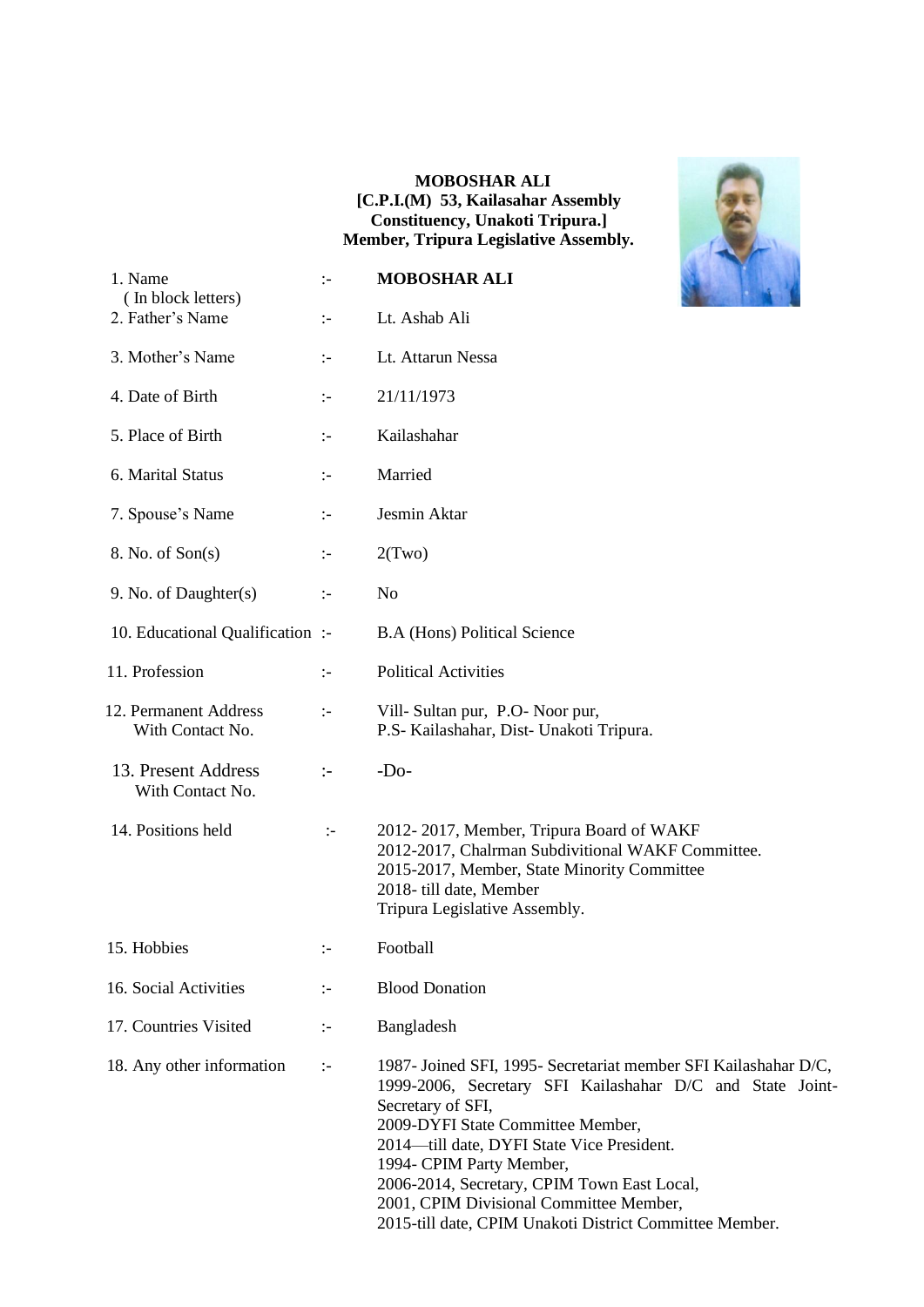#### **SHRI NARAYAN CHANDRA CHOWDHURY [C.P.I.(M). – 15 Kamalasagar Assembly Constituency, Sepahijala Tripura.] Member, Tripura Legislative Assembly**



| 1. Name<br>(In block letters)                                               | $\mathbf{I}$             | SHRI NARAYAN CHANDRA CHOWDHURY                                                                                                                                                                                                                                                                                                                    |
|-----------------------------------------------------------------------------|--------------------------|---------------------------------------------------------------------------------------------------------------------------------------------------------------------------------------------------------------------------------------------------------------------------------------------------------------------------------------------------|
| 2. Father's Name                                                            | $\mathbb{I}^{\perp}$     | Late Radha Raman Chowdhury.                                                                                                                                                                                                                                                                                                                       |
| 3. Mother's Name                                                            | $\div$                   | Radha Rani Chowdhury.                                                                                                                                                                                                                                                                                                                             |
| 4. Date of Birth                                                            | $\div$                   | 21-06-1954.                                                                                                                                                                                                                                                                                                                                       |
| 5. Place of Birth                                                           | $\mathbb{I}^-$           |                                                                                                                                                                                                                                                                                                                                                   |
| 6. Marital Status                                                           | $\mathbb{I}^-$           | Unmarried.                                                                                                                                                                                                                                                                                                                                        |
| 7. Spouse's Name                                                            | $\mathbb{I}^-$           | <b>Nil</b>                                                                                                                                                                                                                                                                                                                                        |
| 8. No. of Son(s)                                                            | $\mathbb{I}^-$           |                                                                                                                                                                                                                                                                                                                                                   |
| 9. No. of Daughter(s)                                                       | $\mathbb{I}^-$           |                                                                                                                                                                                                                                                                                                                                                   |
| 10. Educational Status                                                      | $\mathbb{I}^-$           | H.S Passed.                                                                                                                                                                                                                                                                                                                                       |
| 11. Profession                                                              | $\mathbb{I}^-$           | Politics.                                                                                                                                                                                                                                                                                                                                         |
| 12. Permanent Address<br>With Contact No.                                   | $\mathbb{I}^-$           | Vill- Nagarpara, P.O.-Madhupur,<br>Tripura (W).<br>Tel - 236 0119.                                                                                                                                                                                                                                                                                |
| 13. Present Address<br>With Contact No                                      | $\div$                   | $-Do-$                                                                                                                                                                                                                                                                                                                                            |
| 14. Positions held                                                          | $\div$                   | $1998 - 2003$ , Member,<br>Tripura Legislative Assembly.<br>$2003 - 2008$ , Member,<br>Tripura Legislative Assembly. .<br>$2008 - 2013$ , Member,<br>Tripura Legislative Assembly.<br>$2013 - 2018$ , Member,<br>Tripura Legislative Assembly.<br>2018 – till date, Member,<br>Tripura Legislative Assembly.                                      |
| 15. Hobbies                                                                 | $:-$                     | Reading Books.                                                                                                                                                                                                                                                                                                                                    |
| 16. Social Activities<br>17. Countries Visited<br>18. Any other information | :-<br>:-<br>$\mathbb{I}$ | Social Service(Blood Donation).<br>Nil.<br>1967 – Actively Participated in the<br>Student Movements ; $1973 -$ took participation in the Movement<br>against Levi ; 1975 – during Employees Movement, got involved<br>in false case. 1980 – till date, State Secretariat Member of Khet<br>Majoor Union. Secretary, Local Committee, Kamalasagar. |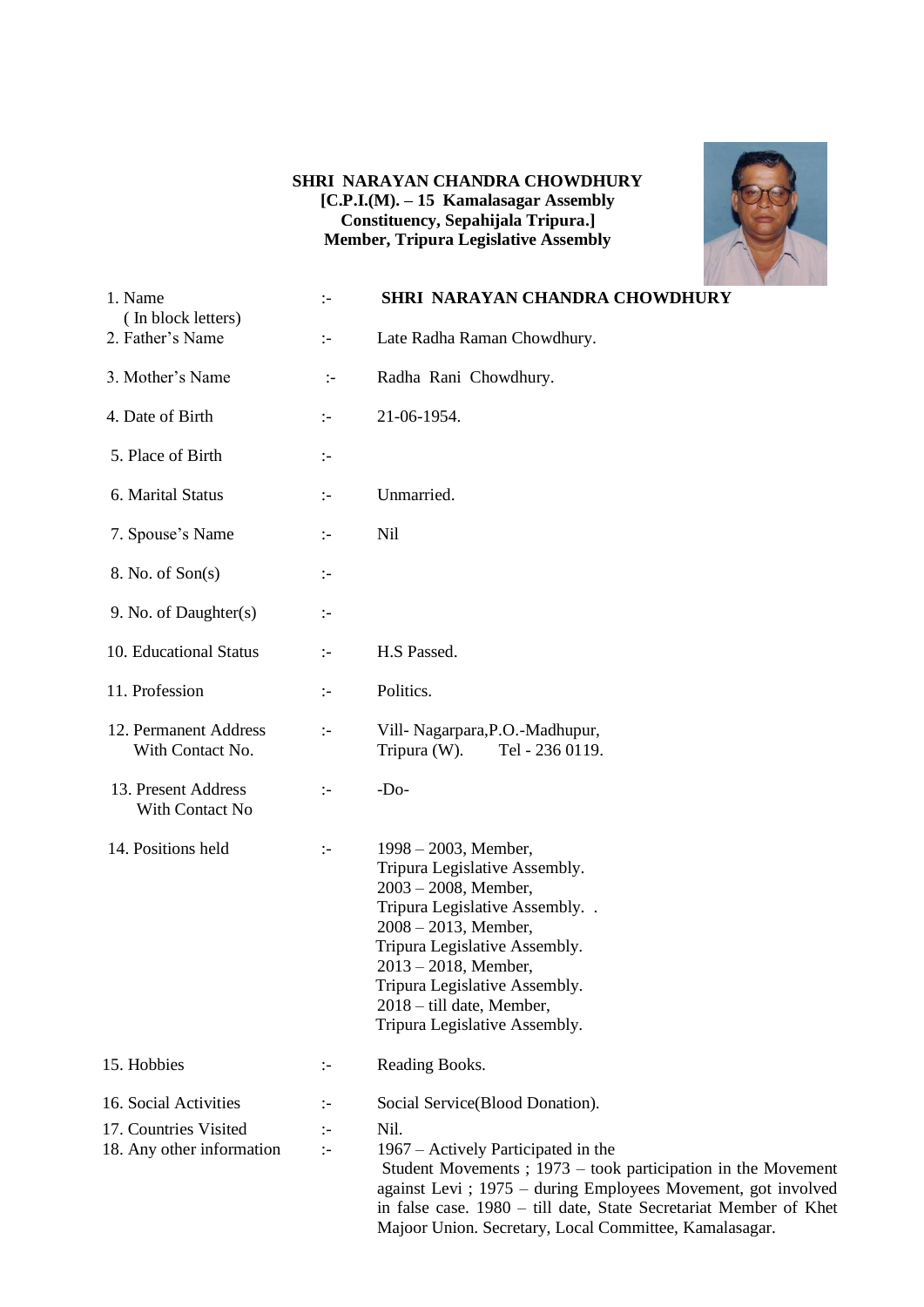#### **SHRI NARENDRA CHANDRA DEB BARMA [I.P.F.T 12, Takarjala(ST) Assembly Constituency, West Tripura.] Minister, Tripura.**



| 1. Name<br>(In block letters)               | $\mathbb{I}$         | SHRI NARENDRA CHANDRA DEB BARMA                                                                             |
|---------------------------------------------|----------------------|-------------------------------------------------------------------------------------------------------------|
| 2. Father's Name                            | $\mathbb{I}$         | Lt. Shoba Deb Barma                                                                                         |
| 3. Mother's Name                            | $\mathbb{I}^{\perp}$ | Smti. Joy Durga Deb Barma                                                                                   |
| 4. Date of Birth                            | $\mathbb{I}$         | 28/08/1942                                                                                                  |
| 5. Place of Birth                           | $\ddot{\phantom{1}}$ | North Maharanipur, Teliamura                                                                                |
| 6. Marital Status                           | $\mathbb{I}$         | Married                                                                                                     |
| 7. Spouse's Name                            | $\mathbb{I}^{\perp}$ | Smt. Manjushree Deb Barma                                                                                   |
| 8. No. of Son(s)                            | $\mathbb{I}$         | 4(Four)                                                                                                     |
| 9. No. of Daughter(s)                       | $\mathbb{I}^{\perp}$ | 3(Three)                                                                                                    |
| 10. Educational Qualification :-            |                      | B.A.(C.U), G62, Diploma in PM&IR                                                                            |
| 11. Profession                              | $\mathbb{I}^{\perp}$ | Govt. Pensioner(S.I)                                                                                        |
| 12. Permanent Address<br>With Telephone No. | $\mathbb{I}$         | Old Kalibari Road, Krishnanagar, Agartala.<br>Mob-9774032515.                                               |
| 13. Present Address                         | $\mathbb{I}$         | $-Do-$                                                                                                      |
| 14. Positions held                          | $\mathbf{I}$         | Minister, Revenue & Fisheries, Tripura, $2018 - 14/05/2022$ .<br>Minister, Tripura, 16/05/2022 to till date |
| 15. Hobbies                                 | ÷                    | Reading and Writing of multifarious discipline.                                                             |
| 16. Social Activities                       | $\mathbb{I}$         | Social Service.                                                                                             |
| 17. Countries Visited                       | $\mathbb{I}$         | -Nil-                                                                                                       |
| 18. Any other information                   | $\div$               | $-Nil-$                                                                                                     |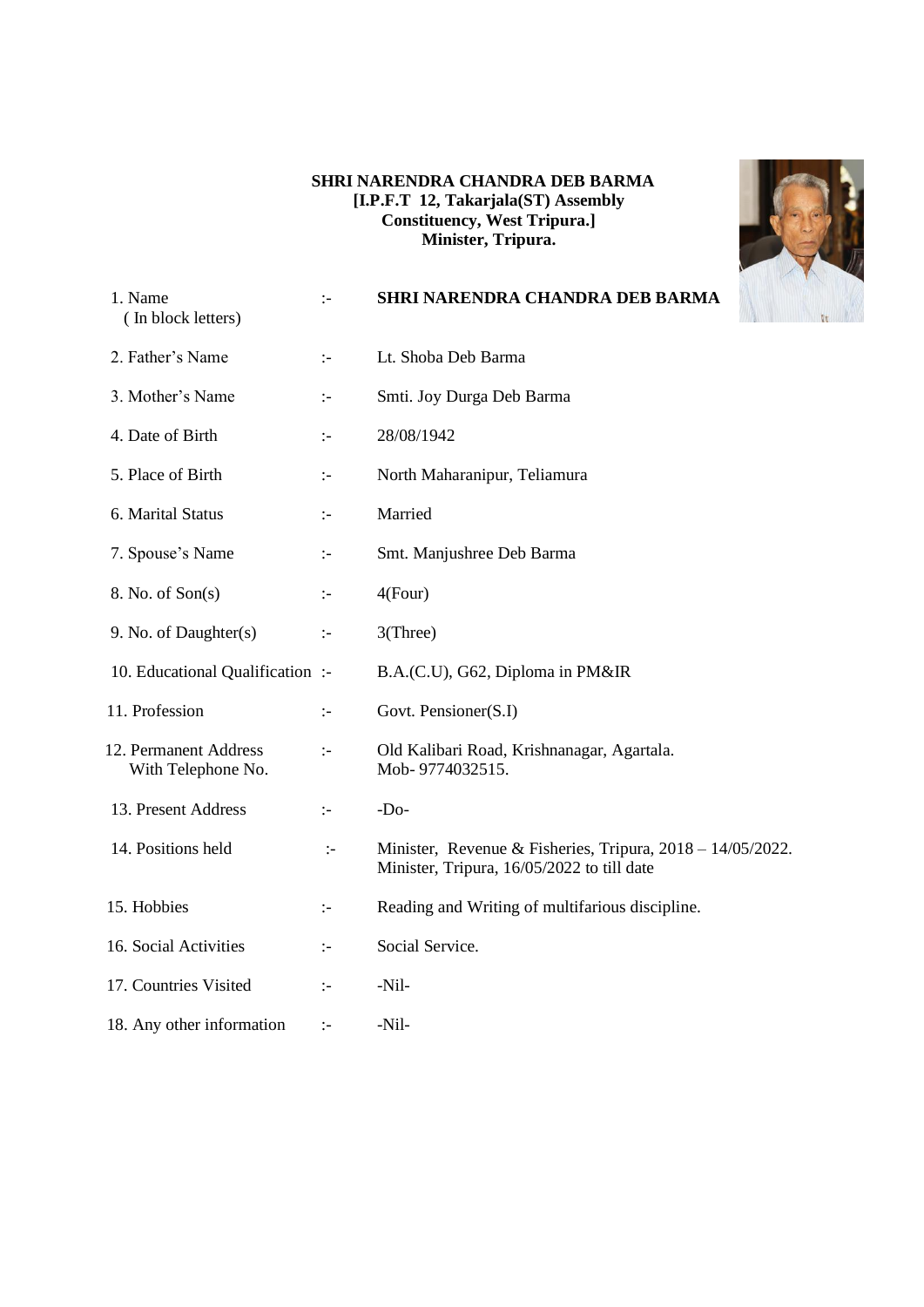#### **SHRI NIRMAL BISWAS [C.P.I.(M) 25, Khowai Assembly Constituency, Khowai Tripura.] Member, Tripura Legislative Assembly.**



| 1. Name<br>(In block letters)             | $\mathbf{I}$   | <b>SHRI NIRMAL BISWAS</b>                                                                                                                                                                                                                                         |  |
|-------------------------------------------|----------------|-------------------------------------------------------------------------------------------------------------------------------------------------------------------------------------------------------------------------------------------------------------------|--|
| 2. Father's Name                          | $\mathbb{I}^-$ | Lt. Nripendra Biswas                                                                                                                                                                                                                                              |  |
| 3. Mother's Name                          | $\mathbf{I}$   | Lt. Bani Biswas                                                                                                                                                                                                                                                   |  |
| 4. Date of Birth                          | $\mathbf{I}$   | 24/03/1974                                                                                                                                                                                                                                                        |  |
| 5. Place of Birth                         | $\mathbf{I}$   | Asharam Bari, Khowai                                                                                                                                                                                                                                              |  |
| 6. Marital Status                         | $\mathbb{I}^-$ | Married                                                                                                                                                                                                                                                           |  |
| 7. Spouse's Name                          | $\mathbb{I}^-$ | Smt. Gitashri Dhar(Biswas)                                                                                                                                                                                                                                        |  |
| 8. No. of Son(s)                          | $\mathbb{I}^-$ | Nil                                                                                                                                                                                                                                                               |  |
| 9. No. of Daughter(s)                     | $\div$         | 1(One)                                                                                                                                                                                                                                                            |  |
| 10. Educational Qualification:            |                | <b>B.A Passed</b>                                                                                                                                                                                                                                                 |  |
| 11. Profession                            | $\mathbb{I}$   | Politics                                                                                                                                                                                                                                                          |  |
| 12. Permanent Address<br>With Contact No. | $\mathbf{I}$   | Subash Park, P.O- Khowai Court<br>P.S- Khowai, Dist- Khowai Tripura.<br>Mob-9436496566                                                                                                                                                                            |  |
| 13. Present Address<br>With Contact No.   | $:-$           | $-DO$                                                                                                                                                                                                                                                             |  |
| 14. Positions held                        | $\mathbb{I}^-$ | 2000-2010, Member, Khowai Nagar Panchayet.<br>2018- till date, Member<br>Tripura Legislative Assembly                                                                                                                                                             |  |
| 15. Hobbies                               | ÷              | Fishing                                                                                                                                                                                                                                                           |  |
| 16. Social Activities                     | ÷              | Devoted wholly for the weaker masses of the society.                                                                                                                                                                                                              |  |
| 17. Countries Visited                     | ÷              | N <sub>o</sub>                                                                                                                                                                                                                                                    |  |
| 18. Any other information                 | $\div$         | In $1989 -$ Joined SFI.<br>2004-2007 – Secretary, SFI Khowai Sub.Div.<br>2007-2010 - Secretary, SFI Tripura State Committee.<br>2016 - Secretary, CITU Khowai District Committee.<br>1991- CPI(M) Party Member.<br>2016- CPI(M) Khowai District Committee Member. |  |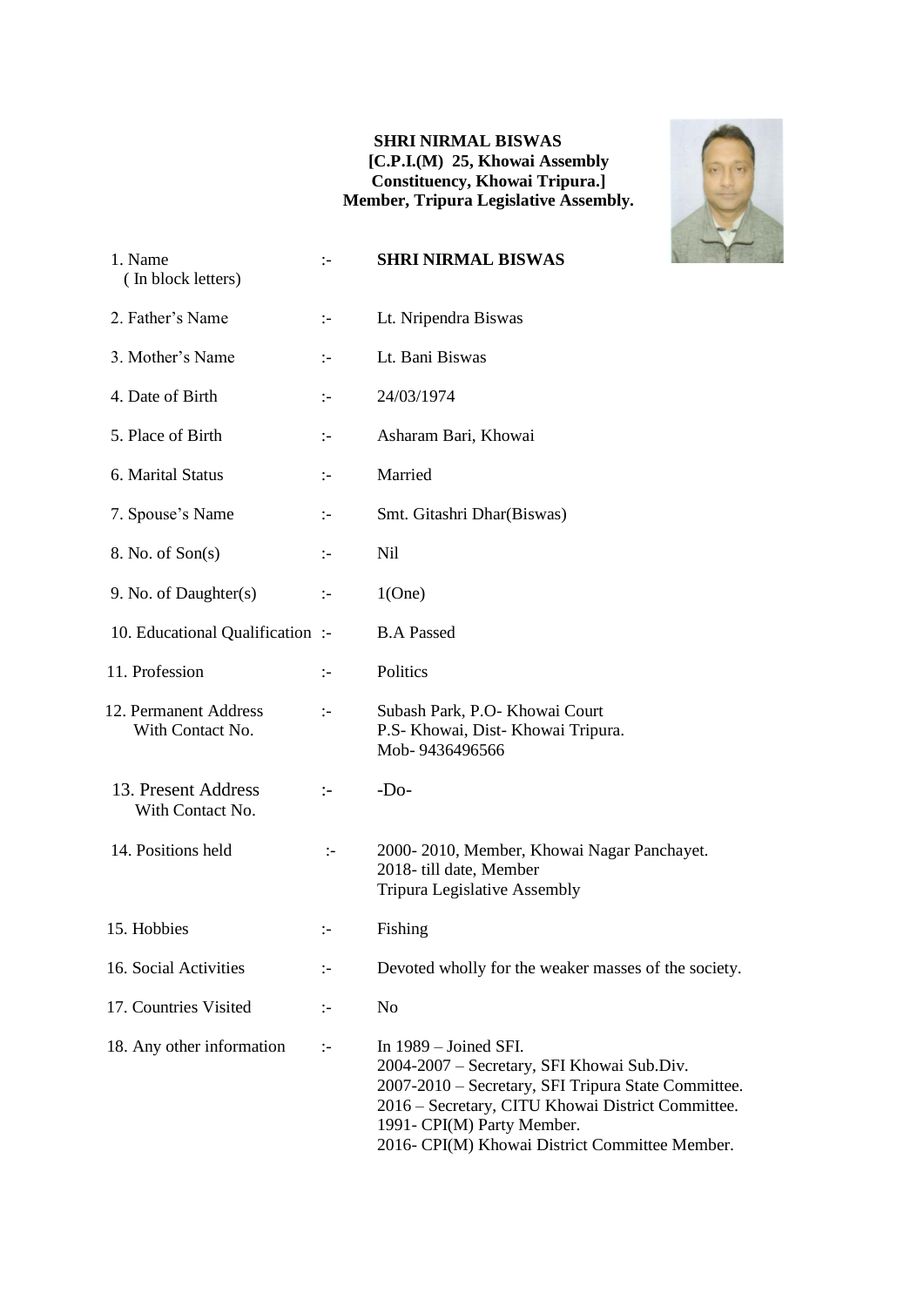#### **SHRI PARIMAL DEBBARMA [B.J.P 47, Ambassa(ST) Assembly Constituency, Dhalai Tripura.] Member, Tripura Legislative Assembly.**



| 1. Name<br>(In block letters)               | $\div$               | <b>SHRI PARIMAL DEBBARMA</b>                                                                    |
|---------------------------------------------|----------------------|-------------------------------------------------------------------------------------------------|
| 2. Father's Name                            | $\mathbb{I}$         | Lt. Barindra Debbarma                                                                           |
| 3. Mother's Name                            | $\mathbb{I}^{\perp}$ | Lt. Nandarani Deb Barma                                                                         |
| 4. Date of Birth                            | $\mathbb{I}$         | 16/12/1959                                                                                      |
| 5. Place of Birth                           | $\mathbb{I}^-$       | Maharani                                                                                        |
| 6. Marital Status                           | $\mathbf{I}$         | Married                                                                                         |
| 7. Spouse's Name                            | $\mathbf{I}$         | Smt. Madhuri Deb Barma                                                                          |
| 8. No. of Son(s)                            | $\mathbf{I}$         | 2(Two)                                                                                          |
| 9. No. of Daughter(s)                       | $\mathbb{I}^-$       | 2(Two)                                                                                          |
| 10. Educational Qualification:              |                      | Class X                                                                                         |
| 11. Profession                              | $\mathbb{I}$         | Govt. Pensioner(S.I)                                                                            |
| 12. Permanent Address<br>With Telephone No. | $\mathbb{I}$         | Vill+P.O- Maharani, P.S- Salema. Kamalpur,<br>Dist-Dhalai Tripura Pin-799278<br>Mob-8787779458. |
| 13. Present Address                         | $\mathbf{I}$         | $-DO$                                                                                           |
| 14. Positions held                          | $\mathbb{I}$         | 2018 – till date, Member,<br>Tripura Legislative Assembly.                                      |
| 15. Hobbies                                 | $\mathbb{I}^-$       |                                                                                                 |
| 16. Social Activities                       | $\mathbb{I}$         |                                                                                                 |
| 17. Countries Visited                       | $\mathbb{I}^-$       | Nepal, Bangladesh.                                                                              |
| 18. Any other information                   | ÷                    |                                                                                                 |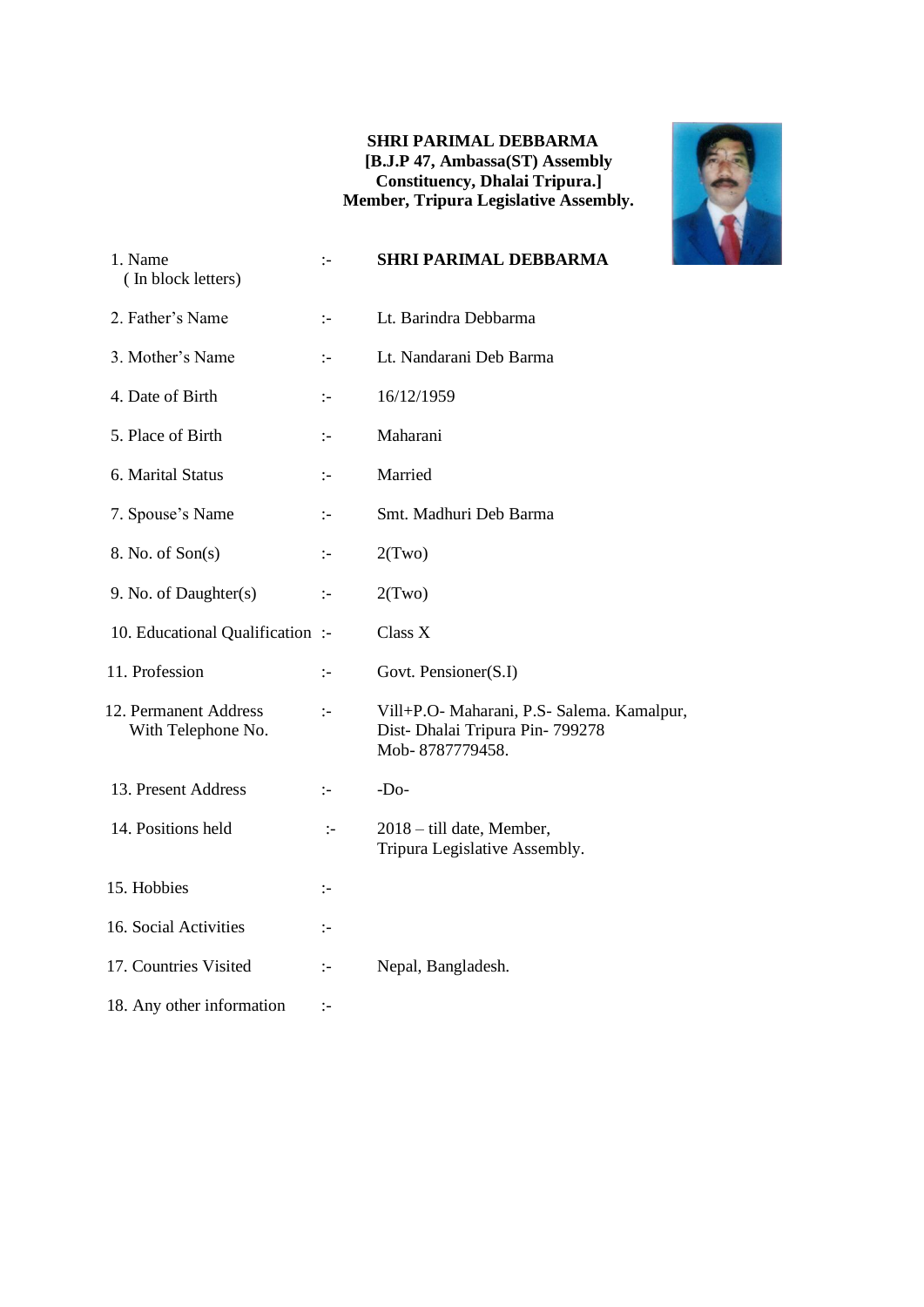#### **SHRI PINAKI DAS CHOWDHURY [B.J.P 27, Kalyanpur-Pramodenagar Assembly Constituency, Khowai Tripura.] Member, Tripura Legislative Assembly.**



| 1. Name<br>(In block letters)               | $\mathbb{I}$         | <b>SHRI PINAKI DAS CHOWDHURY</b>                                                                         |
|---------------------------------------------|----------------------|----------------------------------------------------------------------------------------------------------|
| 2. Father's Name                            | $\mathbb{I}^{\perp}$ | Lt. Prankrishna Das Chowdhury                                                                            |
| 3. Mother's Name                            | $\mathbb{I}$         | Smt. Soudamani Das Chowdhury                                                                             |
| 4. Date of Birth                            | $\mathbb{I}$         | 11/01/1977                                                                                               |
| 5. Place of Birth                           | $\mathbb{I}$         | South Durgapur (Ratia)                                                                                   |
| 6. Marital Status                           | $\mathbb{I}$         | Married                                                                                                  |
| 7. Spouse's Name                            | $\mathbb{I}$         | Smt. Tinku Biswas (Das Chowdhury)                                                                        |
| 8. No. of Son(s)                            | $\mathbb{I}^-$       | 2(Two)                                                                                                   |
| 9. No. of Daughter(s)                       | $\mathbb{I}^-$       | <b>Nil</b>                                                                                               |
| 10. Educational Qualification :-            |                      | <b>B.A</b> Appeared                                                                                      |
| 11. Profession                              | $\mathbb{I}$         | Social Worker                                                                                            |
| 12. Permanent Address<br>With Telephone No. | $\mathbb{I}$         | Vill-South Durgapur, P.O- Ratia, P.S- Kalyanpur,<br>Dist- Khowai Tripura, Pin-799203.<br>Mob-7085480074. |
| 13. Present Address                         | $\mathbf{I}$         | $-DO$                                                                                                    |
| 14. Positions held                          | $\div$               | 2018 – till date, Member,<br>Tripura Legislative Assembly.                                               |
| 15. Hobbies                                 | $\mathbb{I}^-$       | Football                                                                                                 |
| 16. Social Activities                       | $\mathbb{I}$         | Social worker                                                                                            |
| 17. Countries Visited                       | $\mathbb{I}$         | No.                                                                                                      |
| 18. Any other information                   | ÷                    |                                                                                                          |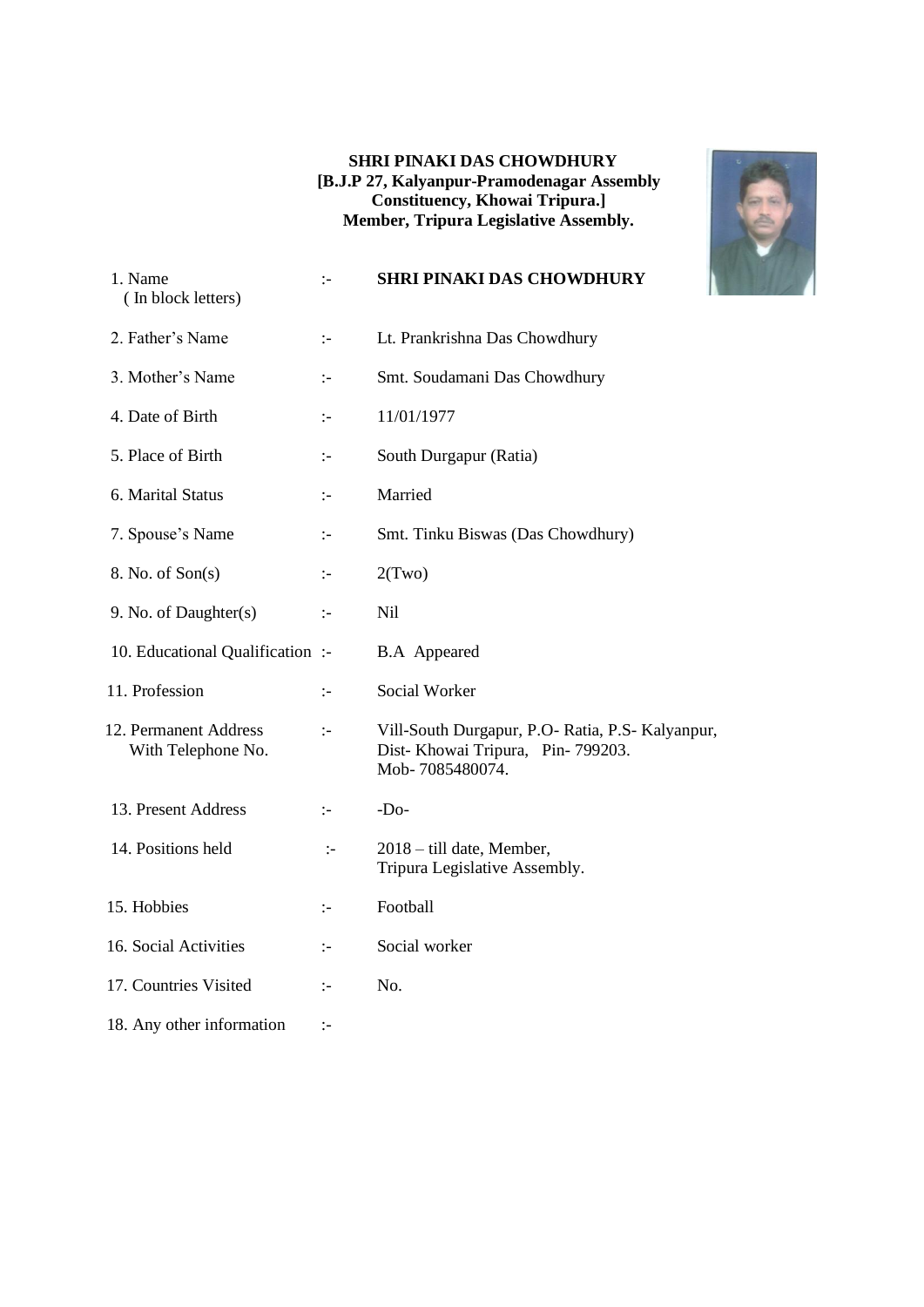#### **SHRI PRAMOD REANG [BJP – 36, Santirbazar (ST) Assembly Constituency, Sepahijala Tripura.] Member, Tripura Legislative Assembly**

| 1. Name<br>(In block letters)             | $\mathbb{I}$         | <b>SHRI PRAMOD REANG</b> |                        |
|-------------------------------------------|----------------------|--------------------------|------------------------|
| 2. Father's Name                          | $\mathbb{I}$         |                          |                        |
| 3. Mother's Name                          | $\mathbb{I}$         |                          |                        |
| 4. Date of Birth                          | $\div$               |                          |                        |
| 5. Place of Birth                         | $\mathbb{I}^{\perp}$ |                          |                        |
| 6. Marital Status                         | $\mathbb{I}$         |                          |                        |
| 7. Spouse's Name                          | $\mathbb{I}$         |                          | Information yet to get |
| 8. No. of Son(s)                          | $\div$               |                          |                        |
| 9. No. of Daughter(s)                     | $\mathbb{I}$         |                          |                        |
| 10. Educational Status                    | $\mathbb{I}$         |                          |                        |
| 11. Profession                            | $\mathbb{I}$         |                          |                        |
| 12. Permanent Address<br>With Contact No. | $\mathbb{I}$         |                          |                        |
| 13. Present Address<br>With Contact No.   | $\mathbb{I}$         |                          |                        |
| 14. Positions held                        | $\div$               |                          |                        |
| 15. Hobbies                               | $\mathbb{I}$         |                          |                        |
| 16. Social Activities                     | $\mathbb{I}^-$       |                          |                        |
| 17. Countries Visited                     | $\mathbb{I}$         |                          |                        |
| 18. Any other information                 | $\mathbb{I}^-$       |                          |                        |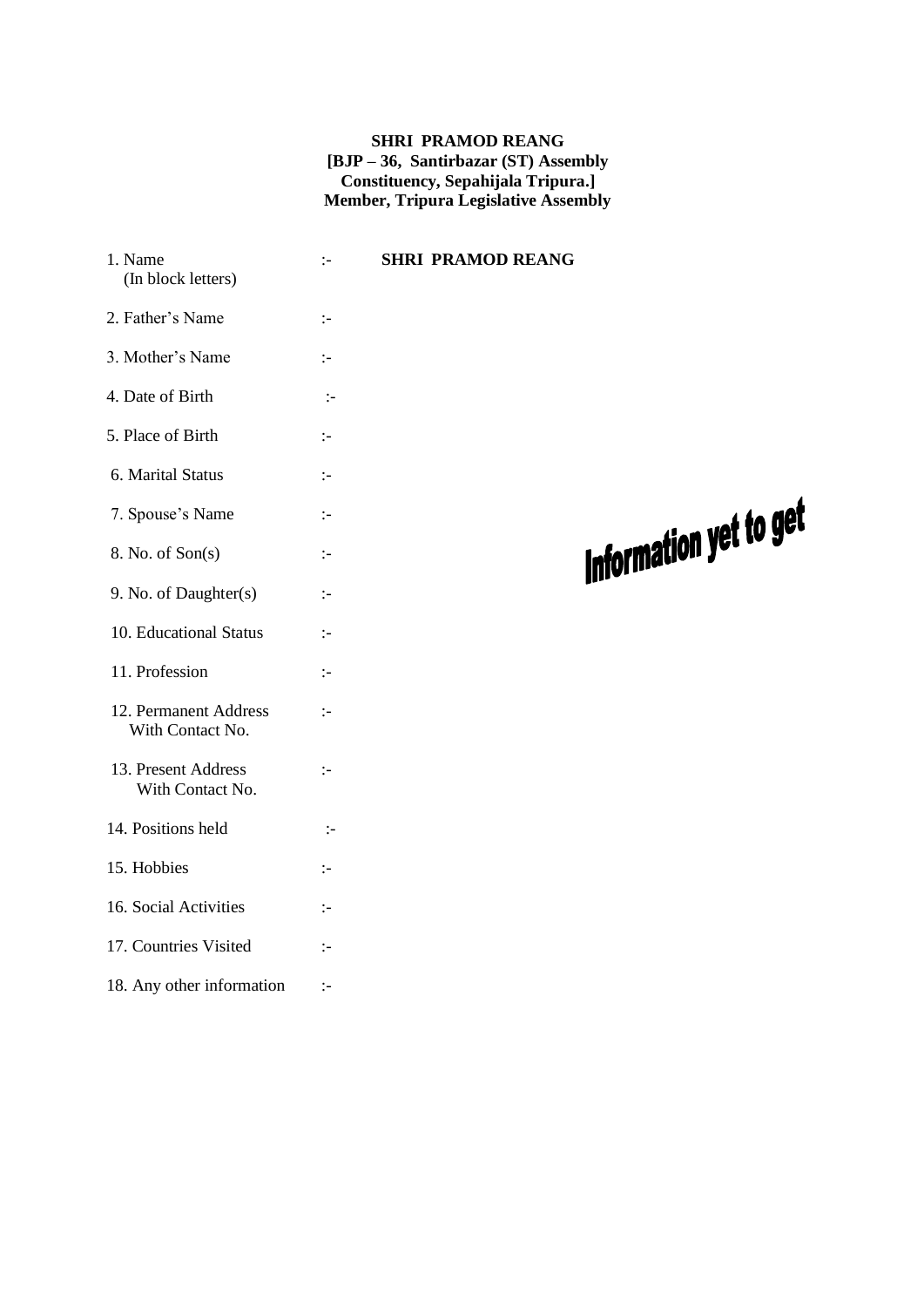#### **SHRI PRANAJIT SINGHA ROY [B.J.P 31, Radhakishorpur Assembly Constituency, Gomati Tripura.] Minister, Tripura.**



| 1. Name<br>(In block letters)             | $\mathbf{I}$         | <b>SHRI PRANAJIT SINGHA ROY</b>                                                                                                                                                                                                                                |
|-------------------------------------------|----------------------|----------------------------------------------------------------------------------------------------------------------------------------------------------------------------------------------------------------------------------------------------------------|
| 2. Father's Name                          | ÷                    | Lt. Jogendra Chandra Roy                                                                                                                                                                                                                                       |
| 3. Mother's Name                          | $\mathbb{I}^-$       | Smt. Usha Rani Roy                                                                                                                                                                                                                                             |
| 4. Date of Birth                          | $\mathbf{I}$         | 05-10-1960                                                                                                                                                                                                                                                     |
| 5. Place of Birth                         | $\mathbb{I}^{\perp}$ | Udaipur, Tripura.                                                                                                                                                                                                                                              |
| 6. Marital Status                         | $\mathbb{I}^-$       | Married                                                                                                                                                                                                                                                        |
| 7. Spouse's Name                          | $\mathbb{I}^{\perp}$ | Smt. Rinku Roy                                                                                                                                                                                                                                                 |
| 8. No. of Son(s)                          | $\mathbb{I}^-$       | 1(One)                                                                                                                                                                                                                                                         |
| 9. No. of Daughter(s)                     | $\mathbb{I}^{\perp}$ | 1(One)                                                                                                                                                                                                                                                         |
| 10. Educational Status                    | $\mathbf{I}$         | <b>B.A.</b>                                                                                                                                                                                                                                                    |
| 11. Profession                            | ÷                    | <b>Business</b>                                                                                                                                                                                                                                                |
| 12. Permanent Address<br>With Contact No. | $\mathbb{I}^-$       | C/O - Kalachand Bhawan, Kalachand Road,<br>Giridhari Pally, P.O - R. K. Pur, Udaipur,<br>Dist.- Gomati Tripura, 799120.                                                                                                                                        |
| 13. Present Address                       | $\mathbb{I}^-$       | $-$ Do $-$                                                                                                                                                                                                                                                     |
| 14. Positions held                        | $\mathbb{I}^{\perp}$ | 2013-2018, Member,<br>Tripura Legislative Assembly<br>09-03-2018 to 14-05-2022, Minister, Govt. of Tripura.<br>16-05-2022 to till date, Minister, Govt. of Tripura.                                                                                            |
| 15. Hobbies                               | :-                   | $\mathbf{i}$<br>Social Network surfing.<br>Playing Football and others games & sports<br>$\mathbf{ii}$                                                                                                                                                         |
| 16. Social Activities                     | ÷                    | Social Service                                                                                                                                                                                                                                                 |
| 17. Countries Visited                     | $\div$               | Nepal, Malaysia.                                                                                                                                                                                                                                               |
| 18. Any other information                 | $\mathbb{R}^2$       | MLA from 31 R. K. Pur Assembly Constituency as the INC<br>candidate, President of Udaipur District Congress Committee,<br>Member, Tripura Pradesh Congress Committee, Former Secretary<br>of Udaipur Lions' Club, President of Udaipur Ramthakur<br>Sevashram. |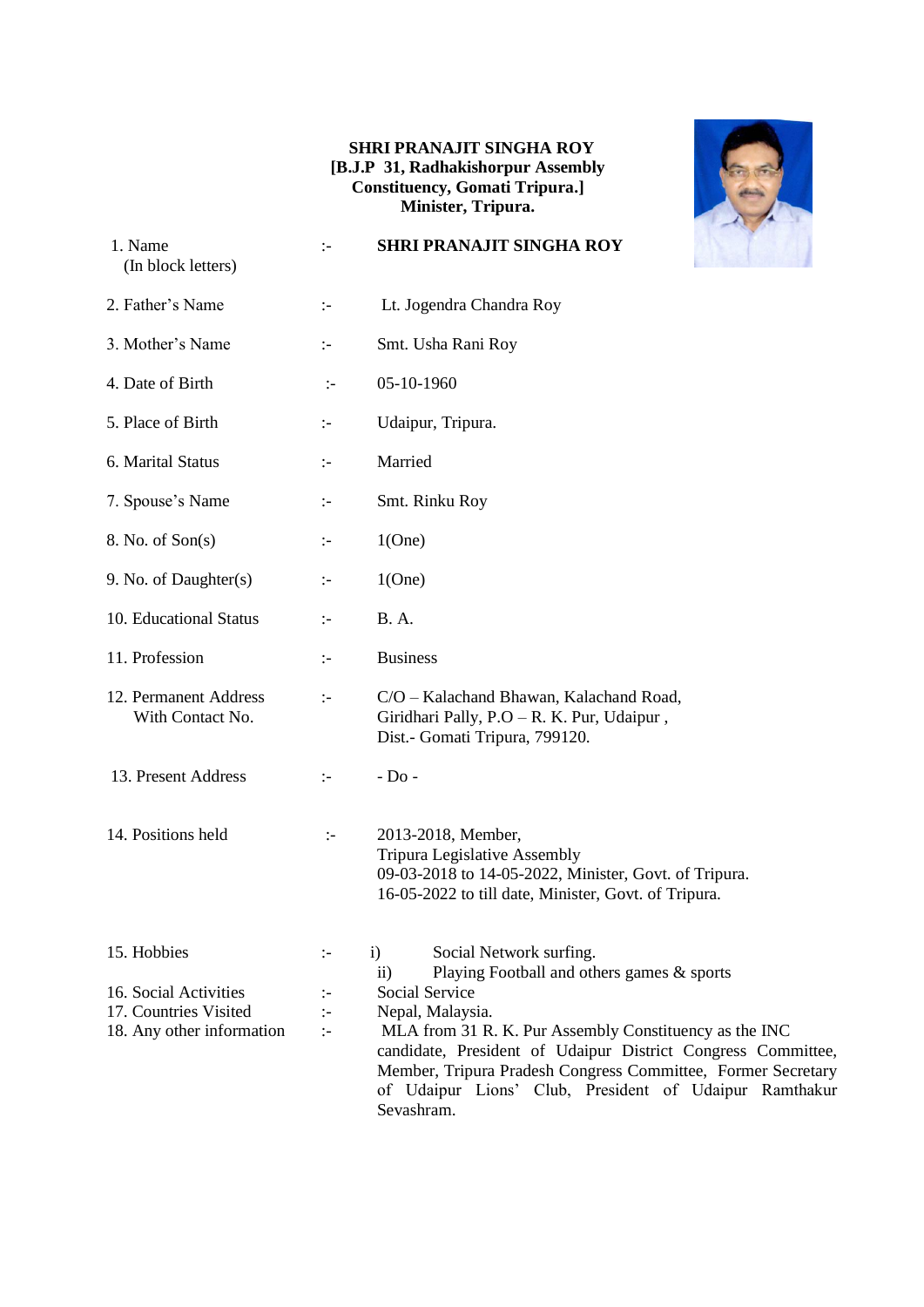#### **SHRI PRASANTA DEBBARMA [I.P.F.T 24, Ramchandraghat(ST) Assembly Constituency, Khowai Tripura.] Member, Tripura Legislative Assembly.**



| 1. Name<br>(In block letters)               | $\mathbf{I}$   | <b>SHRI PRASANTA DEBBARMA</b>                                                    |
|---------------------------------------------|----------------|----------------------------------------------------------------------------------|
| 2. Father's Name                            | $\mathbb{I}$   | Lt. Nilmohan Deb Barma                                                           |
| 3. Mother's Name                            | $\mathbb{I}$   | Smt. Manjuri Deb Barma                                                           |
| 4. Date of Birth                            | $\mathbb{I}$   | 13/01/1976                                                                       |
| 5. Place of Birth                           | $\div$         | Manai Charra                                                                     |
| 6. Marital Status                           | $\mathbb{I}$   | Married                                                                          |
| 7. Spouse's Name                            | $\mathbf{I}$   |                                                                                  |
| 8. No. of Son(s)                            | $\mathbf{I}$   |                                                                                  |
| 9. No. of Daughter(s)                       | $\mathbf{I}$   |                                                                                  |
| 10. Educational Qualification :-            |                | HS +2 Passed (XII Passed)                                                        |
| 11. Profession                              | $\mathbb{I}$   | N.G.O (NERLP)                                                                    |
| 12. Permanent Address<br>With Telephone No. | $\mathbb{I}$   | Vill-Manai Charra, P.O- Bel Charra, P.S- Khowai,<br>Dist-Khowai Tripura.         |
| 13. Present Address                         | $\div$         |                                                                                  |
| 14. Positions held                          | $\mathbb{I}$   | 2018 - till date, Member,<br>Tripura Legislative Assembly.                       |
| 15. Hobbies                                 | $\mathbb{I}$   | Poetry writing                                                                   |
| 16. Social Activities                       | $\mathbb{I}$   | Sava Bharat Mission India (Project Manager)<br>Under (KOK Baptist Asso.) T.B.C.U |
| 17. Countries Visited                       | $\mathbb{I}$   |                                                                                  |
| 18. Any other information                   | $\mathbb{I}^-$ |                                                                                  |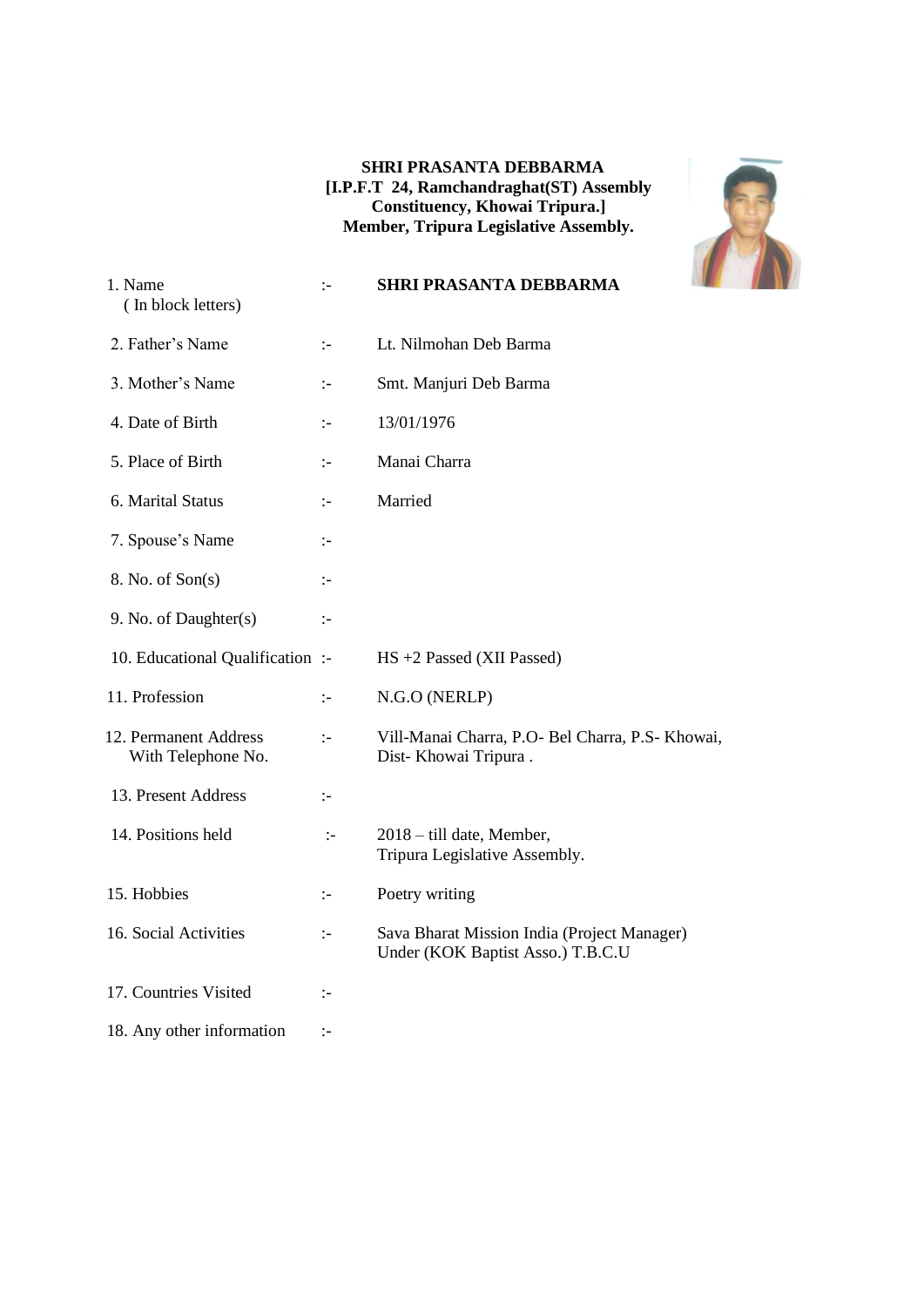#### **SHRI PRAVAT CHOWDHURY [C.P.I(M) 39 Manu(S.T) Assembly Constituency, Sabroom, Tripura South] Member, Tripura Legislative Assembly**



| 1. Name<br>(In block letters)            | $\mathbf{L}$         | <b>SHRI PRAVAT CHOWDHURY</b>                                                                                                                                      |
|------------------------------------------|----------------------|-------------------------------------------------------------------------------------------------------------------------------------------------------------------|
| 2. Father's Name                         | $:-$                 | Lt. Krishna Kanta Chowdhury                                                                                                                                       |
| 3. Mother's Name                         | $\mathbf{L}$         | Smt. Dhanusri Chowdhury                                                                                                                                           |
| 4. Date of Birth                         | $\mathbb{I}^{\perp}$ | 28-12-1976                                                                                                                                                        |
| 5. Place of Birth                        | ÷.                   |                                                                                                                                                                   |
| 6. Marital Status                        | $\div$               | Married                                                                                                                                                           |
| 7. Spouse's Name                         | $\mathbb{I}^{\perp}$ | Smt. Dipali Tripura (Chowdhury)                                                                                                                                   |
| 8. No. of Son(s)                         | $\mathbb{I}^{\perp}$ |                                                                                                                                                                   |
| 9. No. of Daughter(s)                    | $\mathbb{I}^{\perp}$ |                                                                                                                                                                   |
| 10. Educational Status                   | $\mathbb{I}^{\perp}$ | BSc. (Agri.)                                                                                                                                                      |
| 11. Profession                           | $:-$                 | Social Worker                                                                                                                                                     |
| 12. Permanent Address<br>With Contact No | $\div$               | Vill + P.O – Kalacherra, Sabroom (S) Tripura.<br>9612051400 (M)                                                                                                   |
| 13. Present Address                      | $\mathbb{I}^{\perp}$ | Rabindrapalli Quarter Complex,<br>Paradise Chowmuhani, Agartala.                                                                                                  |
| 14. Positions held                       | $\mathbb{I}^{\perp}$ | Asst. Director (Agriculture)-2001-2014,<br>24/09/2014 - 2018, Member,<br>Tripura Legislative Assembly.<br>2018-till date, Member<br>Tripura Legislative Assembly. |
| 15. Hobbies                              |                      | Watching news channel, reading books, comic etc.                                                                                                                  |
| 16. Social Activities                    | $\mathbb{I}^{\perp}$ | Social Worker                                                                                                                                                     |
| 17. Countries Visited                    | ÷:                   |                                                                                                                                                                   |
| 18. Any other information                | $\mathbb{I}^{\perp}$ | TUKC Divisional President, Sabroom, 2010 -2013.<br>Party Membership (CPIM) – 2010.                                                                                |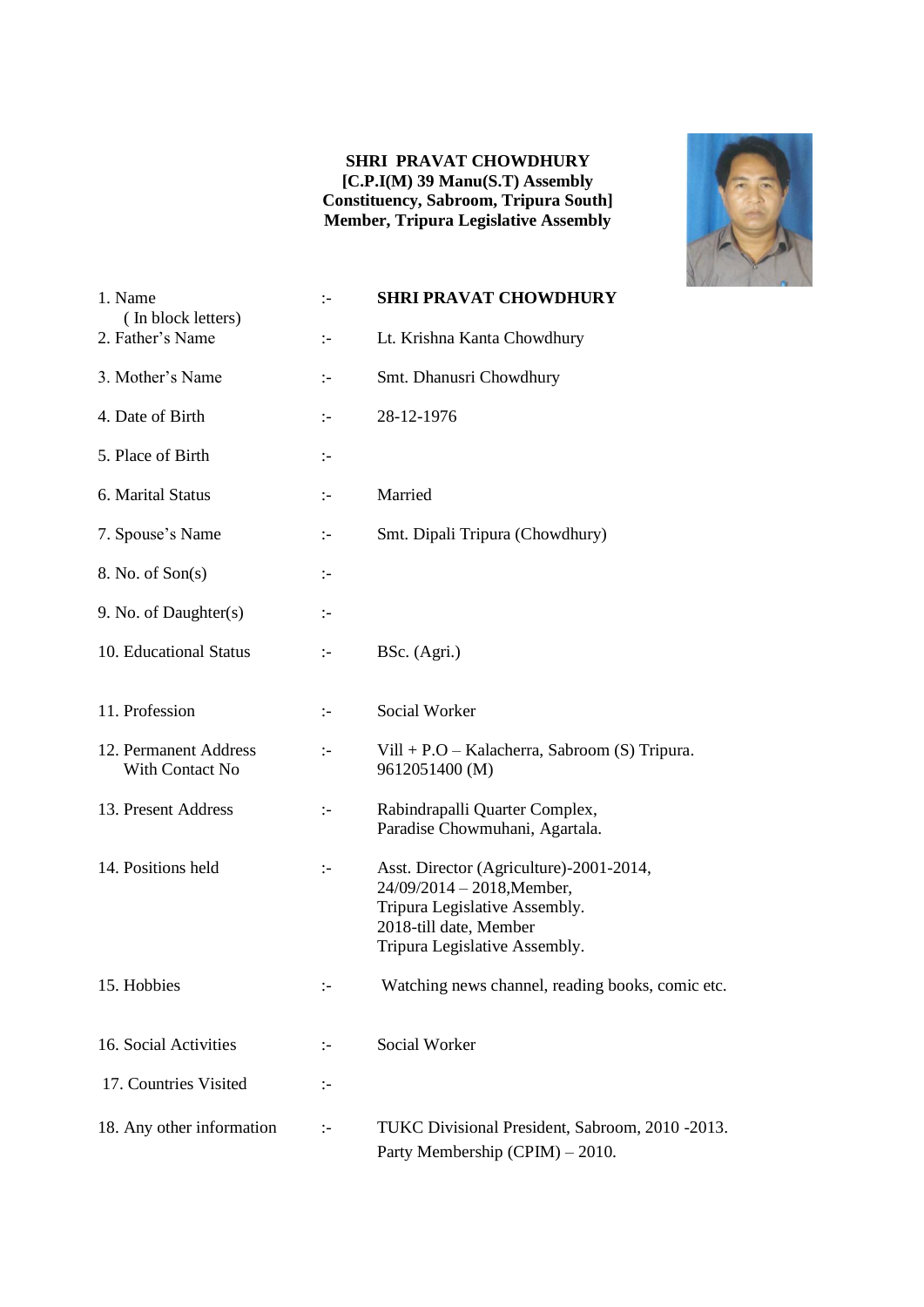#### **SHRI PREM KUMAR REANG [I.P.F.T 60, Kanchanpur(ST) Assembly Constituency, North Tripura.] Minister, Tripura.**



| 1. Name<br>(In block letters)             | $\mathbb{I}^-$ | <b>SHRI PREM KUMAR REANG</b>                                                                              |
|-------------------------------------------|----------------|-----------------------------------------------------------------------------------------------------------|
| 2. Father's Name                          | $\mathbb{I}^-$ | Shri Bhubanjoy Reang                                                                                      |
| 3. Mother's Name                          | $\mathbb{I}^-$ | Smt. Khumbati Reang                                                                                       |
| 4. Date of Birth                          | $\mathbb{I}$   | 10/05/1974                                                                                                |
| 5. Place of Birth                         | $\mathbb{I}$   | Gachi Ram para                                                                                            |
| 6. Marital Status                         | $\mathbb{I}$   | Married                                                                                                   |
| 7. Spouse's Name                          | $\mathbb{I}^-$ | Smt. Manda Dhari Reang                                                                                    |
| 8. No. of Son(s)                          | $\mathbb{I}^-$ | 3(Three)                                                                                                  |
| 9. No. of Daughter(s)                     | $\mathbb{I}$   | <b>Nil</b>                                                                                                |
| 10. Educational Qualification :-          |                | Madhyamik                                                                                                 |
| 11. Profession                            | $\mathbb{I}^-$ |                                                                                                           |
| 12. Permanent Address<br>With Contact No. | $\mathbb{I}^-$ | Vill-Gachi Ram Para, P.O- Gachi Ram Para,<br>P.S- Ananda Bazar, North Tripura.<br>Mob-9862282503.         |
| 13. Present Address<br>With Contact No.   | $\mathbb{I}$   | $-DO$                                                                                                     |
| 14. Positions held                        | $\mathbb{I}$   | 2018 – till date, Member,<br>Tripura Legislative Assembly.<br>Minister, Tripura, 16/05/2022 to till date. |
| 15. Hobbies                               | $\mathbb{I}^-$ | Social work, Sports                                                                                       |
| 16. Social Activities                     | $\mathbb{I}$   | Social Worker at BSCO                                                                                     |
| 17. Countries Visited                     | $\mathbb{I}$   | Nil                                                                                                       |
| 18. Any other information                 | ÷,             |                                                                                                           |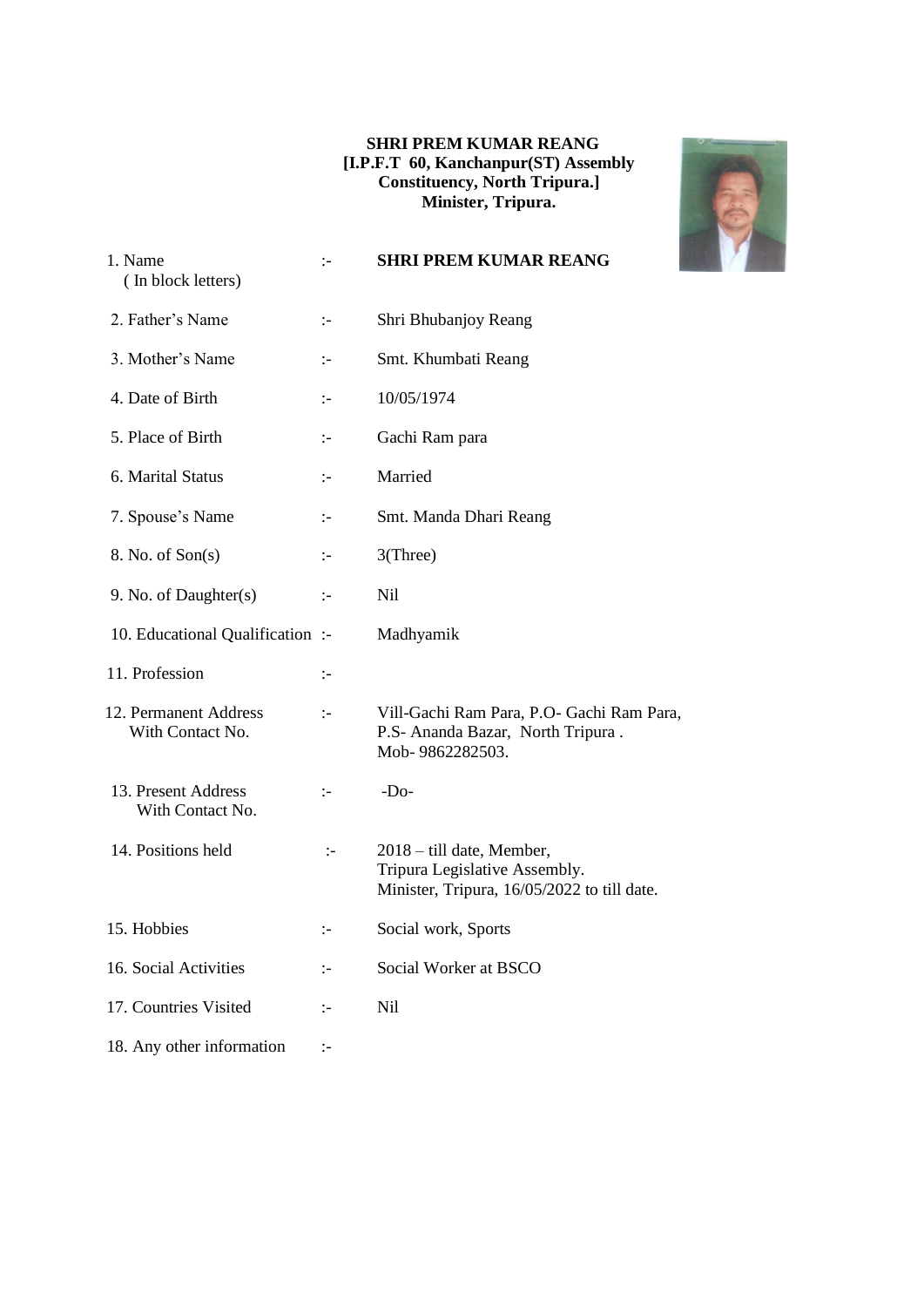**Jubarajnagar Assembly Constituency, North Tripura Tripura Legislative Assembly.**

*VACANT* **on demise of Shri Ramendra Chandra Debnath, MLA on 1st February, 2022.**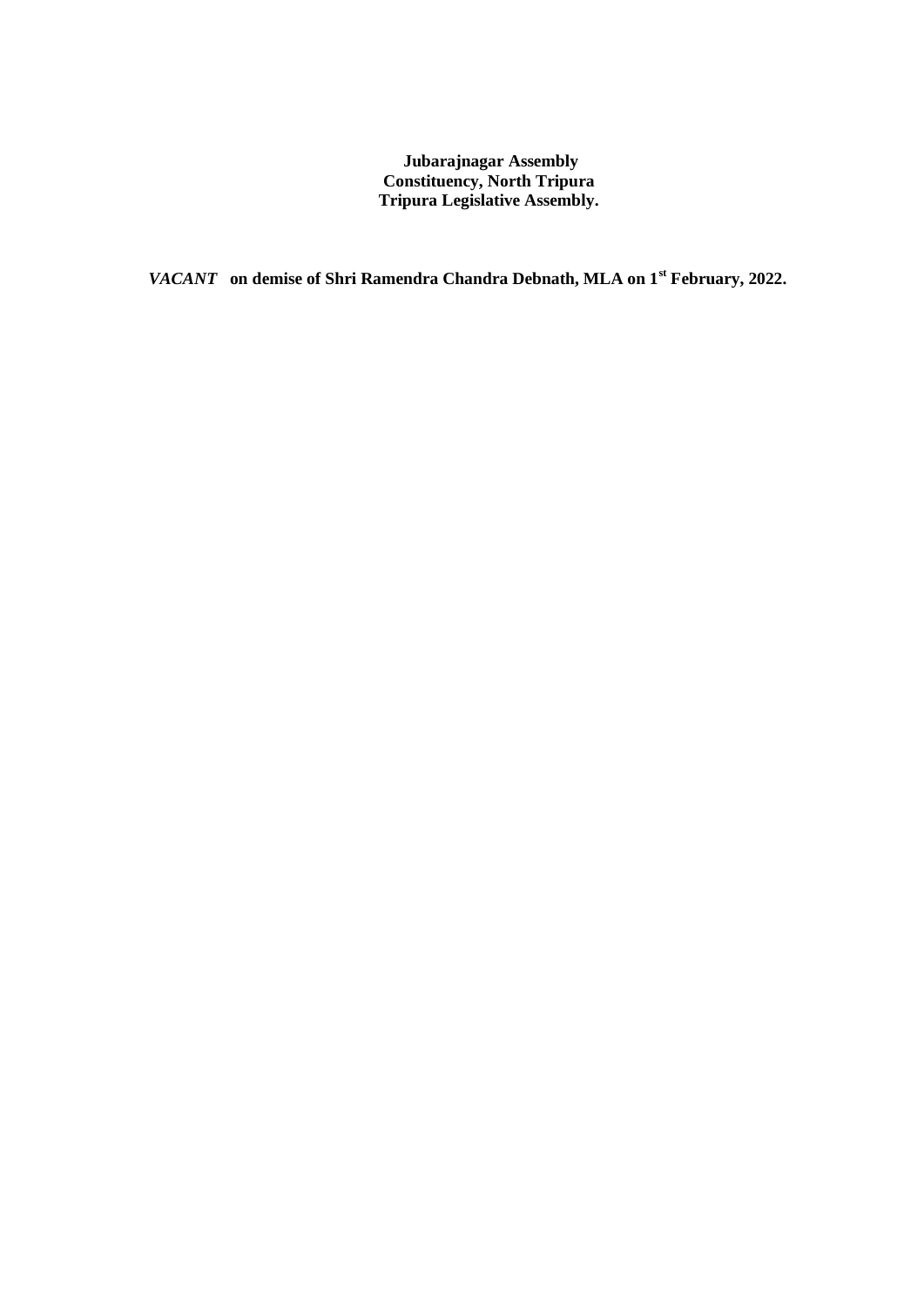#### **SHRI RAM PADA JAMATIA [B.J.P 30, Bagma(ST) Assembly Constituency, Gomati Tripura.] Minister, Tripura.**



| 1. Name                          | $\mathbb{I}$         | <b>SHRI RAM PADA JAMATIA</b>                                     |
|----------------------------------|----------------------|------------------------------------------------------------------|
| (In block letters)               |                      |                                                                  |
| 2. Father's Name                 | ÷                    | Lt. Nimai Pada Jamatia                                           |
| 3. Mother's Name                 | $\mathbb{I}^{\perp}$ | Smt. Madhu Rani Jamatia                                          |
| 4. Date of Birth                 | $\mathbb{I}$         | 13/02/1957                                                       |
| 5. Place of Birth                | $\mathbb{I}^{\perp}$ | Kachigang Bari, Nalchar, Sonamura.                               |
| 6. Marital Status                | $\mathbb{I}^{\perp}$ | Married                                                          |
| 7. Spouse's Name                 | $\mathbb{I}$         | Smt. Nilaswari Jamatia                                           |
| 8. No. of Son(s)                 | $\mathbb{I}$         | $3$ (Three)                                                      |
| 9. No. of Daughter(s)            | $\mathbb{I}$         | <b>Nil</b>                                                       |
| 10. Educational Qualification :- |                      | Higher Secondary (WBBSE)                                         |
| 11. Profession                   | $\mathbf{I}$         | Ex. ONGC Officer.                                                |
| 12. Permanent Address            | $\mathbb{I}^{\perp}$ | Vill-Atharabla, P.O- Manikya,                                    |
| With Contact No.                 |                      | P.S- Killa, Gomati Tripura.                                      |
|                                  |                      | Mob-7005768938 / 9436540045.                                     |
| 13. Present Address              | $\div$               | $-Do-$                                                           |
| With Contact No.                 |                      |                                                                  |
| 14. Positions held               | $\div$               | 2018 – till date, Member,                                        |
|                                  |                      | Tripura Legislative Assembly.                                    |
|                                  |                      | Minister, Tripura, 16/05/2022 to till date.                      |
|                                  |                      |                                                                  |
| 15. Hobbies                      | ÷                    | Social work.                                                     |
| 16. Social Activities            | $\mathbb{I}^-$       |                                                                  |
| 17. Countries Visited            | $\ddot{ }$ :-        | <b>Nil</b>                                                       |
| 18. Any other information        | $\mathbb{I}^{\perp}$ | i) All India SC & ST Employees Welfare Association of Agartala   |
|                                  |                      | Unit from 1987 to 1992 & held the post of Joint Secretary for 2  |
|                                  |                      | yrs. And as Secretary two terms for 4 years.                     |
|                                  |                      | ii) Audit Board members of Jamatia Hoda (Apex Body of the        |
|                                  |                      | Jamatia Community) for 2 years i.e. 1993-1994.                   |
|                                  |                      | iii) General Secretary of Jamatia Hoda Working Committee for     |
|                                  |                      | two terms of 5 yrs. i.e. 1995 to 1999 and 2000-2004 (10 yrs.)    |
|                                  |                      | iv) Since 2005 to 2008 held the post of Jamatia Hoda             |
|                                  |                      | Spokesperson.                                                    |
|                                  |                      | v) Since 2006 to 2009 held the post of Administrator of Garia    |
|                                  |                      | Academy (Model) as Voluneer Service.                             |
|                                  |                      | vi) Since 2010 to Nov. 2016 held the post of President of Baba   |
|                                  |                      | Garia Mission (State Committee) <i>i.e.</i> 2 terms              |
|                                  |                      | vii) Since 2008-2017 holding the Secretary post of Tripura State |
|                                  |                      | Committee and Invitee Member of Governing Body of Viswa          |
|                                  |                      | Hindu Parishad Central Committee.                                |
|                                  |                      | viii) Since 24/03/2015, I am Bonafide Hon'ble Member of          |
|                                  |                      | Court of Dibrugarh University as an Educationst nominated by the |
|                                  |                      | Chancellor of Dibrugarh University i.e HE Governor of Assam for  |
|                                  |                      | period of 5(five) years and also elected as Executive Council    |
|                                  |                      | Member of Dibrugarh University, Assam.                           |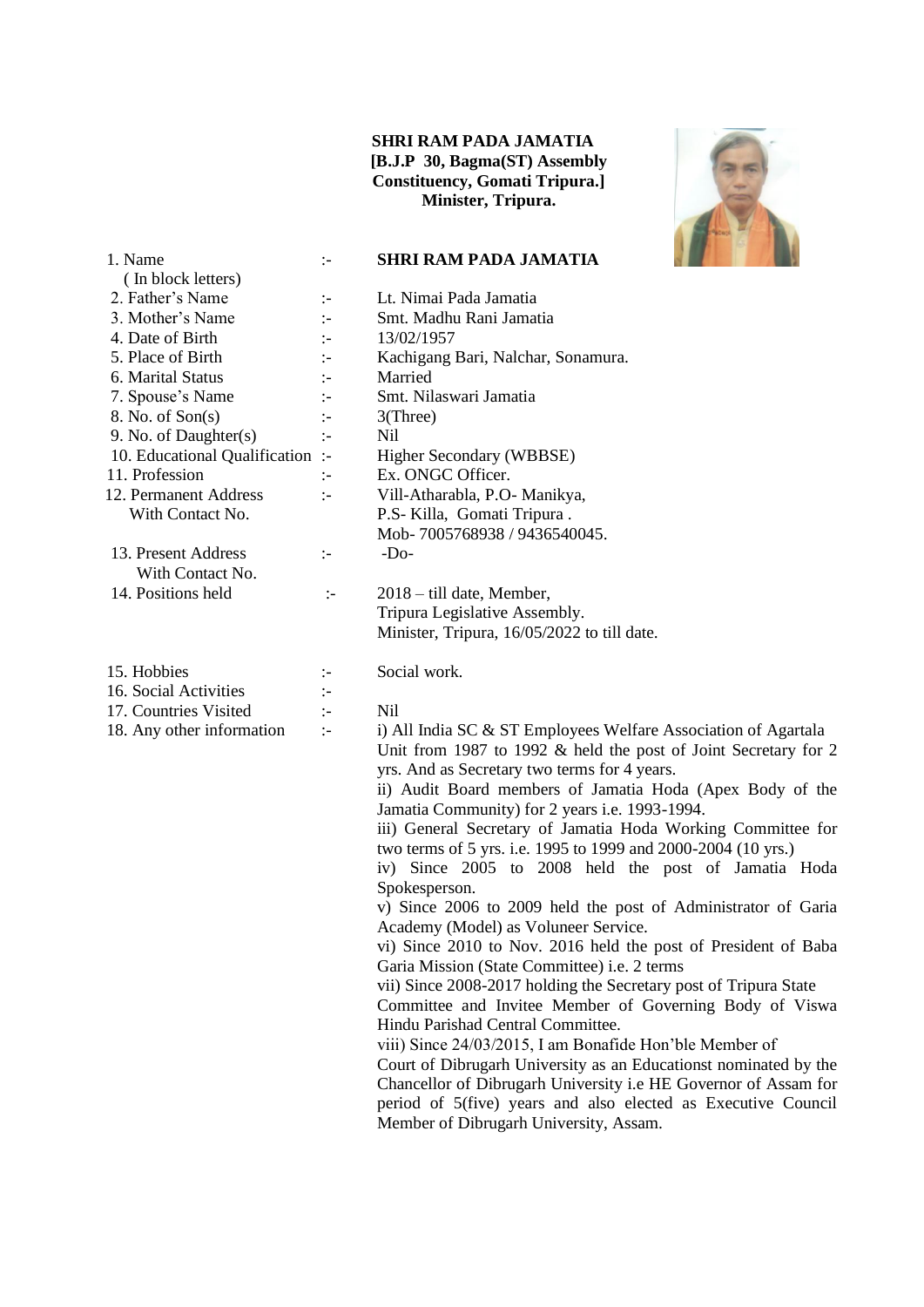#### **SHRI RAM PRASAD PAUL [BJP – 18, Suryamaninagar Assembly Constituency, West Tripura.] Minister, Tripura Legislative Assembly**



Information yet to get

- 1. Name :- **SHRI RAM PRASAD PAUL** (In block letters)
- 2. Father's Name :-
- 3. Mother's Name :-
- 4. Date of Birth :-
- 5. Place of Birth :-
- 6. Marital Status :-
- 7. Spouse's Name :-
- $8. No. of Son(s)$  :-
- 9. No. of Daughter(s) :-
- 10. Educational Status :-
- 11. Profession :-
- 12. Permanent Address :-With Contact No.
- 13. Present Address :- With Contact No.
- 14. Positions held :-
- $15.$  Hobbies  $\qquad \qquad \vdots$
- 16. Social Activities :-
- 17. Countries Visited :-
- 18. Any other information :-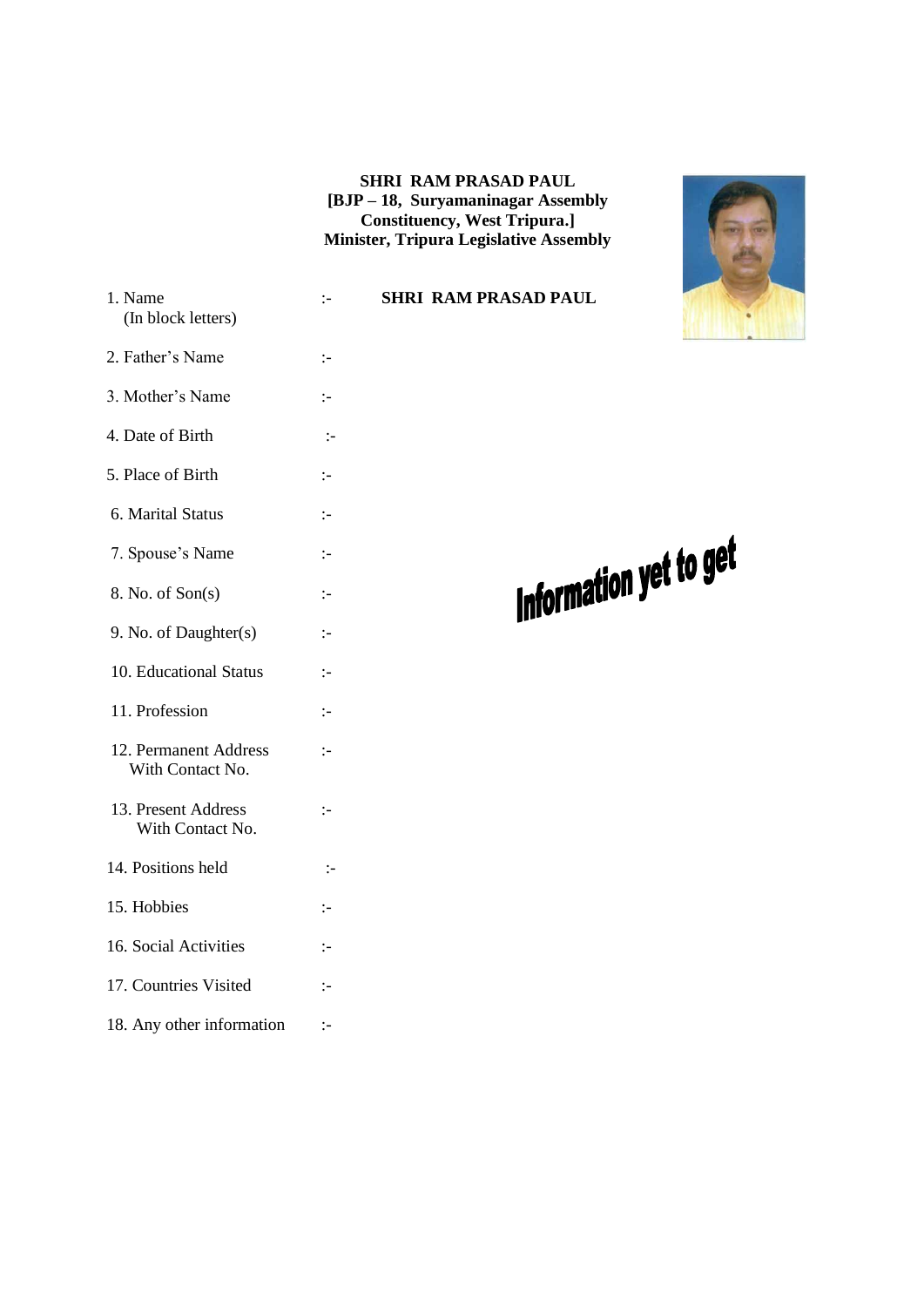#### **SHRI RANJIT DAS [B.J.P 42, Amarpur Assembly Constituency, Gomati Tripura.] Member, Tripura Legislative Assembly.**

| 1. Name<br>(In block letters)             | $\mathbf{I}$ | <b>SHRI RANJIT DAS</b>                                          |
|-------------------------------------------|--------------|-----------------------------------------------------------------|
| 2. Father's Name                          | $\mathbf{I}$ | Lt. Ramesh Chandra Das                                          |
| 3. Mother's Name                          | $\mathbf{I}$ | Smt. Renu Bala Das                                              |
| 4. Date of Birth                          | $\mathbf{I}$ | 13/11/1964                                                      |
| 5. Place of Birth                         | $\mathbf{I}$ | Vivekananda Palli, Amarpur.                                     |
| 6. Marital Status                         | $\mathbf{I}$ | Married                                                         |
| 7. Spouse's Name                          | $\mathbf{I}$ | Smt. Soma Das                                                   |
| 8. No. of Son(s)                          | $\mathbf{I}$ | Nil                                                             |
| 9. No. of Daughter(s)                     | $\mathbb{I}$ | 2(Two)                                                          |
| 10. Educational Qualification:            |              | <b>B.A Appeared</b>                                             |
| 11. Profession                            | $\mathbf{I}$ | Cultivator and Social worker                                    |
| 12. Permanent Address<br>With Contact No. | $\mathbf{I}$ | Vivekananda palli, Amarpur<br>Gomati Tripura.<br>Mob-9436524030 |
| 13. Present Address<br>With Contact No.   | $\mathbf{I}$ | $-Do-$                                                          |
| 14. Positions held                        | $\mathbf{I}$ | 2018 – till date, Member,<br>Tripura Legislative Assembly.      |
| 15. Hobbies                               | $\mathbf{I}$ | Cultivation                                                     |
| 16. Social Activities                     | $\mathbf{I}$ | Social Worker                                                   |
| 17. Countries Visited                     | $\mathbf{I}$ | Bangladesh                                                      |
| 18. Any other information                 | $\mathbf{I}$ |                                                                 |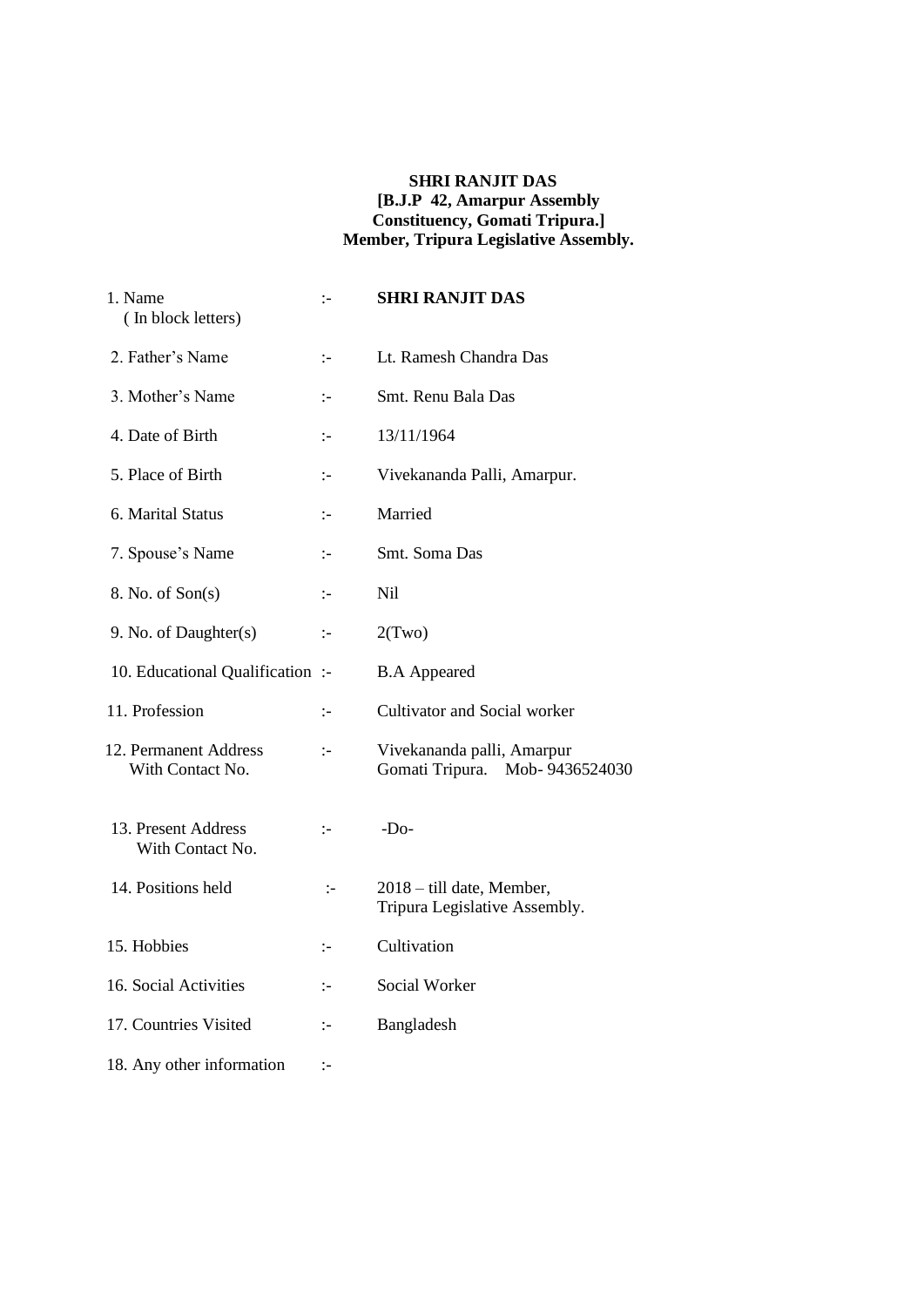#### **SHRI RATAN BHOWMIK [C.P.I(M)- 33, Kakraban-Shalgarah(S.C) Assembly Constituency, Gomati Tripura.] Member, Tripura Legislative Assembly**



| 1. Name<br>(In block letters)             | $\mathbb{I}$          | <b>SHRI RATAN BHOWMIK</b>                                                             |
|-------------------------------------------|-----------------------|---------------------------------------------------------------------------------------|
| 2. Father's Name                          | $\mathbb{I}$          | Shri Ramesh Chandra Bhowmik                                                           |
| 3. Mother's Name                          | $\mathbf{I}$          | Smt. Pramila Bhowmik                                                                  |
| 4. Date of Birth                          | $\div$                | 28 <sup>th</sup> February, 1961.                                                      |
| 5. Place of Birth                         | ÷:                    |                                                                                       |
| 6. Marital Status                         | $\mathbb{I}$          | Married                                                                               |
| 7. Spouse's Name                          | $\mathbb{I}$          | Smt. Maya Mukharjee (Bhowmik)                                                         |
| 8. No. of Son(s)                          | $\mathbb{I}^-$        |                                                                                       |
| 9. No. of Daughter(s)                     | $\mathbb{I}$          |                                                                                       |
| 10. Educational Qualification :-          |                       | M.A. Passed                                                                           |
| 11. Profession                            | $\mathbb{I}^{\perp}$  | Social Worker.                                                                        |
| 12. Permanent Address<br>With Contact No. | $\mathbb{I}^{\perp}$  | Vill- Gangachara, PO-Gangachara, Gomati Distt, Tripura.<br>03821-200570.              |
| 13. Present Address<br>With Contact No.   | $\mathbb{I}$          |                                                                                       |
| 14. Positions held                        | $\mathbb{I}$          | 2013-2018, Minister, Tripura.<br>2018-till date, Member, Tripura Legislative Assembly |
| 15. Hobbies                               | ÷                     |                                                                                       |
| 16. Special Activities                    | $\mathbb{I}^-$        |                                                                                       |
| 17. Countries Visited                     | $\mathbf{I}$          | Singapore                                                                             |
| 18. Any other information                 | $\mathrel{\mathop:}=$ |                                                                                       |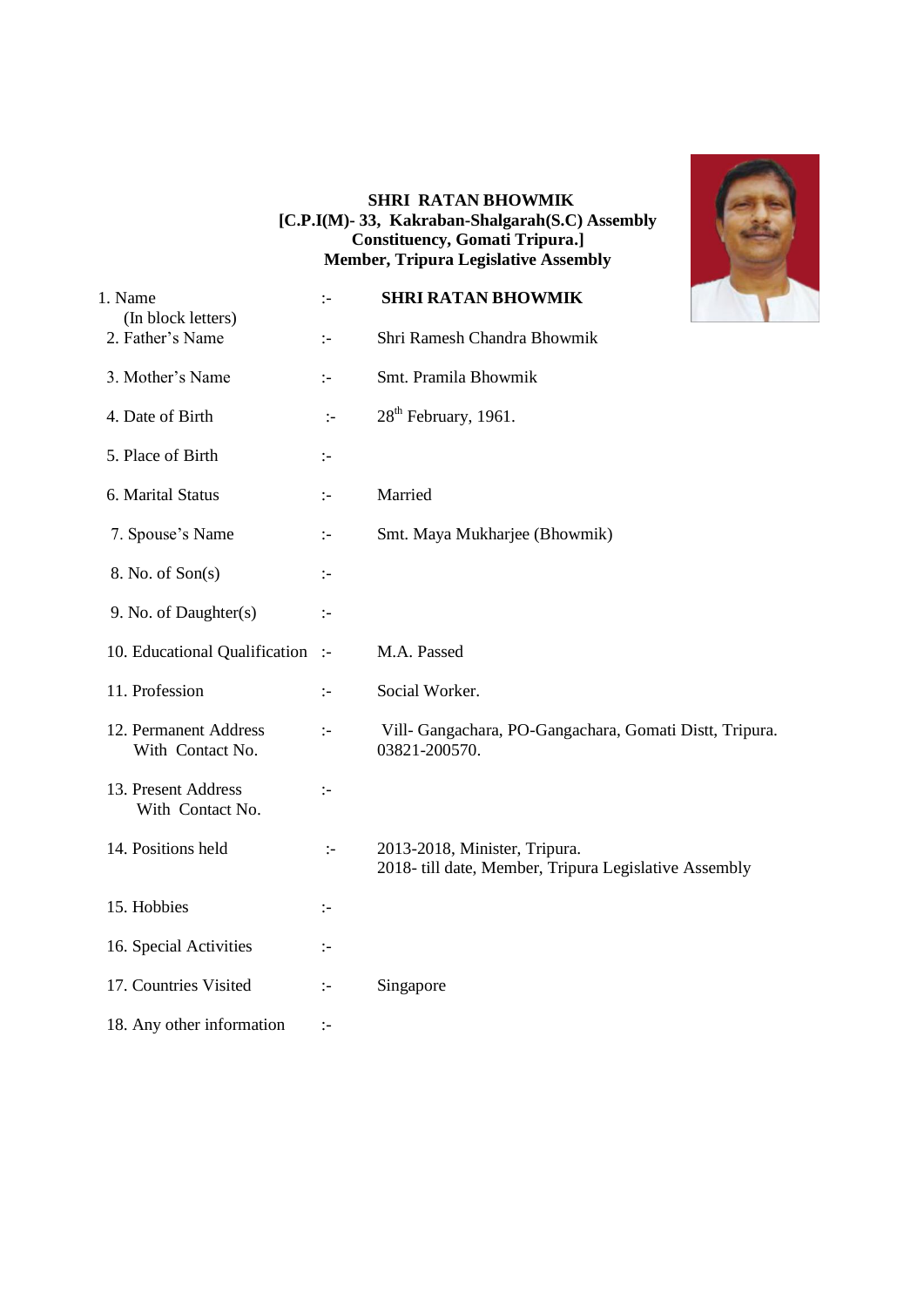#### **SHRI RATAN CHAKRABORTY [BJP– 5, Khayerpur Assembly Constituency, West Tripura.] Speaker, Tripura Legislative Assembly**



| 1. Name<br>(In block letters)             | :-                   | <b>SHRI RATAN CHAKRABORTY</b>                                                                                                                                                                                                                       |
|-------------------------------------------|----------------------|-----------------------------------------------------------------------------------------------------------------------------------------------------------------------------------------------------------------------------------------------------|
| 2. Father's Name                          | $\mathbb{I}^{\perp}$ | Late Fatick Chandra Chakraborty                                                                                                                                                                                                                     |
| 3. Mother's Name                          | $\mathbb{H}$         | Late Aratirani Chakraborty                                                                                                                                                                                                                          |
| 4. Date of Birth                          | $\mathbb{I}^-$       | 17-07-1951                                                                                                                                                                                                                                          |
| 5. Place of Birth                         | $\mathbb{I}$         | Agartala, Tripura.                                                                                                                                                                                                                                  |
| 6. Marital Status                         | $\mathbb{I}^-$       | Married                                                                                                                                                                                                                                             |
| 7. Spouse's Name                          | :-                   | Smt. Sharmila Debbarma (Chakraborty)                                                                                                                                                                                                                |
| 8. No. of Son(s)                          | $\mathbb{I}^{\perp}$ | N <sub>o</sub>                                                                                                                                                                                                                                      |
| 9. No. of Daughter(s)                     | $\mathbf{L}$         | 3 (Three)                                                                                                                                                                                                                                           |
| 10. Educational Status                    | $\mathbb{I}$         | B.A.                                                                                                                                                                                                                                                |
| 11. Profession                            | $\mathbb{I}^{\perp}$ | Social Work                                                                                                                                                                                                                                         |
| 12. Permanent Address<br>With Contact No. | $\mathbb{H}$         | P.O- Dhaleswar, Natunpalli, Road No.-7, P.S- East Agartala,<br>Pin-799007. Phone: 0381-232 4404, Mob - 9436139090                                                                                                                                   |
| 13. Present Address<br>With Contact No.   | $\div$               | $-Do-$                                                                                                                                                                                                                                              |
| 14. Positions held                        | $\mathbb{I}^-$       | As a Cabinate Minister, 1988 to 1993.<br>As MLA from 1993 to 1998, 9-Banamalipur,<br>Elected Commissioner from Ward no.-29 AMC from<br>2005 to 2010. MLA from 5-Khayerpur, 2018.<br>24-09-2021 to till date, Speaker, Tripura Legislative Assembly. |
| 15. Hobbies                               | :-                   | Sports & Culture                                                                                                                                                                                                                                    |
| 16. Social Activities                     | $\mathbb{I}^{\perp}$ | Interested for upgradation of back ward people.                                                                                                                                                                                                     |
| 17. Countries Visited                     | $\mathbf{L}$         | No.                                                                                                                                                                                                                                                 |
| 18. Any other information                 | $\mathbb{I}^{\perp}$ |                                                                                                                                                                                                                                                     |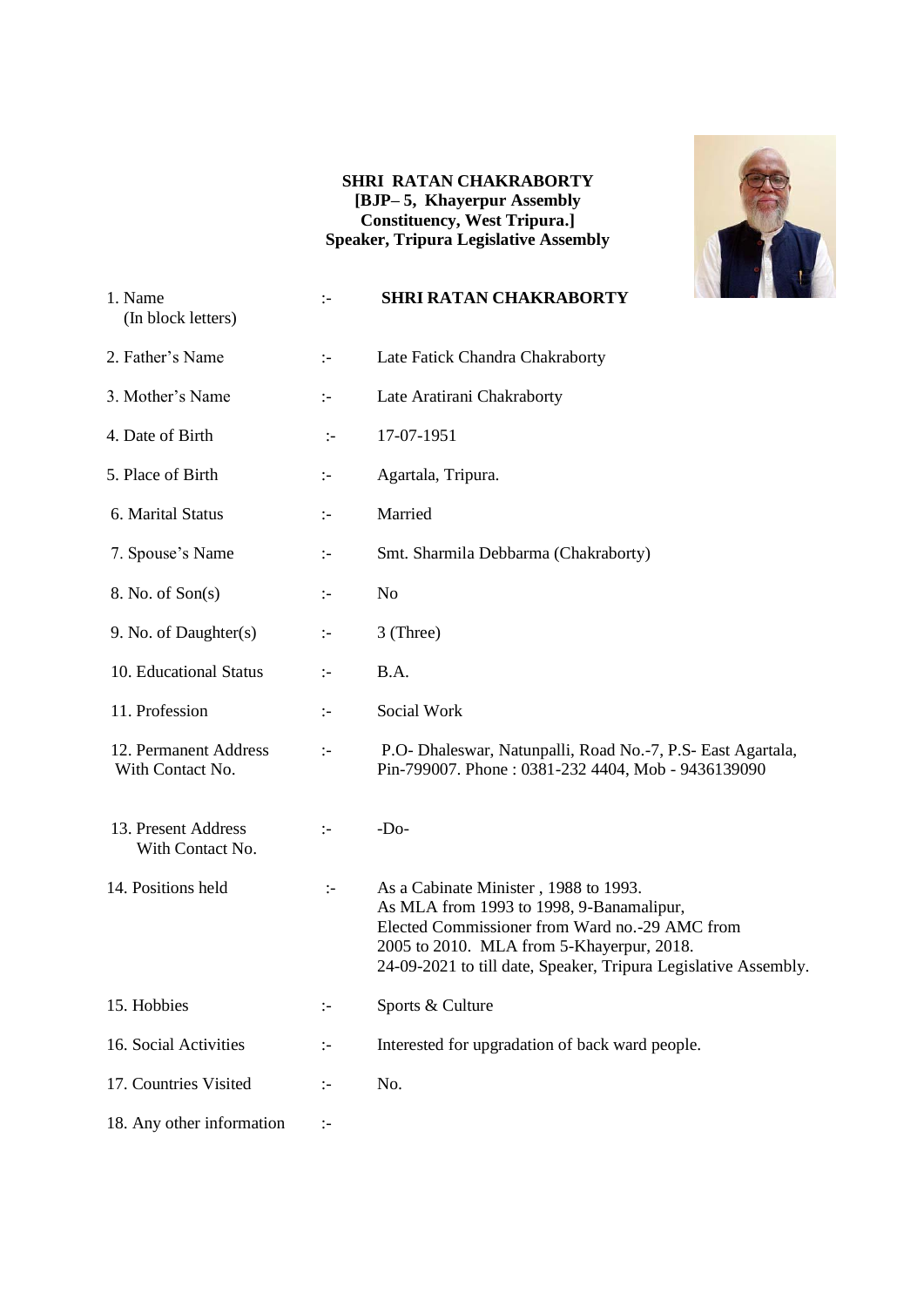#### **SHRI RATAN LAL NATH [BJP–2, Mohanpur Assembly Constituency, West Tripura.] Minister, Tripura.**



| 1. Name                          | $\mathbf{L}$          | <b>SHRI RATAN LAL NATH</b>                                |
|----------------------------------|-----------------------|-----------------------------------------------------------|
| (In block letters)               |                       |                                                           |
| 2. Father's Name                 | $\mathbb{I}^-$        | Late Debendra Kumar Nath.                                 |
| 3. Mother's Name                 | $:-$                  | Late Hashya Bala Nath                                     |
| 4. Date of Birth                 | $\mathbb{I}$          | 09-04-1948.                                               |
| 5. Place of Birth                | $:-$                  |                                                           |
| 6. Marital Status                | $\vdots$              | Married.                                                  |
| 7. Spouse's Name                 | $:-$                  | Mrs. Ilora Nath (Siva)                                    |
| 8. No. of Son(s)                 | $:-$                  |                                                           |
| 9. No. of Daughter (s)           | $\vdots$              |                                                           |
| 10. Educational Qualification :- |                       | B.A., LL.B                                                |
| 11. Profession                   | $:-$                  | Legal Service, Social Work and Politics.                  |
| 12. Permanent Address            | $\div$                | Vill- Gangagati Pur, P.O. Mohanpur, P.S. Sidhai.          |
| With Contact No.                 |                       | Tripura (W). Tel. No.-2343251. 9436169343 (M)             |
| 13. Present Address              | $:-$                  | Old Kalibari Road, Krishnanagar(Kadamtali),               |
| With Contact No.                 |                       | Agartala-799001, Tripura (West).                          |
| 14. Position held                | $:-$                  | Chairman, Block Development Committee,                    |
|                                  |                       | Mohanpur Block, Chairman, Urban development Bank, A.P.P   |
|                                  |                       | in charge of Sadar Sub-Division of West Tripura District. |
|                                  |                       | $1993 - 1998$ Member,                                     |
|                                  |                       | Tripura Legislative Assembly.                             |
|                                  |                       | 1998 – 2003 Member,                                       |
|                                  |                       | Tripura Legislative Assembly.                             |
|                                  |                       | $2003 - 2008$ Member,                                     |
|                                  |                       | Tripura Legislative Asembly.                              |
|                                  |                       | $2008 - 2013$ , Member,                                   |
|                                  |                       | Tripura Legislative Assembly.                             |
|                                  |                       | 2013 - 21-12-2017, Member,                                |
|                                  |                       | Tripura Legislative Assembly.                             |
|                                  |                       | 2018 to 14-05-2022, Minister, Tripura.                    |
|                                  |                       | 16-05-2022-till date, Minister, Tripura.                  |
| 15. Hobbies                      | $\mathrel{\mathop:}=$ | Football, Excursion.                                      |
| 16. Social Activities            | $\mathbf{L}$          | Worked as an active social worker in the                  |
|                                  |                       | Sadar North area of West Tripura in the                   |
|                                  |                       | year of 1980 June massacre and in 1971                    |
|                                  |                       | during INDO-PAK War                                       |
| 17. Countries Visited            | $:-$                  | Visited U.S.S.R. as an Official of the Tripura            |
|                                  |                       | Cultural team to Participate in "Bharat                   |
|                                  |                       | Utsab" held in U.S.S.R in 1988.                           |

18. Any other information :- Involved in Student Politics in the year of 1969; P.C.C. member from 1980, General Secretary of P.C.C. from1988-1998, Member, A.I.C.C. from 1988- 1998, Working as a Leader of the Opposition, Tripura Legislative Assembly, from 21<sup>st</sup> March 2003 to 03-03-2008. From 17-03-2008 working as a Leader of Congress Legislature Party (Leader of Opposition) Tripura Legislative Assembly to date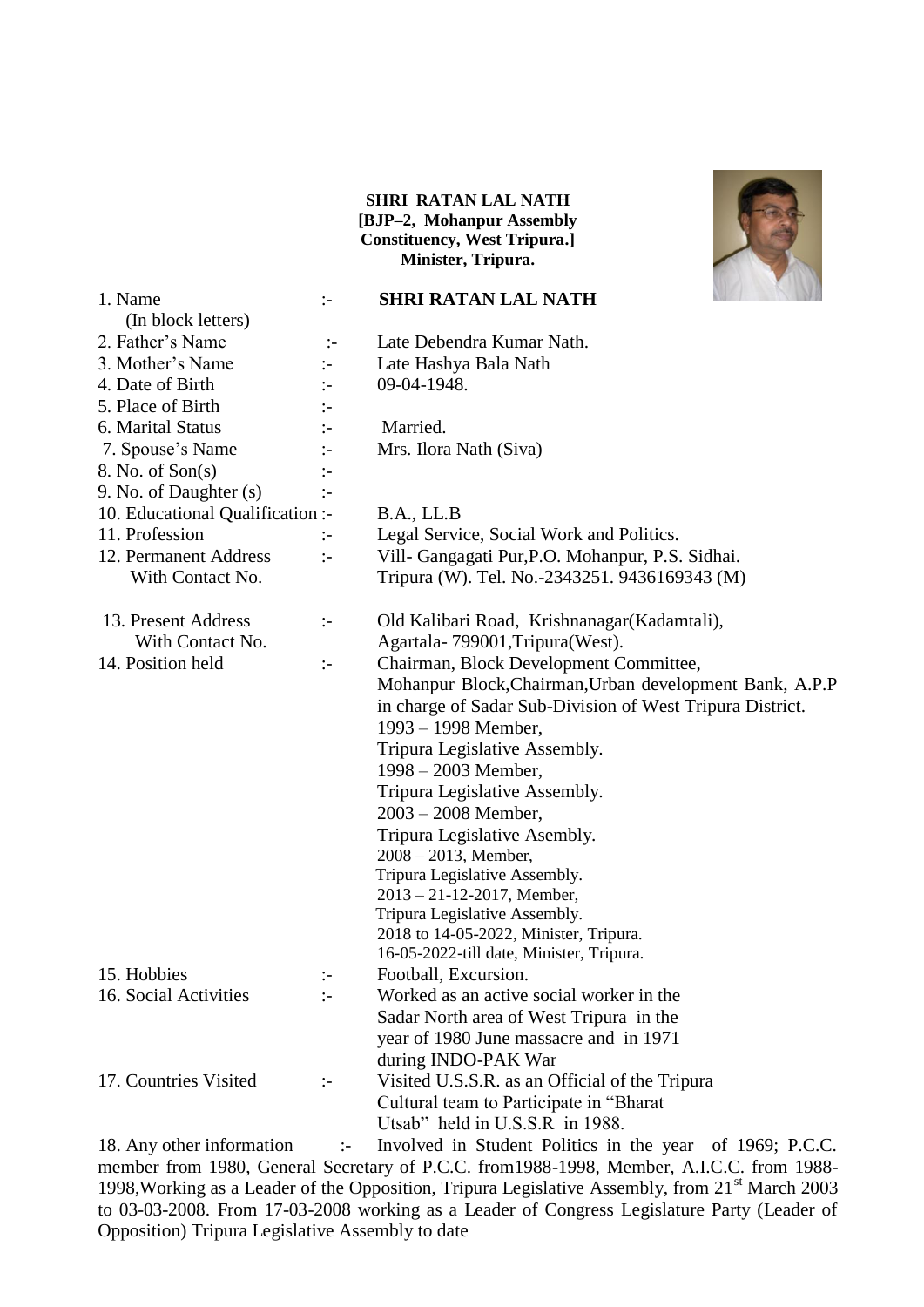#### **SHRI REBATI MOHAN DAS [B.J.P 13, Pratapgarh (SC) Assembly Constituency, West Tripura.] Member, Tripura Legislative Assembly**

| 1. Name<br>(In block letters)             | $\mathbf{I}$         | <b>SHRI REBATI MOHAN DAS</b>                                                                                                              |
|-------------------------------------------|----------------------|-------------------------------------------------------------------------------------------------------------------------------------------|
| 2. Father's Name                          | $\mathbf{I}$         | Lt. Lakshman Chandra Das                                                                                                                  |
| 3. Mother's Name                          | $\mathbb{I}$         | Lt. Rangamahee Das                                                                                                                        |
| 4. Date of Birth                          | $\mathbf{I}$         | 19/08/1950                                                                                                                                |
| 5. Place of Birth                         | $\mathbb{I}$         | Bidyakut, District Comilla, East Pakistan, Now Bangladesh                                                                                 |
| 6. Marital Status                         | $\mathbb{I}^{\perp}$ | Married                                                                                                                                   |
| 7. Spouse Name                            | $\mathbf{I}$         | Smt. Kajal Rani Das                                                                                                                       |
| 8. No. of Son(s)                          | ÷                    | 1(One)                                                                                                                                    |
| 9. No. of Daughter(s)                     | $\mathbf{I}$         | 3 (Three)                                                                                                                                 |
| 10. Educational Qualification             | $\mathbf{I}$         | Matriculation (Secondary School Certificate Examination)                                                                                  |
| 11. Profession                            | $\mathbf{I}$         | Social Worker                                                                                                                             |
| 12. Permanent Address<br>With Contact No. | $\mathbb{I}$         | Vidhyasagar Palli, Jogendranagar, Agartala, Tripura(W)<br>Pin-799004, Mob-9436121213<br>E-mail :- kumardaskishore16@gmail.com             |
| 13. Present Address<br>With Contact No.   | $\mathbf{I}$         | $-Do-$                                                                                                                                    |
| 14. Positions held                        | $\mathbb{I}$         | 23-03-2018 to 02-09-2021 (forenoon), Speaker<br>Tripura Legislative Assembly.<br>2018 to till date, Member, Tripura Legislative Assembly. |
| 15. Hobbies                               | ÷:                   | Reading books, writing poems and article.                                                                                                 |
| 16. Social Activities                     | :-                   | <b>Social Works</b>                                                                                                                       |
| 17. Countries Visited                     | $\mathbf{I}$         | Bangladesh                                                                                                                                |
| 18. Any other information                 | $\mathbf{I}$         |                                                                                                                                           |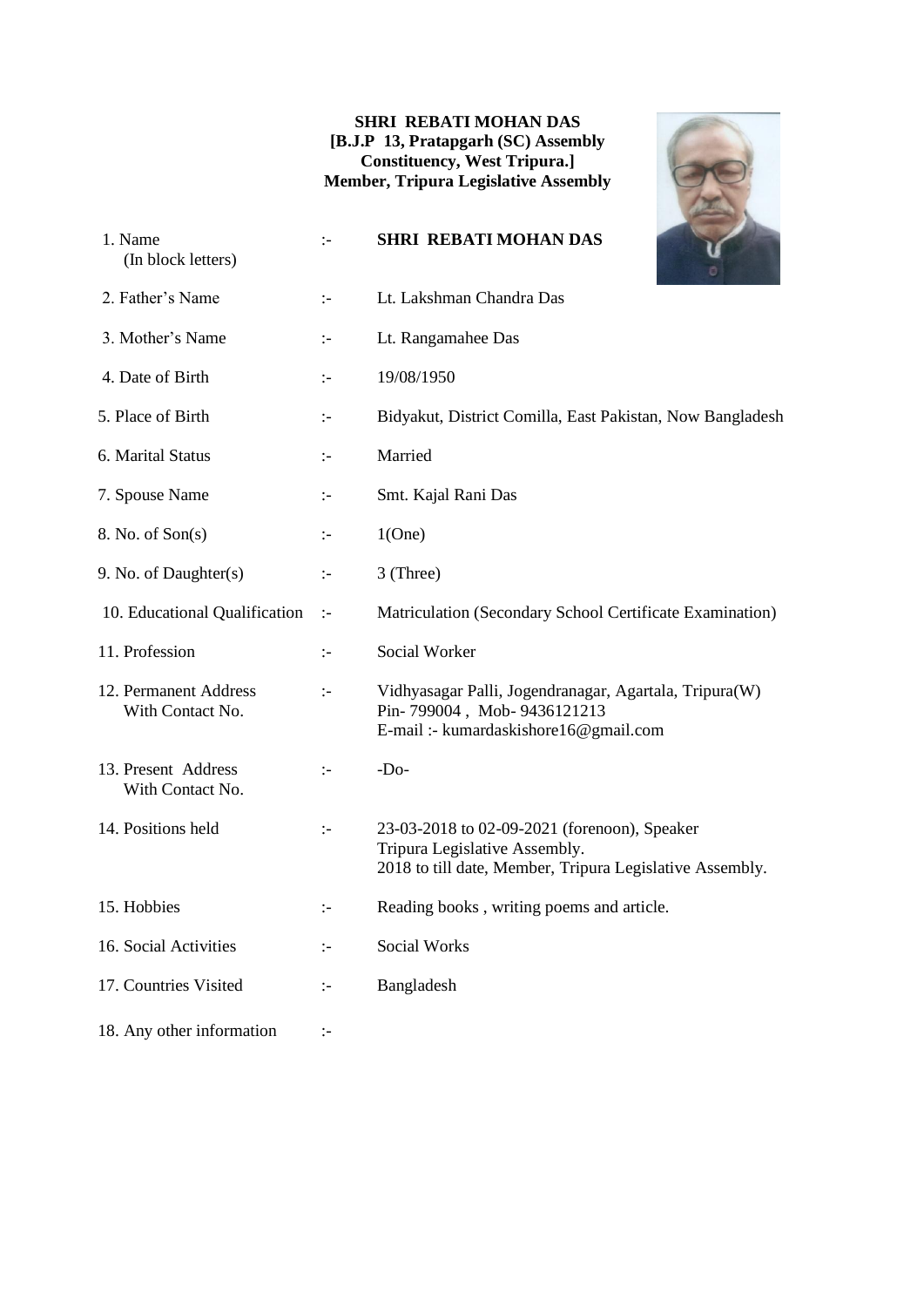#### **SAHID CHOUDHURI [C.P.I (M) 20, Boxanagar Assembly Constituency, Sepahijala Tripura]. Member, Tripura Legislative Assembly**



| 1. Name<br>(In block letters)           |                      | :- SAHID CHOUDHURI                                                   |  |
|-----------------------------------------|----------------------|----------------------------------------------------------------------|--|
| 2. Father's Name                        |                      | :- Lt. Abdul Majid Choudhuri.                                        |  |
| 3. Mother's Name                        |                      | :- Late Anowar Begum                                                 |  |
| 4. Date of Birth                        | $:-$                 | 20-03-1958                                                           |  |
| 5. Place of Birth                       | $\mathbf{I}$         |                                                                      |  |
| 6. Marital Status                       | :- Married.          |                                                                      |  |
| 7. Spouse's Name                        |                      | :- Hosneara Begum                                                    |  |
| 8. No. of Son(s)                        | ÷                    |                                                                      |  |
| 9. No. of Daughter(s)                   | $\div$               |                                                                      |  |
| 10. Educational Qualification :- B.Com. |                      |                                                                      |  |
| 11. Profession                          | :- Politics.         |                                                                      |  |
| 12. Permanent Address                   |                      | :- Vill + P.o - Kulubari P.S - Sonamura,                             |  |
| With Contact No.                        |                      | Dist. - West Tripura.                                                |  |
| 13. Present Address                     | $\ddot{.}$           |                                                                      |  |
| With Contact No.                        |                      |                                                                      |  |
| 14. Positions held                      | $\div$ (i)           | $1993 - 1998$ , Member,                                              |  |
|                                         |                      | Tripura Legislative Assembly.                                        |  |
|                                         | (ii)                 | 1993-1998 Chairman,                                                  |  |
|                                         |                      | Tripura Small Industry Corporation Ltd.                              |  |
|                                         | (iii)                | 1997-2008 Chairman, Minorities Co-operative                          |  |
|                                         | (iv)                 | Development Corporation Ltd.<br>$1993 - 2008$ Vice Chairman,         |  |
|                                         |                      | Tripura State Haz Committee.                                         |  |
|                                         | (v)                  | 1993 – till date Member,                                             |  |
|                                         |                      | Tripura Wakf Board.                                                  |  |
|                                         | (vi)                 | 1993 – till date Member,                                             |  |
|                                         |                      | Madrasa Advisory Committee.                                          |  |
|                                         | (vii)                | $2003 - 2008$ Member,                                                |  |
|                                         |                      | Tripura Legislative Assembly.                                        |  |
|                                         | (viii)               | 10-03-2008 to 19-04-2008 - Minister, Tripura.                        |  |
|                                         | (ix)                 | 20-04-2008 to 11-02-2012, Member, Tripura Legislative                |  |
|                                         |                      | Assembly.                                                            |  |
|                                         | (x)                  | 12-02-2012 to 2013, Minister, Tripura.                               |  |
|                                         | $(x_i)$              | $2013 - 2018$ , Minister, Tripura.                                   |  |
|                                         | (xii)                | 2018-till date, Member, Tripura Legislative Assembly.                |  |
| 15. Hobbies                             | $\mathbb{I}^{\perp}$ | Keen interest in historical affairs and sports.                      |  |
| 16. Social Activities                   | $\div$               | Worked actively for the development of weaker section of the         |  |
|                                         |                      | society as well as Minorities and worked in different social         |  |
|                                         |                      | organization.                                                        |  |
| 17. Countries Visited                   | $\ddot{\phantom{1}}$ | Bangladesh.                                                          |  |
| 18. Any other information               | $\div$               | Joined S.F.I in 1972 then D.Y.F.I, A.I.K.S. and participated in      |  |
|                                         |                      | democratic movements since student life and protested against social |  |
|                                         |                      | oppressions. Joined C.P.I (M) Party in 1976. Now member, Tripura     |  |
|                                         |                      | State Committee of C.P.I.(M).                                        |  |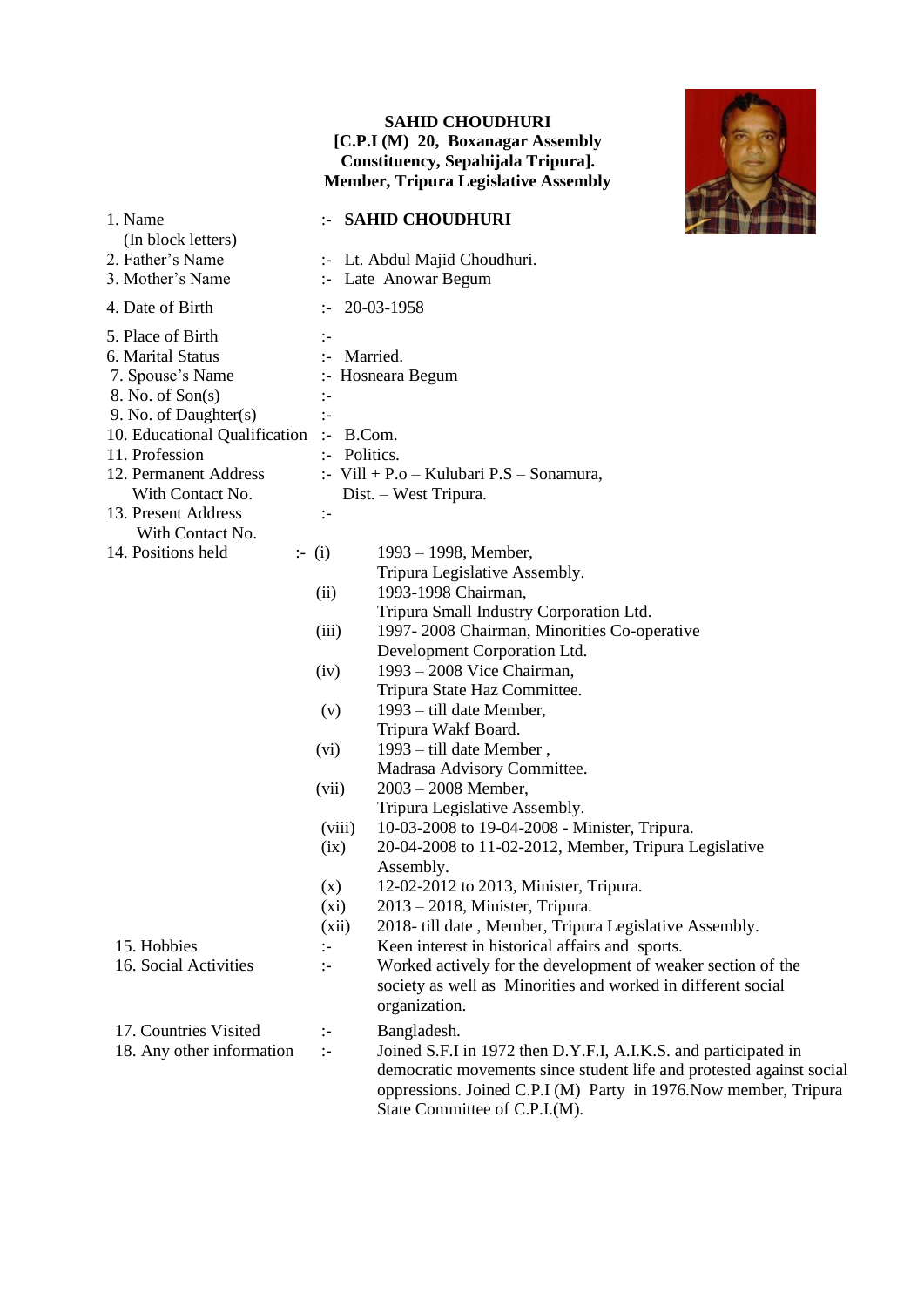#### **SHRI SAMBHU LAL CHAKMA [BJP – 49, Chhawmanu (ST) Assembly Constituency, Dhalai Tripura.] Member, Tripura Legislative Assembly**

| 1. Name<br>(In block letters)             | $\mathbb{I}$         | SHRI SAMBHU LAL CHAKMA                                                                                                                                                |
|-------------------------------------------|----------------------|-----------------------------------------------------------------------------------------------------------------------------------------------------------------------|
| 2. Father's Name                          | $\mathbb{I}$         | Shri Kripa Moy Chakma                                                                                                                                                 |
| 3. Mother's Name                          | $\mathbb{I}^-$       | Lt. Jyosna Rani Chakma                                                                                                                                                |
| 4. Date of Birth                          | $\mathbb{I}$         | 20-04-1989                                                                                                                                                            |
| 5. Place of Birth                         | $\mathbb{I}^{\perp}$ | Kamala Karbari Para, Manikpur.                                                                                                                                        |
| 6. Marital Status                         | $\mathbb{I}$         | Single                                                                                                                                                                |
| 7. Spouse's Name                          | $\mathbb{I}$         | N <sub>o</sub>                                                                                                                                                        |
| 8. No. of Son(s)                          | $\mathbb{I}$         | N <sub>o</sub>                                                                                                                                                        |
| 9. No. of Daughter(s)                     | $\mathbb{I}$         | N <sub>o</sub>                                                                                                                                                        |
| 10. Educational Status                    | $\mathbb{I}$         | D-Pharma, BSW (Bachelor in Social Welfare)                                                                                                                            |
| 11. Profession                            | $\mathbb{I}$         | Social Work and Business                                                                                                                                              |
| 12. Permanent Address<br>With Contact No. | $\mathbb{I}$         | Vill-+PO+PS : Manikpur, Ltv, Dhalai Tripura                                                                                                                           |
| 13. Present Address<br>With Contact No.   | $\mathbb{I}^{\perp}$ | $-DO$                                                                                                                                                                 |
| 14. Positions held                        | $\mathbb{I}$         | Member, 2018 to till date<br><b>Tripura Legislative Assembly</b>                                                                                                      |
| 15. Hobbies                               | $\mathbb{I}^{\perp}$ | Singing and Playing                                                                                                                                                   |
| 16. Social Activities                     | $\mathbb{I}$         |                                                                                                                                                                       |
| 17. Countries Visited                     | $\mathbb{I}$         |                                                                                                                                                                       |
| 18. Any other information                 | $\mathbb{I}^{\perp}$ | Involved in Student Org. in the year 2010. Joined BJP in the year<br>2015, Vice President BJYM, District Committee, Organizing<br>Secretary at BJJM in the year 2016. |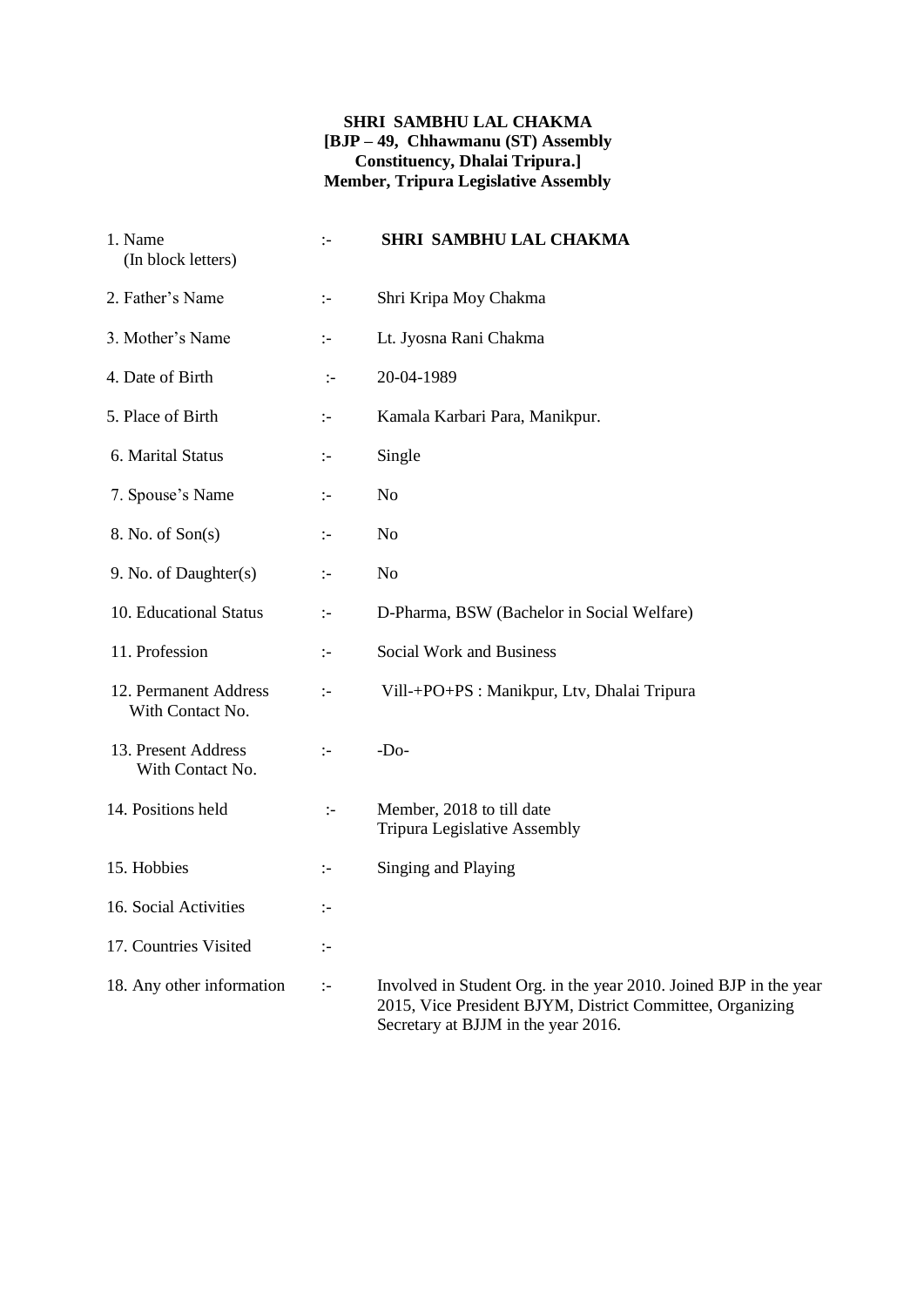#### **SHRI SANKAR ROY [BJP – 40, Sabroom Assembly Constituency, South Tripura.] Member, Tripura Legislative Assembly**

| 1. Name<br>(In block letters)             | $\div$                 | <b>SHRI SANKAR ROY</b>                                                                                                                                                                                                                            |
|-------------------------------------------|------------------------|---------------------------------------------------------------------------------------------------------------------------------------------------------------------------------------------------------------------------------------------------|
| 2. Father's Name                          | $\mathbb{I}^{\perp}$   | Late Adhir Chandra Roy                                                                                                                                                                                                                            |
| 3. Mother's Name                          | ÷                      | Late Nirupama Roy                                                                                                                                                                                                                                 |
| 4. Date of Birth                          | $:-$                   | 22-05-1957                                                                                                                                                                                                                                        |
| 5. Place of Birth                         | $\mathbb{I}^{\perp}$   | Sabroom                                                                                                                                                                                                                                           |
| 6. Marital Status                         | $\mathbb{I}^{\perp}$   | Married                                                                                                                                                                                                                                           |
| 7. Spouse's Name                          | $\mathbb{I}^{\perp}$   | Mira Roy                                                                                                                                                                                                                                          |
| 8. No. of Son(s)                          | $\ddot{\phantom{a}} =$ | $1$ (One)                                                                                                                                                                                                                                         |
| 9. No. of Daughter(s)                     | ÷                      | $1$ (One)                                                                                                                                                                                                                                         |
| 10. Educational Status                    | $\mathbb{I}^-$         | BA 1 <sup>st</sup> Year                                                                                                                                                                                                                           |
| 11. Profession                            | ÷                      | Social works and politics.                                                                                                                                                                                                                        |
| 12. Permanent Address<br>With Contact No. | $\mathbb{I}^-$         | Vill - Sabroom Nagar Panchayat, Ward No. 8,<br>PO+PS - Sabroom, Dist South Tripura, Pin-799145<br>Mobile - 9774184190.                                                                                                                            |
| 13. Present Address<br>With Contact No.   | $\mathbb{I}^{\perp}$   | $-Do-$                                                                                                                                                                                                                                            |
| 14. Positions held                        | $\div$                 | General Secretary of Tripura Pradesh Youth Congress Committee,<br>1993 to 1998. General Secretary of Tripura Pradesh Trinamool<br>Congress Committee and 26 <sup>th</sup> May 2017 joined BJP as a Vice<br>President of South District Committee. |
| 15. Hobbies                               |                        | Play with child and football.                                                                                                                                                                                                                     |
| 16. Social Activities                     | $\div$                 | President Scouts & Guides 1973.                                                                                                                                                                                                                   |
| 17. Countries Visited                     | $\div$                 | Bangladesh                                                                                                                                                                                                                                        |
| 18. Any other information                 | $\div$                 | Contested Assembly eclection for the first time in 2018 and win.                                                                                                                                                                                  |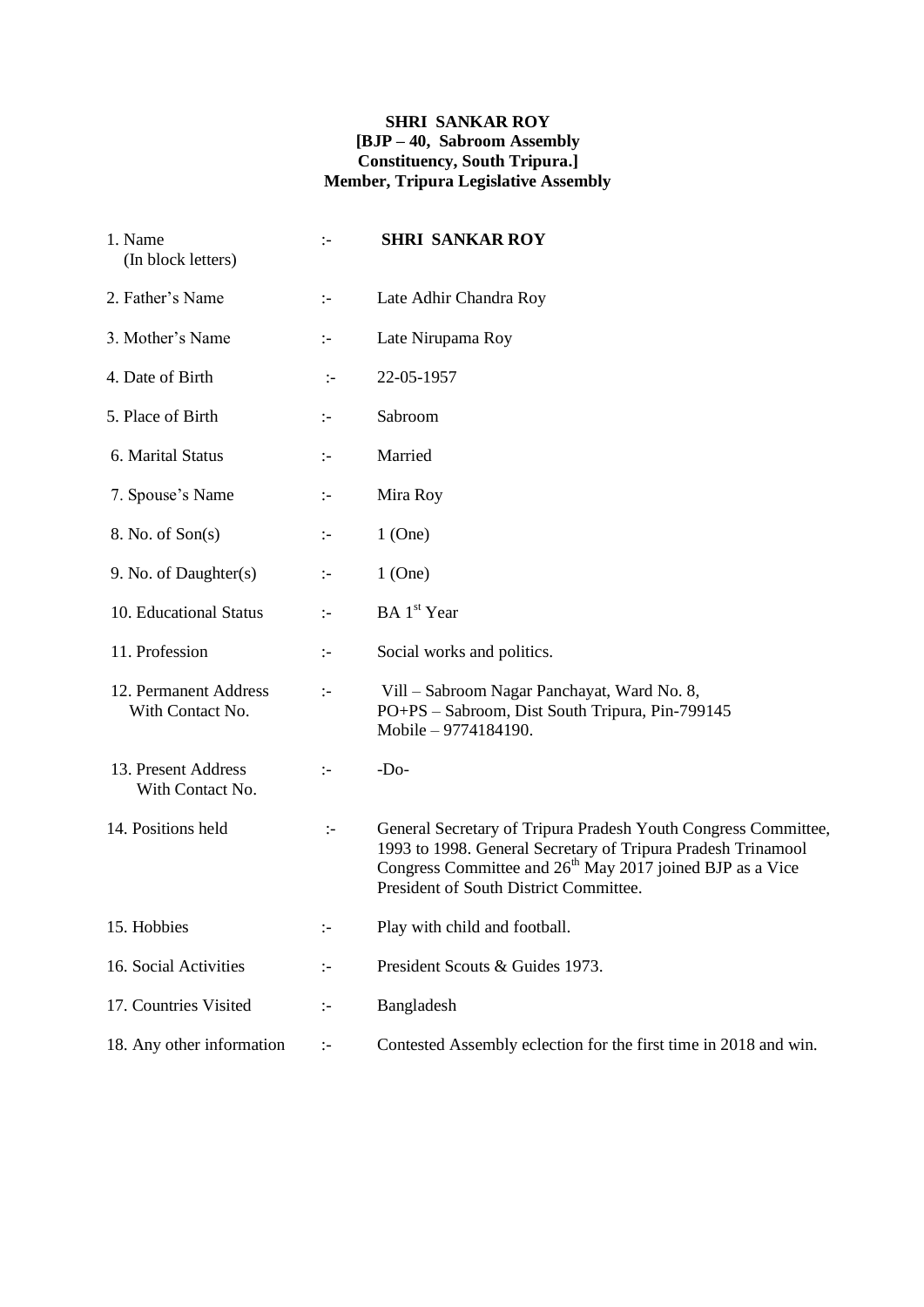#### **SMT. SANTANA CHAKMA [B.J.P 59, Pencharthal (ST) Assembly Constituency, Unakoti Tripura.] Minister, Tripura.**



| 1. Name<br>(In block letters)             | $\mathcal{L}$                                                                                                                                                                                                                                                                                                                                                                                 | SMT. SANTANA CHAKMA                                                                                                                                               |
|-------------------------------------------|-----------------------------------------------------------------------------------------------------------------------------------------------------------------------------------------------------------------------------------------------------------------------------------------------------------------------------------------------------------------------------------------------|-------------------------------------------------------------------------------------------------------------------------------------------------------------------|
| 2. Father's Name                          | $\mathbb{I}^{\mathbb{I}^{\mathbb{I}^{\mathbb{I}^{\mathbb{I}^{\mathbb{I}^{\mathbb{I}^{\mathbb{I}^{\mathbb{I}^{\mathbb{I}^{\mathbb{I}^{\mathbb{I}^{\mathbb{I}^{\mathbb{I}^{\mathbb{I}^{\mathbb{I}^{\mathbb{I}^{\mathbb{I}^{\mathbb{I}^{\mathbb{I}^{\mathbb{I}^{\mathbb{I}^{\mathbb{I}^{\mathbb{I}^{\mathbb{I}^{\mathbb{I}^{\mathbb{I}^{\mathbb{I}^{\mathbb{I}^{\mathbb{I}^{\mathbb{I}^{\mathbb$ | Shri Chandra Dhan Chakma                                                                                                                                          |
| 3. Mother's Name                          | ÷.                                                                                                                                                                                                                                                                                                                                                                                            | Smt. Dhania Devi Chakma                                                                                                                                           |
| 4. Date of Birth                          | $\mathbb{I}^{\perp}$                                                                                                                                                                                                                                                                                                                                                                          | 01/03/1985                                                                                                                                                        |
| 5. Place of Birth                         | ÷.                                                                                                                                                                                                                                                                                                                                                                                            | Shanti Para, Pencharthal, Unakoti.                                                                                                                                |
| 6. Marital Status                         | ÷.                                                                                                                                                                                                                                                                                                                                                                                            | Single                                                                                                                                                            |
| 7. Spouse's Name                          | ÷.                                                                                                                                                                                                                                                                                                                                                                                            | <b>Nil</b>                                                                                                                                                        |
| 8. No. of Son(s)                          | $\mathbb{I}^{\perp}$                                                                                                                                                                                                                                                                                                                                                                          | <b>Nil</b>                                                                                                                                                        |
| 9. No. of Daughter(s)                     | $\mathbb{I}^{\perp}$                                                                                                                                                                                                                                                                                                                                                                          | <b>Nil</b>                                                                                                                                                        |
| 10. Educational Qualification:            |                                                                                                                                                                                                                                                                                                                                                                                               | MSW (Master of Social Work)                                                                                                                                       |
| 11. Profession                            | $\mathbb{I}^{\mathbb{I}^{\mathbb{I}^{\mathbb{I}^{\mathbb{I}^{\mathbb{I}^{\mathbb{I}^{\mathbb{I}^{\mathbb{I}^{\mathbb{I}^{\mathbb{I}^{\mathbb{I}^{\mathbb{I}^{\mathbb{I}^{\mathbb{I}^{\mathbb{I}^{\mathbb{I}^{\mathbb{I}^{\mathbb{I}^{\mathbb{I}^{\mathbb{I}^{\mathbb{I}^{\mathbb{I}^{\mathbb{I}^{\mathbb{I}^{\mathbb{I}^{\mathbb{I}^{\mathbb{I}^{\mathbb{I}^{\mathbb{I}^{\mathbb{I}^{\mathbb$ | Social work                                                                                                                                                       |
| 12. Permanent Address<br>With Contact No. | $\mathbb{I}$                                                                                                                                                                                                                                                                                                                                                                                  | Vill- Pencharthal, P.O+P.S - Pencharthal,<br>Sub Div- Kumarghat, Dist- Unakoti Tripura<br>Mob-9402189150                                                          |
| 13. Present Address<br>With Contact No.   | $\mathbb{I}^{\perp}$                                                                                                                                                                                                                                                                                                                                                                          | $-Do-$                                                                                                                                                            |
| 14. Positions held                        | $\div$                                                                                                                                                                                                                                                                                                                                                                                        | 2018 to 14-05-2022, Minister for SW & SE with Animal Resource<br>Development, Government of Tripura.<br>16-05-2022 to till date, Minister, Government of Tripura. |
| 15. Hobbies                               | ÷                                                                                                                                                                                                                                                                                                                                                                                             | Cricket                                                                                                                                                           |
| 16. Social Activities                     | $\mathbf{L}$                                                                                                                                                                                                                                                                                                                                                                                  |                                                                                                                                                                   |
| 17. Countries Visited                     | $\mathbb{I}^{\perp}$                                                                                                                                                                                                                                                                                                                                                                          | Nil                                                                                                                                                               |
| 18. Any other information                 | $\mathbb{I}^{\perp}$                                                                                                                                                                                                                                                                                                                                                                          |                                                                                                                                                                   |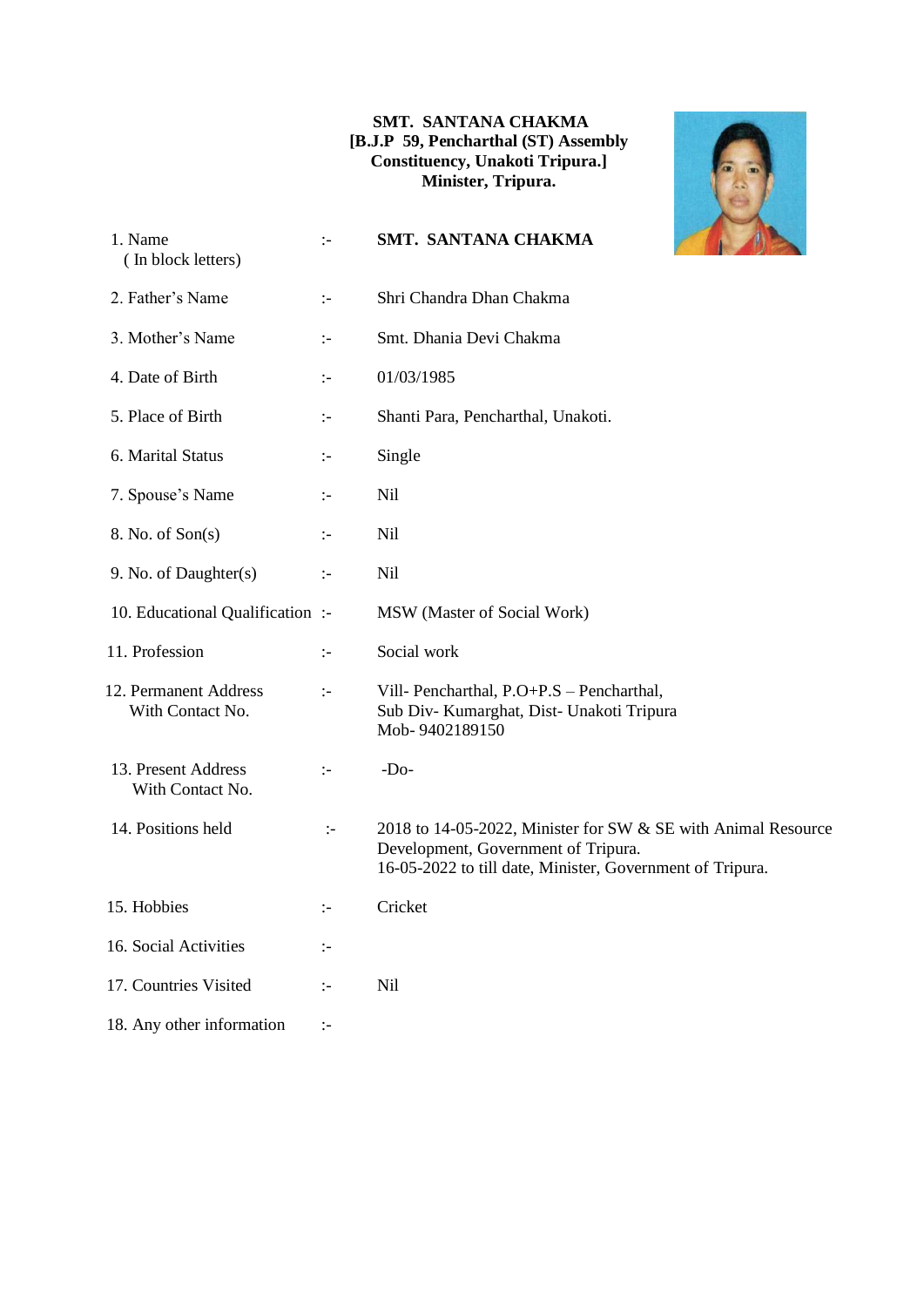#### **SHRI SHYAMAL CHAKRABORTY [C.P.I.(M). – 22, Sonamura Assembly Constituency, Sepahijala Tripura.] Member, Tripura Legislative Assembly**

![](_page_51_Picture_1.jpeg)

 1. Name :- **SHRI SHYAMAL CHAKRABORTY** (In block letters) 2. Father's Name :- 3. Mother's Name :- 4. Date of Birth :- 5. Place of Birth :- 6. Marital Status :- 7. Spouse's Name :- 8. No. of Son(s) :- 9. No. of Daughter(s) :- 10. Educational Status :- 11. Profession :- 12. Permanent Address :- With Contact No. 13. Present Address :- With Contact No. 14. Positions held :- 15. Hobbies :- 16. Social Activities :- 17. Countries Visited :- 18. Any other information :-

## Information yet to get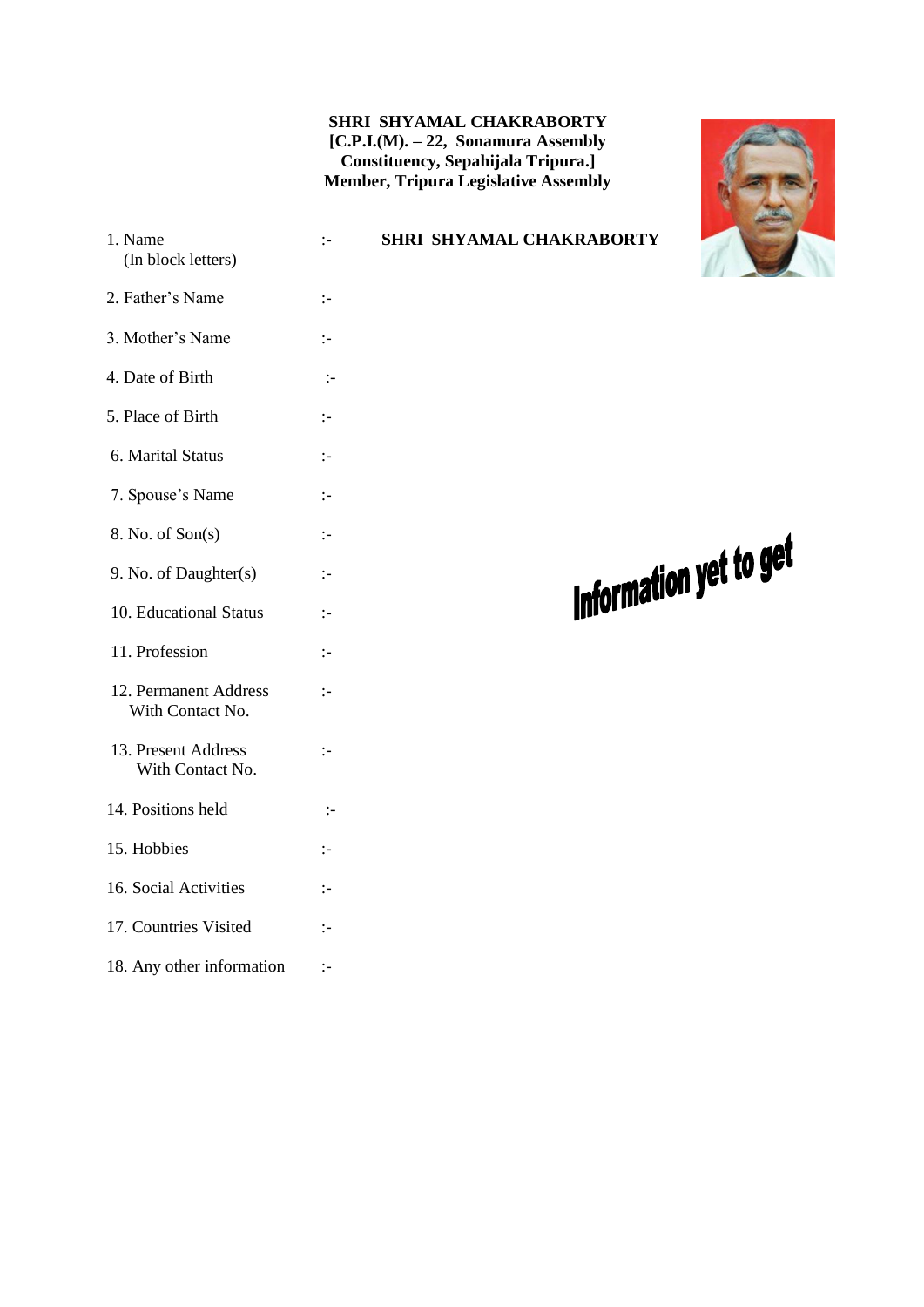#### **SHRI SINDHU CHANDRA JAMATIA [I.P.F.T 41, Ampinagar (ST) Assembly Constituency, Gomati Tripura.] Member, Tripura Legislative assembly.**

![](_page_52_Picture_1.jpeg)

| 1. Name<br>(In block letters)             | $\mathbf{I}$         | SHRI SINDHU CHANDRA JAMATIA                                        |
|-------------------------------------------|----------------------|--------------------------------------------------------------------|
| 2. Father's Name                          | $\mathbb{I}^{\perp}$ | Shri Charan Kumar Jamatia                                          |
| 3. Mother's Name                          | $\mathbb{I}$         | Smt. Jatan Lakhi Jamatia                                           |
| 4. Date of Birth                          | $\mathbf{I}$         | 14/07/1977                                                         |
| 5. Place of Birth                         | $\mathbf{I}$         | Old Nagrai, P.O- Nagrai, Ampi.                                     |
| 6. Marital Status                         | :-                   | Married                                                            |
| 7. Spouse's Name                          | $\mathbf{L}$         | Smt. Budhi Swari Jamatia                                           |
| 8. No. of Son(s)                          | $\mathbf{L}$         | 2(Two)                                                             |
| 9. No. of Daughter(s)                     | $\mathbf{I}$         | N <sub>il</sub>                                                    |
| 10. Educational Qualification :-          |                      | Madhyamik                                                          |
| 11. Profession                            | $\mathbf{I}$         | Social Work.                                                       |
| 12. Permanent Address<br>With Contact No. | $\mathbb{I}$         | Old Nagrai, P.O. Nagrai, P.S. Ampi.<br>Mob-9383122572 / 8730920358 |
| 13. Present Address<br>With Contact No.   | $\mathbf{I}$         | $-Do-$                                                             |
| 14. Positions held                        | $\div$               | 2018 - till date, Member,<br>Tripura Legislative Assembly.         |
| 15. Hobbies                               | :-                   | Social Work                                                        |
| 16. Social Activities                     | $\mathbf{I}$         |                                                                    |
| 17. Countries Visited                     | :-                   | Nil                                                                |
| 18. Any other information                 | $\mathbf{I}$         |                                                                    |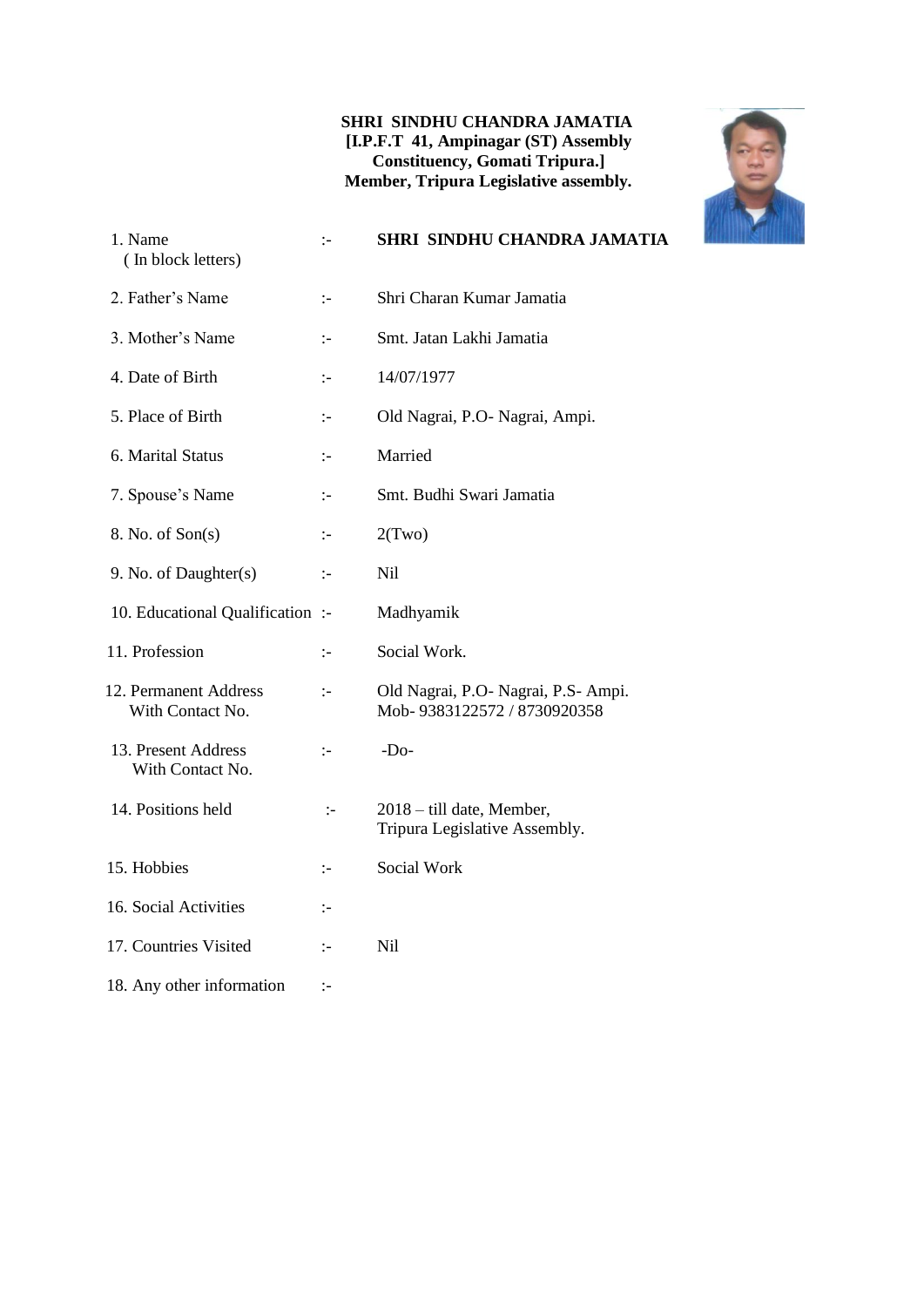#### **SHRI SUBHASH CHANDRA DAS [B.J.P 21, Nalchar(SC) Assembly Constituency, Sepahijala Tripura.] Member, Tripura Legislative assembly.**

| 1. Name<br>(In block letters)             | $\mathbf{I}$         | <b>SHRI SUBHASH CHANDRA DAS</b>                                                                                                                                                                                                                                                                                                   |
|-------------------------------------------|----------------------|-----------------------------------------------------------------------------------------------------------------------------------------------------------------------------------------------------------------------------------------------------------------------------------------------------------------------------------|
| 2. Father's Name                          | $\mathbb{I}^-$       | Lt. Manindra Kumar Das                                                                                                                                                                                                                                                                                                            |
| 3. Mother's Name                          | $\mathbb{I}^-$       | Lt. Bidya Sundari Das                                                                                                                                                                                                                                                                                                             |
| 4. Date of Birth                          | $\mathbb{I}^{\perp}$ | 01/01/1955                                                                                                                                                                                                                                                                                                                        |
| 5. Place of Birth                         | $\mathbb{I}^-$       | Vill-Chandanmura, P.O- Battali, Sonamura, Sepahijala Tripura.                                                                                                                                                                                                                                                                     |
| 6. Marital Status                         | $\mathbb{I}^-$       | Married                                                                                                                                                                                                                                                                                                                           |
| 7. Spouse's Name                          | $\mathbb{I}^{\perp}$ | Smt. Lily Adhikari                                                                                                                                                                                                                                                                                                                |
| 8. No. of Son(s)                          | $\mathbb{I}^-$       | 2(Two)                                                                                                                                                                                                                                                                                                                            |
| 9. No. of Daughter(s)                     | $\mathbb{I}^-$       | 2(Two)                                                                                                                                                                                                                                                                                                                            |
| 10. Educational Qualification :-          |                      | H.S Passed in 1975 from WBBSE.                                                                                                                                                                                                                                                                                                    |
| 11. Profession                            | ÷                    | Social Activist                                                                                                                                                                                                                                                                                                                   |
| 12. Permanent Address<br>With Contact No. | $\mathbb{I}^-$       | Vill-Chandanmura, P.O- Battali,<br>P.S- Sonamura, Dist- Sepahijala Tripura.<br>Mob-9436375884                                                                                                                                                                                                                                     |
| 13. Present Address<br>With Contact No.   | $\mathbb{I}^-$       | $-Do-$                                                                                                                                                                                                                                                                                                                            |
| 14. Positions held                        | $\mathbf{I}$         | 2018 – till date, Member,<br>Tripura Legislative Assembly.                                                                                                                                                                                                                                                                        |
| 15. Hobbies                               | ÷                    |                                                                                                                                                                                                                                                                                                                                   |
| 16. Social Activities                     |                      | Involved in Swatch Bharat Mission, Medical help and<br>educational help to needy.                                                                                                                                                                                                                                                 |
| 17. Countries Visited                     | ÷                    |                                                                                                                                                                                                                                                                                                                                   |
| 18. Any other information                 | $\mathbb{I}^{\perp}$ | Warked under Industries Deptt., Govt. of Tripura for 27 years and<br>retired as Superintendent of Industries. During service period<br>successfully implemented MGNREGA, PMEGP, PMRY and<br>formation of Self Help Group, sabalamban etc. under Panchayet<br>Samity. Held the position of President of a high School for 8 years. |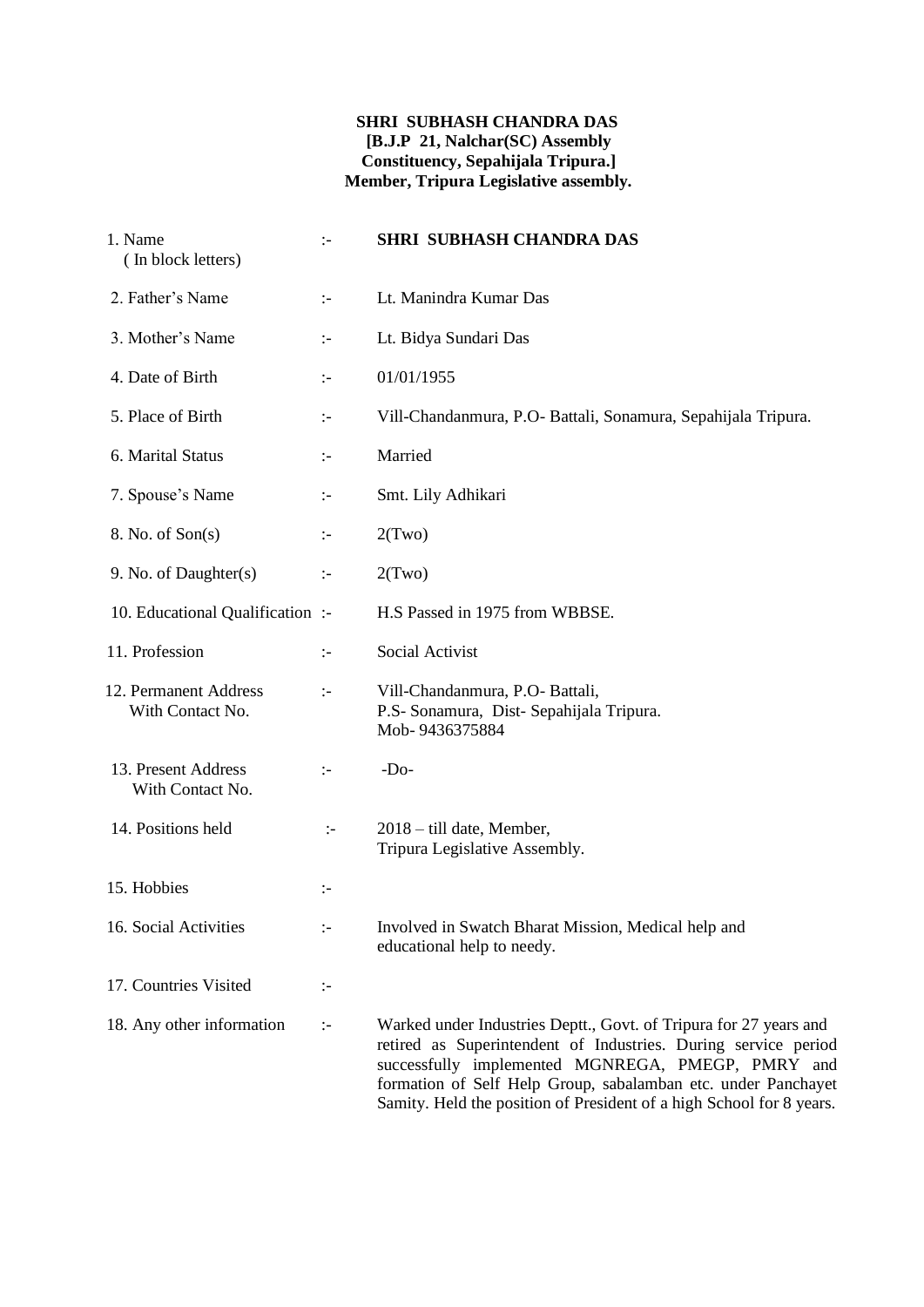#### **SHRI SUDHAN DAS [C.P.I.(M) 34 Rajnagar (S.C) Assembly Constituency, South Tripura] Member, Tripura Legislative Assembly**

![](_page_54_Picture_1.jpeg)

| 1. Name                                                 | $\mathbb{I}$         | <b>SHRI SUDHAN DAS</b>                                                                                                                                                                                                                                                                                                                                                                                                                                                                                                                                                                                                                                                                                                                               |
|---------------------------------------------------------|----------------------|------------------------------------------------------------------------------------------------------------------------------------------------------------------------------------------------------------------------------------------------------------------------------------------------------------------------------------------------------------------------------------------------------------------------------------------------------------------------------------------------------------------------------------------------------------------------------------------------------------------------------------------------------------------------------------------------------------------------------------------------------|
| (In block letters)                                      |                      |                                                                                                                                                                                                                                                                                                                                                                                                                                                                                                                                                                                                                                                                                                                                                      |
| 2. Father's Name                                        | $\mathbb{I}^-$       | Late Surya Kanta Das                                                                                                                                                                                                                                                                                                                                                                                                                                                                                                                                                                                                                                                                                                                                 |
| 3. Mother's Name                                        | $\mathbb{I}$         | Smt Kamala Das                                                                                                                                                                                                                                                                                                                                                                                                                                                                                                                                                                                                                                                                                                                                       |
| 4. Date of Birth                                        | $\mathbb{I}$         | $5th$ January, 1961                                                                                                                                                                                                                                                                                                                                                                                                                                                                                                                                                                                                                                                                                                                                  |
| 5. Place of Birth                                       | $\mathbb{I}$         |                                                                                                                                                                                                                                                                                                                                                                                                                                                                                                                                                                                                                                                                                                                                                      |
| 6. Maritual Status                                      | $\ddot{\cdot}$       | Married                                                                                                                                                                                                                                                                                                                                                                                                                                                                                                                                                                                                                                                                                                                                              |
| 7. Spouse's Name                                        | $\ddot{\phantom{1}}$ | Smt. Jaya Banerjee                                                                                                                                                                                                                                                                                                                                                                                                                                                                                                                                                                                                                                                                                                                                   |
| 8. No. of Son(s)                                        | $\div$               |                                                                                                                                                                                                                                                                                                                                                                                                                                                                                                                                                                                                                                                                                                                                                      |
| 9. No. of Daughter(s)<br>10. Educational Qualification: | $\div$               |                                                                                                                                                                                                                                                                                                                                                                                                                                                                                                                                                                                                                                                                                                                                                      |
| 11. Profession                                          |                      | $H.S + 2$ Stage Pass.<br>Social Work.                                                                                                                                                                                                                                                                                                                                                                                                                                                                                                                                                                                                                                                                                                                |
| 12. Permanent Address                                   | $\div$               |                                                                                                                                                                                                                                                                                                                                                                                                                                                                                                                                                                                                                                                                                                                                                      |
| With Contact No.                                        | $\div$               | Rajnagar, Belonia, South Tripura.                                                                                                                                                                                                                                                                                                                                                                                                                                                                                                                                                                                                                                                                                                                    |
|                                                         |                      | 9436120662 (M), 03823 264224                                                                                                                                                                                                                                                                                                                                                                                                                                                                                                                                                                                                                                                                                                                         |
| 13. Present Address<br>With Contact No.                 | $\mathbb{I}^{\perp}$ | M.L.A Hostel No.II, Agartala, Tripura(W).                                                                                                                                                                                                                                                                                                                                                                                                                                                                                                                                                                                                                                                                                                            |
| 14. Positions held                                      | $\mathbb{I}^-$       | Existing Vice-Chairman of Horti- Corporation. Existing Chairman of<br>S/C Corporation. Member, Board of State Wild Life. Member,<br>State SC Development Committee. Chairman, Sub-Divisional<br>Wakf Board, Belonia. Chairman, Sub-Divisional Jumia Re-<br>habilitation Committee. 2002 - till date, Former State Member to<br>the Central De-limitation Committee. 1993 - 1998 Member,<br>Tripura Legislative Assembly. 1998 - 2003 Member, Tripura<br>Legislative Assembly. 2003 - 2008, Member, Tripura Legislative<br>Assembly.<br>2008 – 2013, Member, Tripura Legislative Assembly.<br>2013 – 2018, Member, Tripura Legislative Assembly.<br>2018- till date, Member, Tripura Legislative Assembly.                                            |
| 15. Hobbies                                             | $\mathbb{I}^{\perp}$ | <b>Reading Books</b>                                                                                                                                                                                                                                                                                                                                                                                                                                                                                                                                                                                                                                                                                                                                 |
| 16. Social Activities                                   | $\mathbb{I}^-$       | Actively worked for the under privileged and downtrodden people<br>of the state.                                                                                                                                                                                                                                                                                                                                                                                                                                                                                                                                                                                                                                                                     |
| 17. Countries Visited                                   | ÷                    | Bangladesh.                                                                                                                                                                                                                                                                                                                                                                                                                                                                                                                                                                                                                                                                                                                                          |
| 18. Any other information                               | $\mathbb{R}^2$       | For long 16 years performed student and youth movements and other<br>Became C.P.I.(M.) Local Secretary of Shrirampur, Rajnagar,<br>Belonia.in1988 ; member of Divisional Committee of<br>C.P.I.(M.), Belonia. 1996 - till date, General Secretary Tripura<br>State Matsyajibi Union ; 1998 - Divisional Secretariat Member of<br>Belonia<br>Sub-DivisionC.P.IM.<br>Asstt.<br>SecretaryTripura<br><b>SC</b><br>Samity ;Jointry, Secretary Belonia Sub-Divisional<br>Samannya<br>Tapashili Jati Samannya Samity since 7. 1987.2001 -till till<br>date, Member, All India Fisherman and Fishery works Federation;<br>1997-2003, Secretariat Member of Divisional Committee of et<br>Khet Majoor Union.2008-till date State committee member of<br>CPIM. |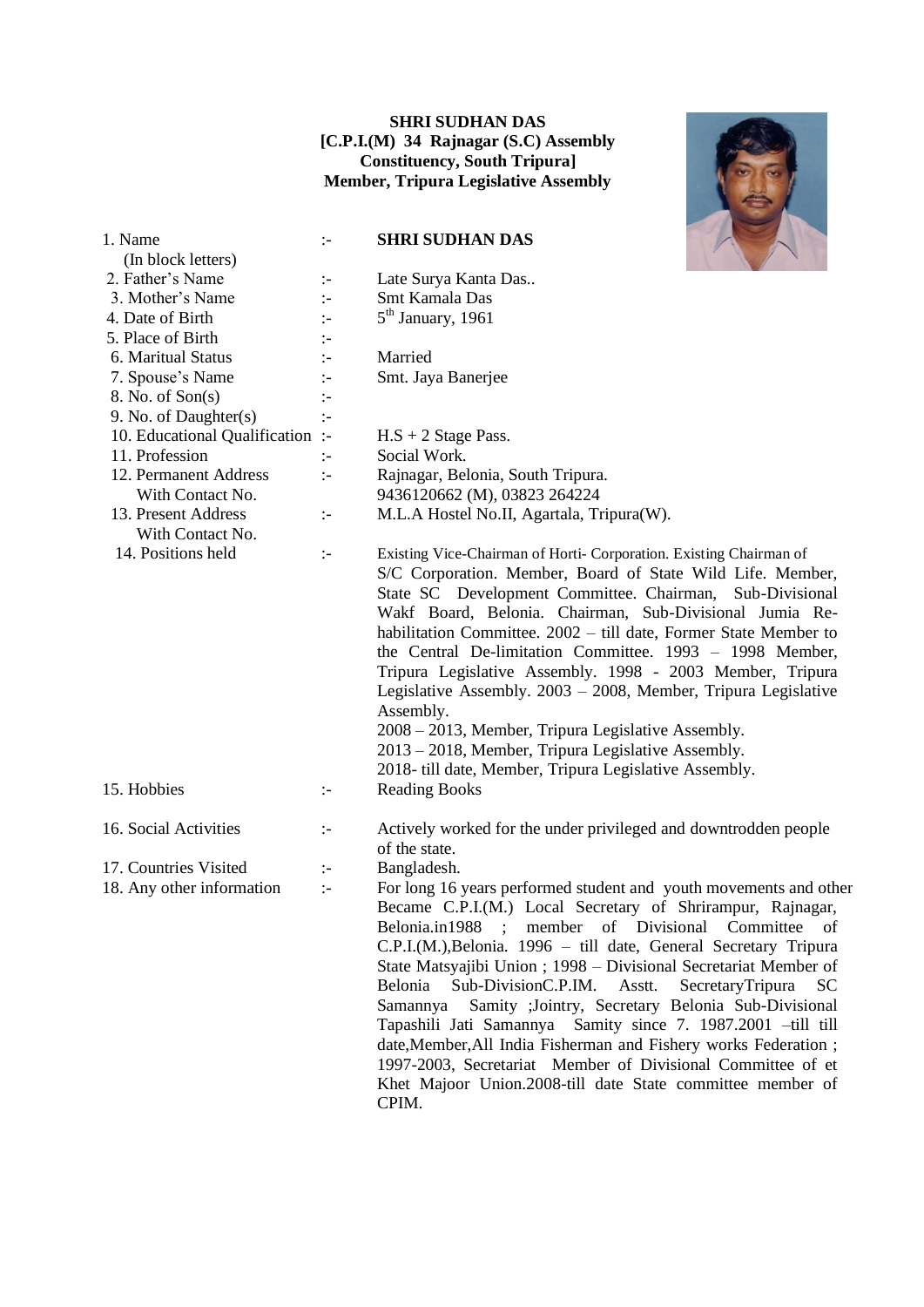#### **SHRI SUDHANGSHU DAS [B.J.P 51, Fatikroy(SC) Assembly Constituency, Unakoti Tripura.] Member, Tripura Legislative assembly.**

![](_page_55_Picture_1.jpeg)

| 1. Name<br>(In block letters)             | $\mathbb{I}$         | <b>SHRI SUDHANGSHU DAS</b><br>¢.                                                                     |
|-------------------------------------------|----------------------|------------------------------------------------------------------------------------------------------|
| 2. Father's Name                          | $\mathbb{I}^-$       | Lt. Indubhushan Das                                                                                  |
| 3. Mother's Name                          | $\mathbb{I}$         | Smt. Rina Rani Das                                                                                   |
| 4. Date of Birth                          | $\mathbb{I}$         | 12/05/1988                                                                                           |
| 5. Place of Birth                         | $\mathbb{I}$         | Balehar (West).                                                                                      |
| 6. Marital Status                         | $\mathbb{I}^-$       | Single                                                                                               |
| 7. Spouse's Name                          | $\mathbb{I}^-$       | Nil                                                                                                  |
| 8. No. of Son(s)                          | $\mathbb{I}^-$       | Nil                                                                                                  |
| 9. No. of Daughter(s)                     | $\mathbb{I}$         | Nil                                                                                                  |
| 10. Educational Qualification :-          |                      | B.A. Passed (Sanskrit Hons.)                                                                         |
| 11. Profession                            | $\div$               | Social Worker                                                                                        |
| 12. Permanent Address<br>With Contact No. | $\mathbb{I}^{\perp}$ | Vill-Balehar, P.O- Peacherdahar,<br>P.S- Kailashahar, Unakoti Tripura.<br>Mob-9436904368             |
| 13. Present Address<br>With Contact No.   | $\mathbb{I}$         | C/o- Nantu Deb, Vill+P.O- Fatikroy, P.S- Fatikroy out post,<br>Kumarghat, near Fatikroy H.S. School. |
| 14. Positions held                        | $\mathbb{I}$         | 2018 – till date, Member,<br>Tripura Legislative Assembly.                                           |
| 15. Hobbies                               | $\mathbb{I}^-$       | Playing, Singing etc.                                                                                |
| 16. Social Activities                     | $\mathbb{I}$         | Social Work                                                                                          |
| 17. Countries Visited                     | $\mathbb{I}^-$       | Dubai, Bangkok                                                                                       |
| 18. Any other information                 | ÷                    |                                                                                                      |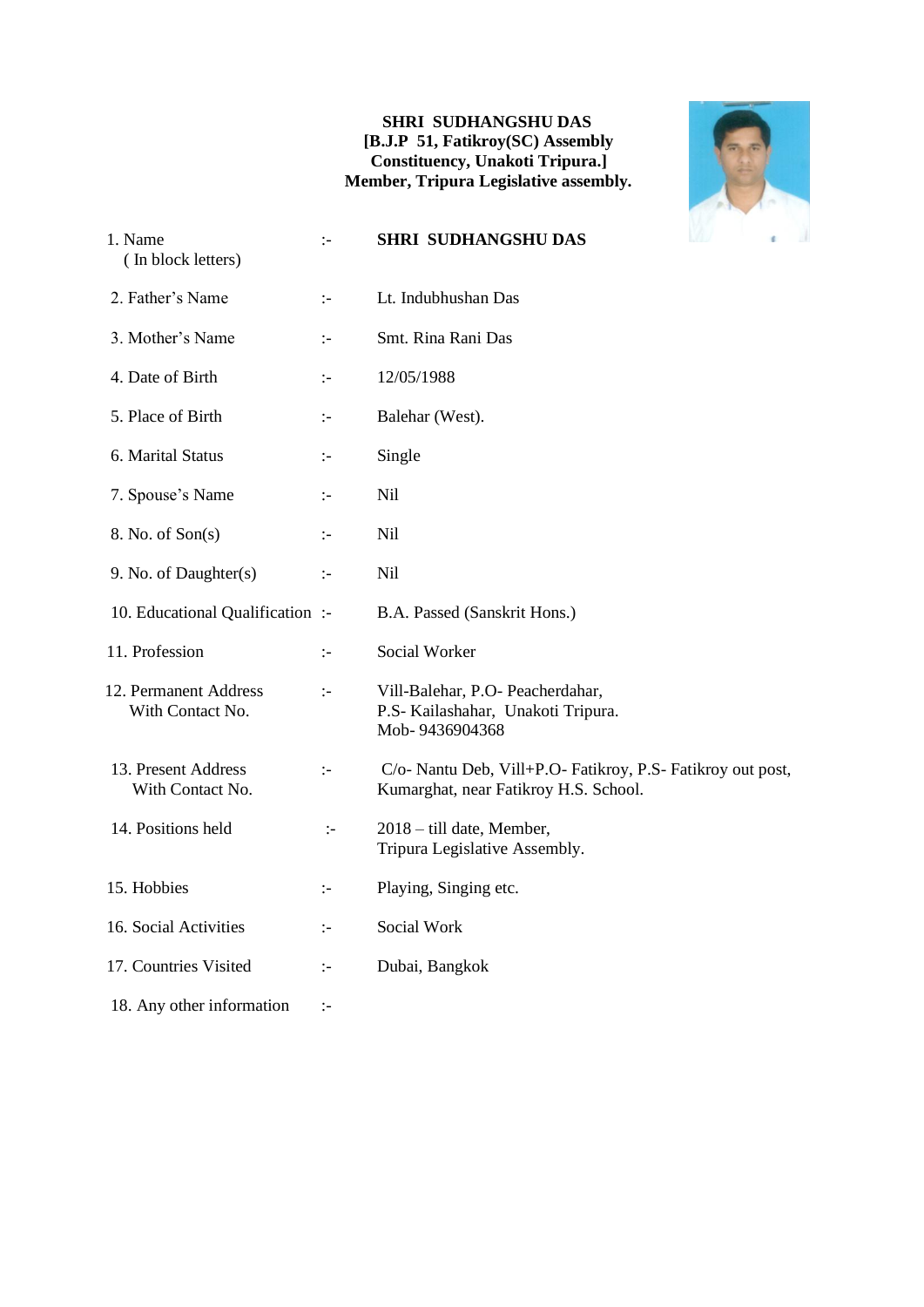**6 Agartala Assembly Constituency, Tripura, West Tripura Legislative Assembly.**

### **VACANT**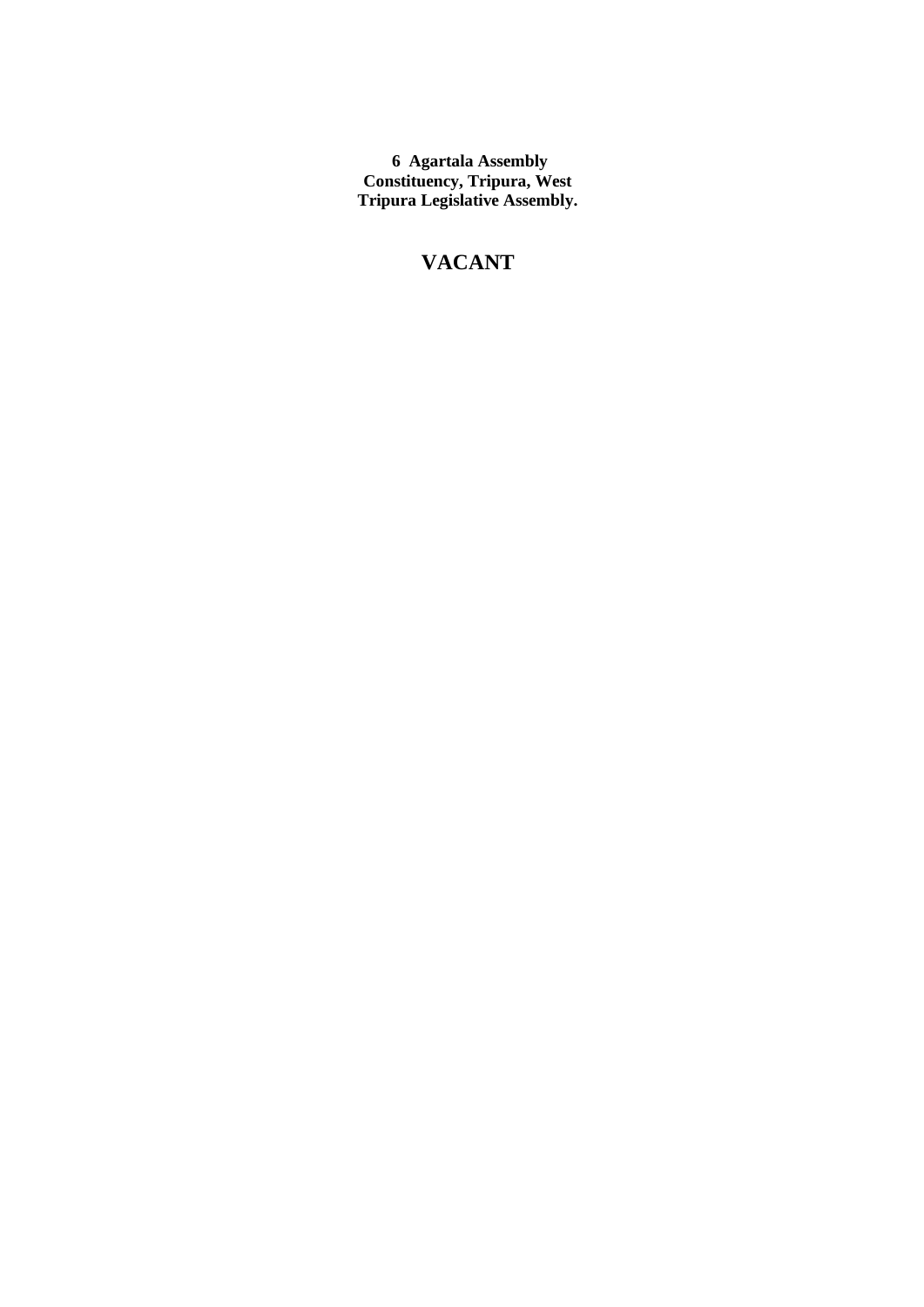#### **SHRI SURAJIT DATTA [B.J.P 7, Ramnagar Assembly Constituency, West Tripura.] Member, Tripura Legislative assembly.**

![](_page_57_Picture_1.jpeg)

| 1. Name<br>(In block letters)             | $\mathbf{L}$         | <b>SHRI SURAJIT DATTA</b>                                                                                                                                                                                                                                                                                           |
|-------------------------------------------|----------------------|---------------------------------------------------------------------------------------------------------------------------------------------------------------------------------------------------------------------------------------------------------------------------------------------------------------------|
| 2. Father's Name                          | $\mathbf{I}$         | Lt. Sashadhar Datta                                                                                                                                                                                                                                                                                                 |
| 3. Mother's Name                          | $\mathbb{I}$         | Lt. Ashalata Datta                                                                                                                                                                                                                                                                                                  |
| 4. Date of Birth                          | $\mathbb{I}$         | 09/07/1954                                                                                                                                                                                                                                                                                                          |
| 5. Place of Birth                         | $\mathbb{I}$         | Agartala                                                                                                                                                                                                                                                                                                            |
| 6. Marital Status                         | $\mathbf{I}$         | Married                                                                                                                                                                                                                                                                                                             |
| 7. Spouse's Name                          | $\mathbf{I}$         | Smt. Alpana Shil Datta                                                                                                                                                                                                                                                                                              |
| 8. No. of Son(s)                          | :-                   | <b>Nil</b>                                                                                                                                                                                                                                                                                                          |
| 9. No. of Daughter(s)                     | $\mathbf{I}$         | 1(One)                                                                                                                                                                                                                                                                                                              |
| 10. Educational Qualification :-          |                      | <b>H.S Pass</b>                                                                                                                                                                                                                                                                                                     |
| 11. Profession                            | $\div$               | Social Activist                                                                                                                                                                                                                                                                                                     |
| 12. Permanent Address<br>With Contact No. | $\mathbb{I}^{\perp}$ | Ramnagar Road No.-2, P.O- Ramnagar, Agartala,<br>Tripura West, Pin-799002. Mob-9436123795                                                                                                                                                                                                                           |
| 13. Present Address<br>With Contact No.   | $\mathbb{I}$         | $-Do-$                                                                                                                                                                                                                                                                                                              |
| 14. Positions held                        | $\mathbb{I}^-$       | 1988-1993, Minister, Tripura<br>1993-1998, Member, Tripura Legislative Assembly<br>1998-2003, Member, Tripura Legislative Assembly<br>2003-2008, Member, Tripura Legislative Assembly<br>2008-2013, Member, Tripura Legislative Assembly<br>2018 – till date, Member, Tripura Legislative Assembly.                 |
| 15. Hobbies                               | :-                   | Travelling & Fishing                                                                                                                                                                                                                                                                                                |
| 16. Social Activities                     | $\mathbb{I}^-$       | Organizing Blood Donation Camp, Sports Competition etc.                                                                                                                                                                                                                                                             |
| 17. Countries Visited                     | $\mathbb{I}^{\perp}$ | Bangladesh, Nepal, Bhutan                                                                                                                                                                                                                                                                                           |
| 18. Any other information                 | $\mathbb{H}$         | In student life since 1965, Member of S.F, later the Member of<br>D.Y.F.I. 1971, General Secretary Youth Congress; 1979, Member<br>T.P.C.C; 1979-1985 General Secretary, I.N.T.U.C; 1982, Joint<br>Secretary, T.P.C.C. 1989-, Vice President T.P.C.C. Joined<br>$B.J.P \text{ since} \dots \dots \dots \dots \dots$ |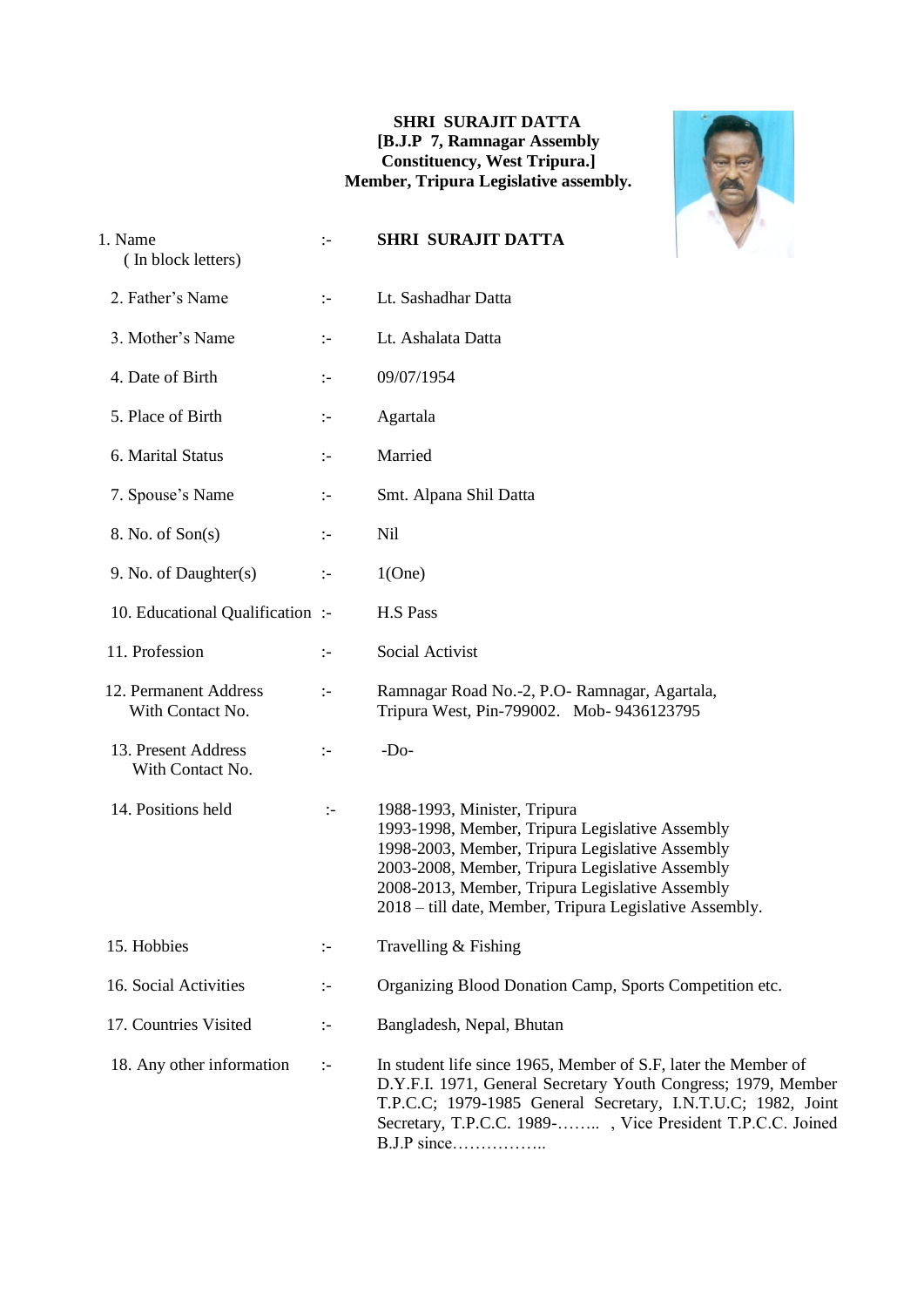#### **SHRI SUSHANTA CHOWDHURY [BJP– 10, Majlishpur Assembly Constituency, West Tripura.] Minister, Tripura Legislative Assembly**

![](_page_58_Picture_1.jpeg)

| 1. Name<br>(In block letters)             | $\mathbb{I}^-$       | <b>SHRI SUSHANTA CHOWDHURY</b>                                                                                                                                                                                                                                                                                                                                                               |
|-------------------------------------------|----------------------|----------------------------------------------------------------------------------------------------------------------------------------------------------------------------------------------------------------------------------------------------------------------------------------------------------------------------------------------------------------------------------------------|
| 2. Father's Name                          | $\mathbb{I}^-$       | Shri Shyamal Chowdhury                                                                                                                                                                                                                                                                                                                                                                       |
| 3. Mother's Name                          | $\div$               | Smt. Arundhuti Paul (Chowdhury)                                                                                                                                                                                                                                                                                                                                                              |
| 4. Date of Birth                          | $\mathbb{I}^-$       | $25th$ August, 1979                                                                                                                                                                                                                                                                                                                                                                          |
| 5. Place of Birth                         | $\mathbb{I}^{\perp}$ | Udaipur, Gomati Tripura                                                                                                                                                                                                                                                                                                                                                                      |
| 6. Marital Status                         | $\mathbb{I}^-$       | Married                                                                                                                                                                                                                                                                                                                                                                                      |
| 7. Spouse's Name                          | $\mathbb{I}^-$       | Smt. Nilanjana Chowdhury (Ghosh)                                                                                                                                                                                                                                                                                                                                                             |
| 8. No. of Son(s)                          | ÷                    | Nil                                                                                                                                                                                                                                                                                                                                                                                          |
| 9. No. of Daughter(s)                     | $\mathbf{I}$         | One                                                                                                                                                                                                                                                                                                                                                                                          |
| 10. Educational Status                    | $\div$               | i) Bachelor in Business Administration.<br>ii) Diploma in Information Technology.                                                                                                                                                                                                                                                                                                            |
| 11. Profession                            | $\mathbb{I}^-$       | Social Service / Politics.                                                                                                                                                                                                                                                                                                                                                                   |
| 12. Permanent Address<br>With Contact No. | $\div$               | All India Radio Lane, Palace Compound, North Gate,<br>Agartala, Tripura (W). 9862006990 (M)/ 0381 231 4030.                                                                                                                                                                                                                                                                                  |
| 13. Present Address<br>With Contact No.   | $\mathbb{I}^-$       | As above.                                                                                                                                                                                                                                                                                                                                                                                    |
| 14. Positions held                        | $\mathbb{I}^{\perp}$ | i) President, Pradesh Youth Congress from Feb., 2010 to<br>June, 2016.<br>ii) President Youth TMC from July, 2016 to July, 2017.<br>iii) State Convener of NSUI from March, 2009 to January, 2010.<br>iv) District (West) NSUI President from 2006 to 2009.<br>v) Minister, Government of Tripura, 31-08-2021 to 14-05-2022<br>vi) Minister, Government of Tripura, 16-05-2022 to till date. |
| 15. Hobbies                               | ÷                    | i) Travelling hill stations and also places of natural beauty.<br>ii) Listening music iii) Making friends, iv) Reading Books etc.                                                                                                                                                                                                                                                            |
| 16. Social Activities                     | $\mathbb{I}^{\perp}$ | Social Service.                                                                                                                                                                                                                                                                                                                                                                              |
| 17. Countries Visited                     | ÷                    | Philippines, Indonesia, Singapore                                                                                                                                                                                                                                                                                                                                                            |
| 18. Any other information                 | $\mathbb{I}^{\perp}$ | i) Member, PAC, TLA ii) Member, Estimate Committee, TLA.<br>iii) Member, Assurance Committee, TLA iv) Member, Library<br>Committee, TLA.                                                                                                                                                                                                                                                     |